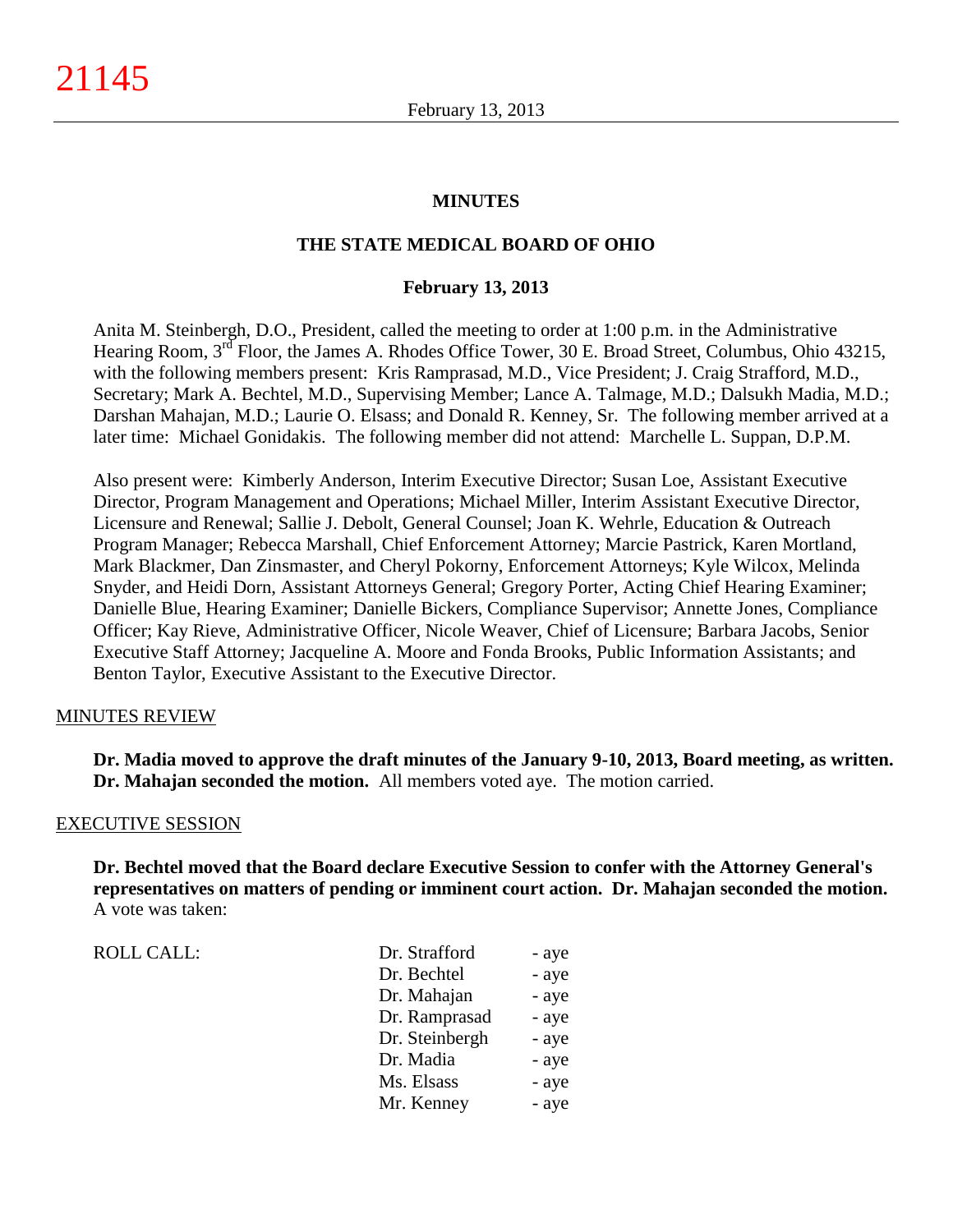The motion carried.

Pursuant to Section 121.22(G)(3), Ohio Revised Code, the Board went into executive session at 1:02 p.m., with Ms. Anderson, Ms. Loe, Ms. Debolt, Ms. Wehrle, Ms. Marshall, the Enforcement Attorneys, the Assistant Attorneys General, Ms. Bickers, Ms. Jones, Ms. Rieve, Ms. Weaver, Ms. Jacobs, Ms. Moore, Ms. Brooks, and Mr. Taylor in attendance.

The Board returned to public session.

## FINDINGS, ORDERS, AND JOURNAL ENTRIES

Dr. Steinbergh noted that Mr. Gonidakis is currently absent because he is meeting with representatives from the Governor's office on Medical Board matters. To give Mr. Gonidakis a chance to participate in the Reports and Recommendations, Dr. Steinbergh stated that the topic of Findings, Orders and Journal Entries will be addressed at this time.

Dr. Steinbergh advised that in the following matters, the Board issued a Notice of Opportunity for Hearing, and documentation of service was received for each. There were no requests for hearing filed, and more than 30 days have elapsed since the mailing of the Notices.The matters are therefore before the Board for final disposition. Dr. Steinbergh stated that these items are non-disciplinary in nature. Therefore, all Board members may vote.

## SAKA ROTIMI DISU, M.D., Case No. 12-CRF-131

Dr. Steinbergh noted that Dr. Disu made a request for hearing, but the request was not received in a timely manner.

**Dr. Madia moved to find that the allegations as set forth in the November 20, 2012 Notice in the matter of Saka Rotimi Disu, M.D., have been proven to be true by a preponderance of the evidence, and that the Board enter an Order, effective upon mailing, denying his application for a license to practice medicine and surgery in Ohio. Dr. Mahajan seconded the motion.**

Dr. Steinbergh stated that she would now entertain discussion in the above matter.

Mr. Kenney stated that in September 2012, Dr. Disu submitted an application to practice medicine and surgery in Ohio. Dr. Disu passed Step I of the United States Medical Licensing Examination (USMLE) on the ninth attempt, Step II on the twelfth attempt, and Step III on the seventh attempt. In accordance with the Board's rules on licensure eligibility, Mr. Kenney agreed that Dr. Disu's application should be denied.

A vote was taken on Dr. Madia's motion:

| ROLL CALL: | Dr. Strafford | - ave |
|------------|---------------|-------|
|            | Dr. Bechtel   | - aye |
|            | Dr. Mahajan   | - ave |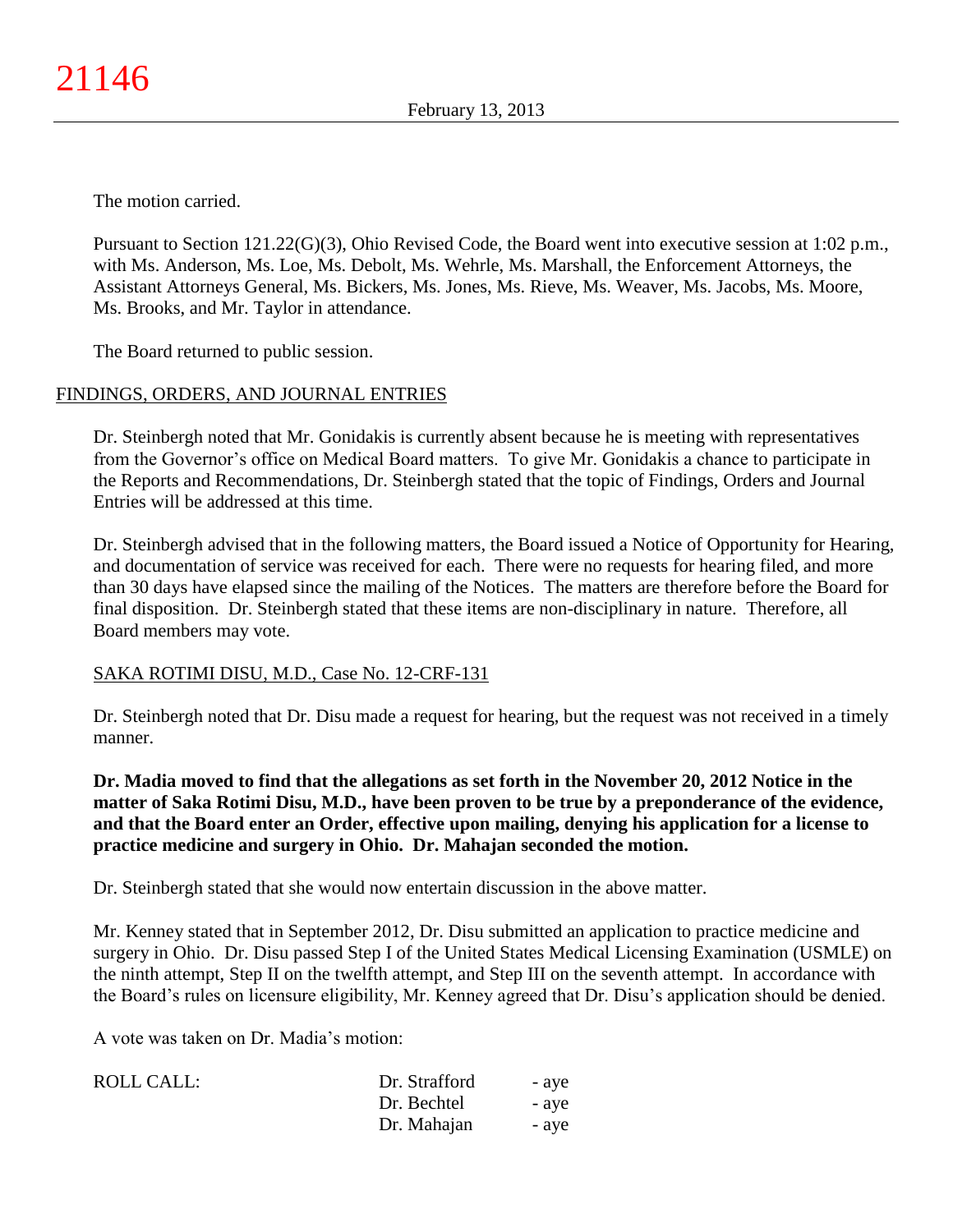| Dr. Ramprasad  | - aye |
|----------------|-------|
| Dr. Steinbergh | - aye |
| Dr. Madia      | - aye |
| Ms. Elsass     | - aye |
| Mr. Kenney     | - aye |

The motion carried.

#### CHRISTINA ANNA STASIUK, D.O., Case No. 12-CRF-097

**Dr. Madia moved to find that the allegations as set forth in the November 6, 2012 Notice in the matter of Christina Anna Stasiuk, D.O., have been proven to be true by a preponderance of the evidence, and that the Board enter an Order, effective upon mailing, approving her application for a license to practice osteopathic medicine and surgery in Ohio, provided that she takes and passes the Comprehensive Osteopathic Medical Variable-Purpose Examination (COMVEX) or the American Osteopathic Association (AOA) internal medicine examination within one year of November 6, 2012. Ms. Elsass seconded the motion.**

Dr. Steinbergh stated that she would now entertain discussion in the above matter.

Dr. Steinbergh stated that Dr. Stasiuk has not been engaged in the practice of medicine for more than two years. Dr. Steinbergh agreed that Dr. Stasiuk's license should be approved, contingent upon her passing the COMVEX examination or AOA internal medicine examination within one year of November 6, 2012.

A vote was taken on Dr. Madia's motion:

| <b>ROLL CALL:</b> | Dr. Strafford  | - aye |
|-------------------|----------------|-------|
|                   | Dr. Bechtel    | - aye |
|                   | Dr. Mahajan    | - aye |
|                   | Dr. Ramprasad  | - aye |
|                   | Dr. Steinbergh | - aye |
|                   | Dr. Madia      | - aye |
|                   | Ms. Elsass     | - aye |
|                   | Mr. Kenney     | - aye |
|                   |                |       |

The motion carried.

#### JESSICA ANN GRAU, Case No. 12-CRF-140

**Dr. Madia moved to find that the allegations as set forth in the November 20, 2012 Notice in the matter of Jessica Ann Grau have been proven to be true by a preponderance of the evidence, and that the Board enter an Order, effective upon mailing, denying her application for a license to practice massage therapy in Ohio. Ms. Elsass seconded the motion.**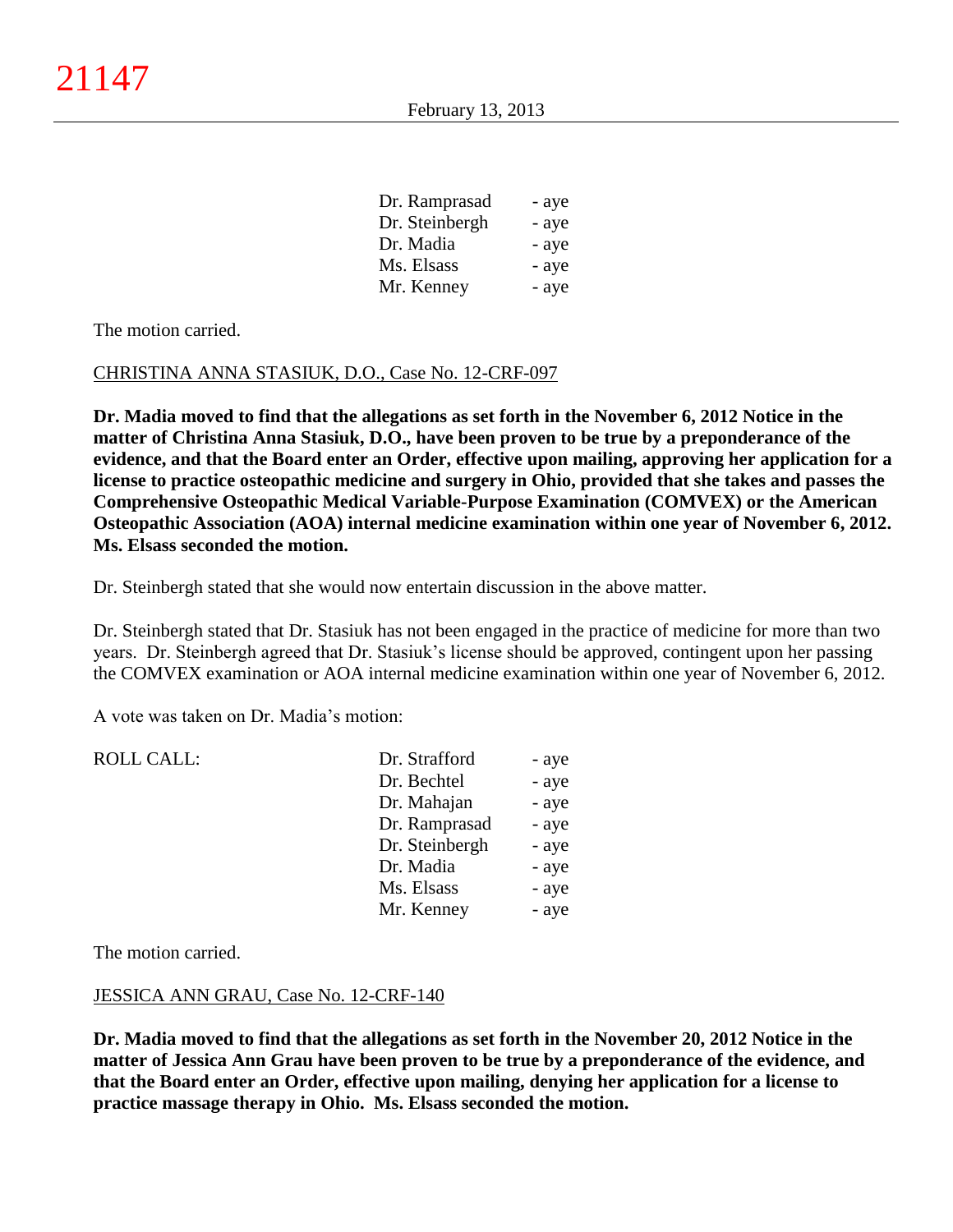Dr. Steinbergh stated that she would now entertain discussion in the above matter.

Dr. Mahajan stated that Ms. Grau does not hold a diploma or certificate from a school or institution that has a Certificate of Good Standing from the Medical Board. Further, Ms. Grau fails to meet the Board's required course instruction and she has not held a license to practice massage therapy in another state for at least five preceding years. Dr. Mahajan noted that Ms. Grau's course of instruction included 225 hours of anatomy, physiology, and pathology, while 4731-1-16, Ohio Administrative Code, requires 325 hours in this area.

A vote was taken on Dr. Madia's motion:

| <b>ROLL CALL:</b> | Dr. Strafford  | - aye |
|-------------------|----------------|-------|
|                   | Dr. Bechtel    | - aye |
|                   | Dr. Mahajan    | - aye |
|                   | Dr. Ramprasad  | - aye |
|                   | Dr. Steinbergh | - aye |
|                   | Dr. Madia      | - aye |
|                   | Ms. Elsass     | - aye |
|                   | Mr. Kenney     | - aye |
|                   |                |       |

The motion carried.

## STEVE S. KISHIMOTO, Case No. 12-CRF-132

**Dr. Bechtel moved to find that the allegations as set forth in the November 20, 2012 Notice in the matter of Steve S. Kishimoto have been proven to be true by a preponderance of the evidence, and that the Board enter an Order, effective upon mailing, denying his application for a license to practice massage therapy in Ohio. Dr. Mahajan seconded the motion.**

Dr. Steinbergh stated that she would now entertain discussion in the above matter.

Dr. Ramprasad stated that in September 2012, Mr. Kishimoto submitted an application for a license to practice massage therapy in Ohio. Dr. Ramprasad stated that Mr. Kishimoto's course of instruction does not meet the Board's requirements under 4731-1-16, Ohio Administrative Code. Though Mr. Kishimoto holds a license to practice massage therapy in Hawaii, he has not held that license for at least five preceding years.

A vote was taken on Dr. Bechtel's motion:

| ROLL CALL: | Dr. Strafford  | - aye |
|------------|----------------|-------|
|            | Dr. Bechtel    | - aye |
|            | Dr. Mahajan    | - aye |
|            | Dr. Ramprasad  | - aye |
|            | Dr. Steinbergh | - aye |
|            |                |       |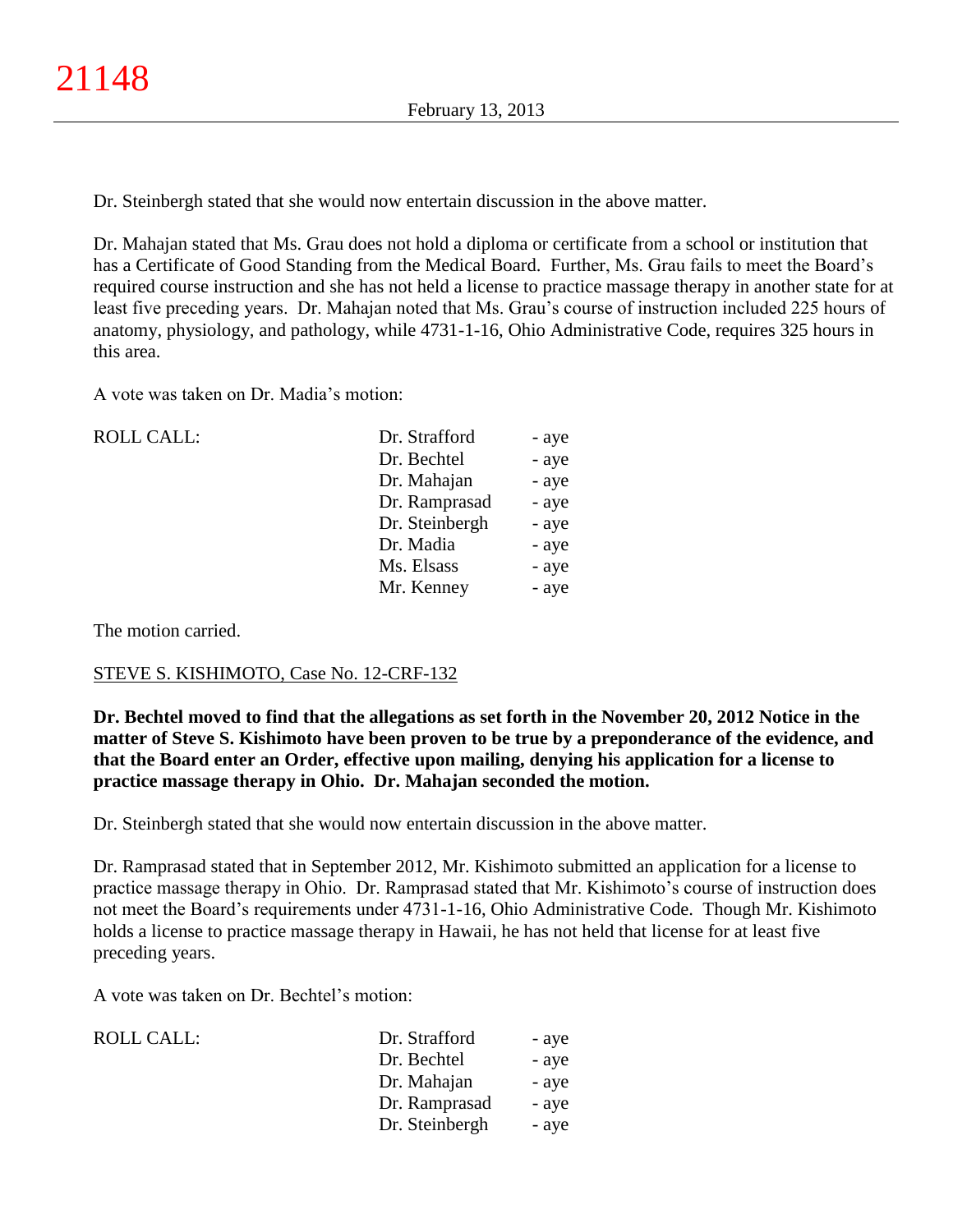| Dr. Madia  | - aye |
|------------|-------|
| Ms. Elsass | - aye |
| Mr. Kenney | - aye |

The motion carried.

#### WENZHONG MA, Case No. 12-CRF-098

**Dr. Madia moved to find that the allegations as set forth in the November 20, 2012 Notice in the matter of Wenzhong Ma have been proven to be true by a preponderance of the evidence, and that the Board enter an Order, effective upon mailing, denying his application for a license to practice massage therapy in Ohio. Dr. Bechtel seconded the motion.**

Dr. Steinbergh stated that she would now entertain discussion in the above matter.

Dr. Madia stated that Mr. Ma does not hold a diploma or certificate from a school or institution that has a Certificate of Good Standing from the Medical Board. Further, Mr. Ma fails to meet the Board's required course instruction and he has not held a license to practice massage therapy in another state for at least five preceding years.

A vote was taken on Dr. Madia's motion:

 $ROLL CALL$ :

| Dr. Strafford  | - aye |
|----------------|-------|
| Dr. Bechtel    | - aye |
| Dr. Mahajan    | - aye |
| Dr. Ramprasad  | - aye |
| Dr. Steinbergh | - aye |
| Dr. Madia      | - aye |
| Ms. Elsass     | - aye |
| Mr. Kenney     | - aye |
| Mr. Gonidakis  | - aye |

The motion carried.

#### JUNFENG SUN, Case No. 12-CRF-108

**Dr. Madia moved to find that the allegations as set forth in the November 6, 2012 Notice in the matter of Junfeng Sun have been proven to be true by a preponderance of the evidence, and that the Board enter an Order, effective upon mailing, denying his application for a license to practice massage therapy in Ohio. Dr. Mahajan seconded the motion.**

Dr. Steinbergh stated that she would now entertain discussion in the above matter.

Ms. Elsass stated that Mr. Sun submitted an application for a license to practice massage therapy in Ohio in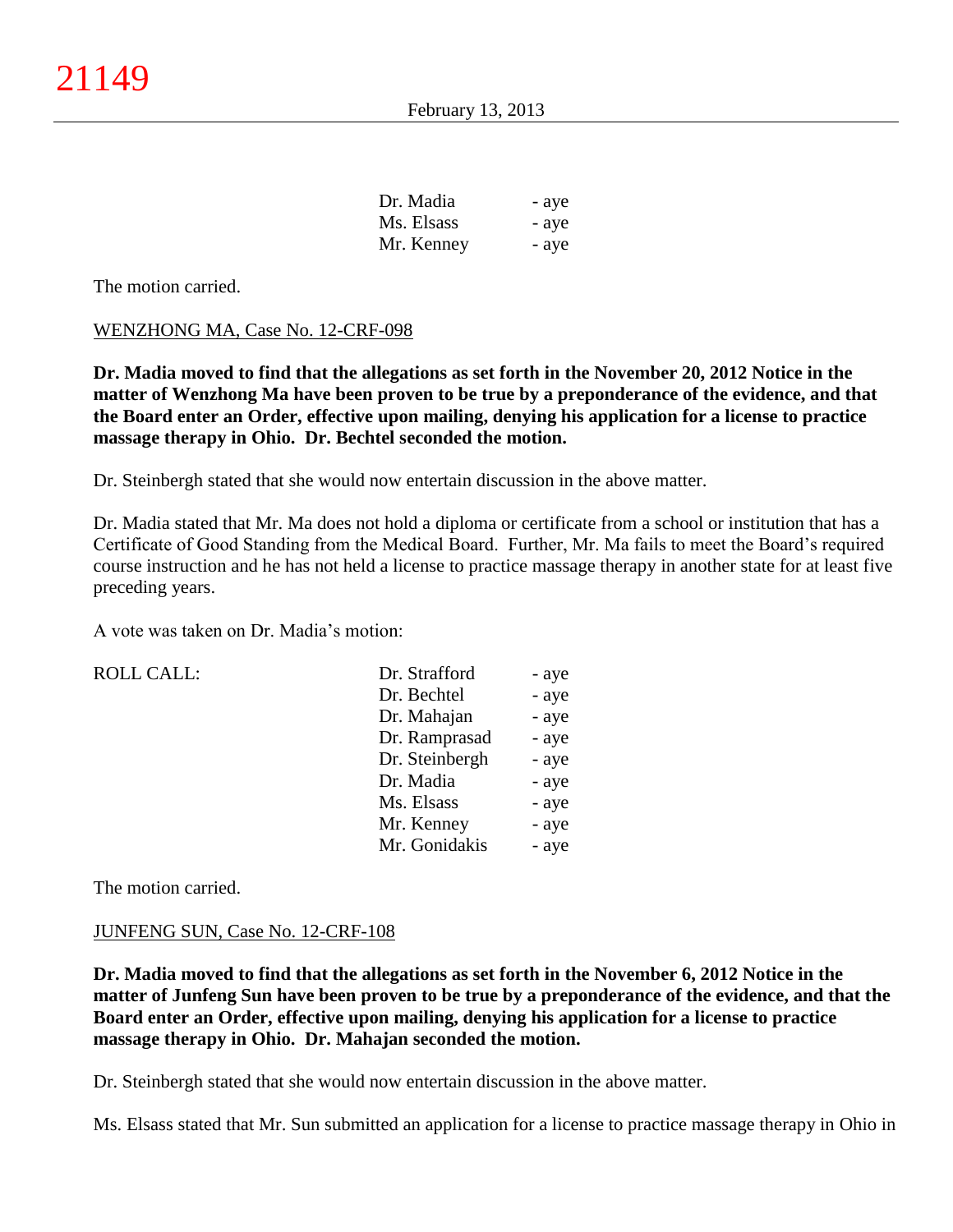August 2012. Ms. Elsass stated that Mr. Sun does not hold a diploma or certificate from a school or institution that has a Certificate of Good Standing from the Medical Board. Further, Mr. Sun fails to meet the Board's required course instruction and he has not held a license to practice massage therapy in another state for at least five preceding years.

A vote was taken on Dr. Madia's motion:

| <b>ROLL CALL:</b> | Dr. Strafford  | - aye |
|-------------------|----------------|-------|
|                   | Dr. Bechtel    | - aye |
|                   | Dr. Mahajan    | - aye |
|                   | Dr. Ramprasad  | - aye |
|                   | Dr. Steinbergh | - aye |
|                   | Dr. Madia      | - aye |
|                   | Ms. Elsass     | - aye |
|                   | Mr. Kenney     | - aye |

The motion carried.

#### BIN ZOU, Case No. 12-CRF-109

**Dr. Bechtel moved to find that the allegations as set forth in the November 6, 2012 Notice in the matter of Bin Zou have been proven to be true by a preponderance of the evidence, and that the Board enter an Order, effective upon mailing, denying his application for a license to practice massage therapy in Ohio. Dr. Mahajan seconded the motion.**

Dr. Steinbergh stated that she would now entertain discussion in the above matter.

Mr. Kenney stated that Mr. Zou submitted an application for a license to practice massage therapy in Ohio in August 2012. Mr. Kenney stated that Mr. Zou does not hold a diploma or certificate from a school or institution that has a Certificate of Good Standing from the Medical Board. Further, Mr. Zou fails to meet the Board's required course instruction and he has not held a license to practice massage therapy in another state for at least five preceding years.

A vote was taken on Dr. Bechtel's motion:

## ROLL CALL:

| Dr. Strafford  | - aye |
|----------------|-------|
| Dr. Bechtel    | - aye |
| Dr. Mahajan    | - aye |
| Dr. Ramprasad  | - aye |
| Dr. Steinbergh | - aye |
| Dr. Madia      | - aye |
| Ms. Elsass     | - aye |
| Mr. Kenney     | - aye |
|                |       |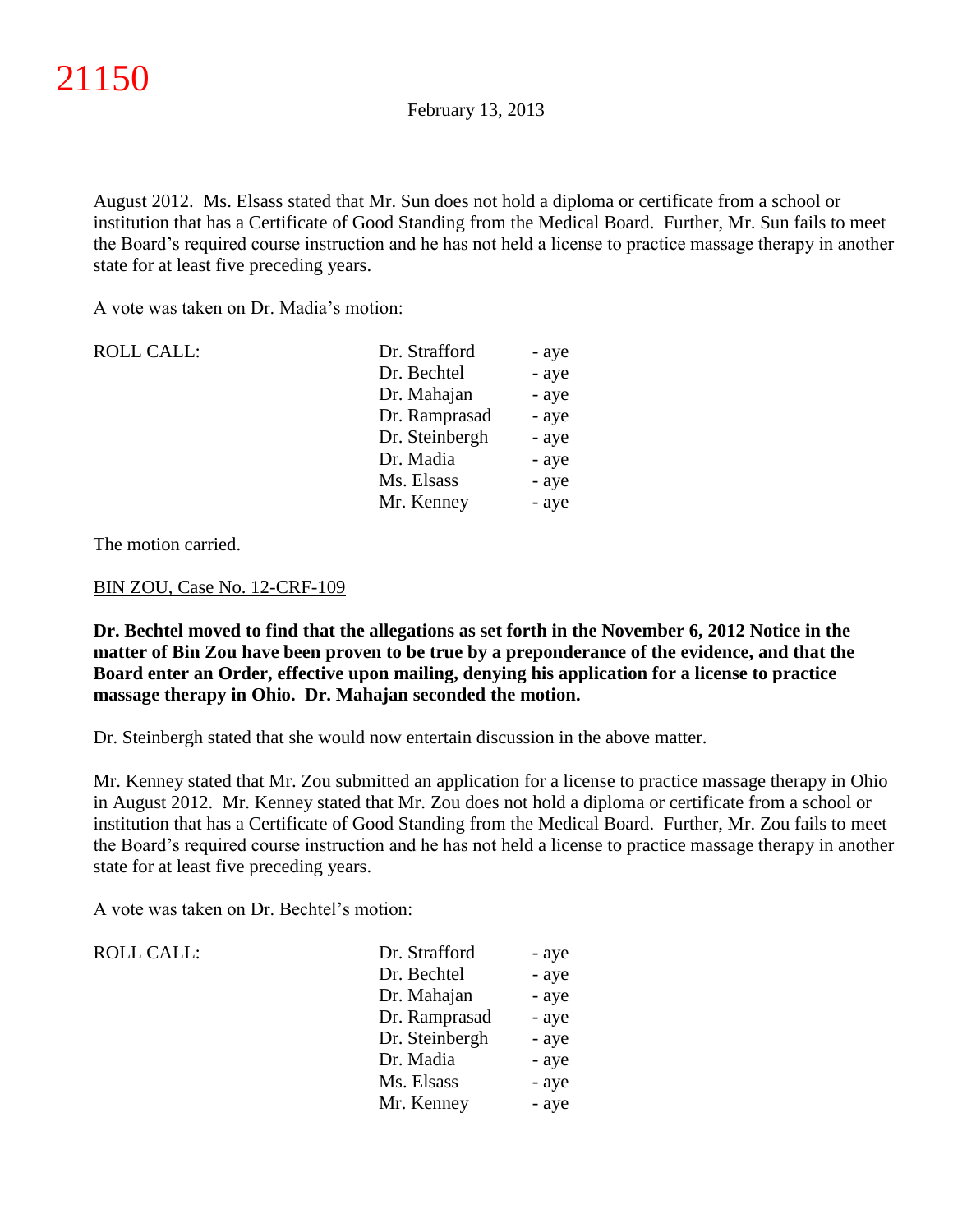The motion carried.

# KRISTINA LOUISE HEMMELGARN, M.T., Case No. 12-CRF-099

Dr. Steinbergh noted that Ms. Hemmelgarn made a request for hearing, but that request was later withdrawn.

**Dr. Madia moved to find that the allegations as set forth in the November 6, 2012 Notice in the matter of Kristina Louise Hemmelgarn, M.T., have been proven to be true by a preponderance of the evidence, and that the Board enter an Order, effective upon mailing, approving her application for restoration of her license to practice massage therapy in Ohio, provided that she takes and passes the Massage and Bodywork Licensing Examination (MBLEx) within six months of November 6, 2012. Dr. Mahajan seconded the motion.**

Dr. Steinbergh stated that she would now entertain discussion in the above matter.

Dr. Ramprasad stated that in November 2012, the Board notified Ms. Hemmelgarn that the Board proposed to approve her application for restoration of her massage therapy license, provided she take and pass the MBLEx within six months. Dr. Ramprasad noted that Ms. Hemmelgarn has not practiced massage therapy for more than two years.

A vote was taken on Dr. Madia's motion:

ROLL CALL:

| Dr. Strafford  | - aye |
|----------------|-------|
| Dr. Bechtel    | - aye |
| Dr. Mahajan    | - aye |
| Dr. Ramprasad  | - aye |
| Dr. Steinbergh | - aye |
| Dr. Madia      | - aye |
| Ms. Elsass     | - aye |
| Mr. Kenney     | - aye |

The motion carried.

Dr. Ramprasad noted that the emails exchanged between Ms. Hemmelgarn and Hearing Examiner Porter, included in the Board's materials, show that the Board cares about the matters before it and that Mr. Porter went to extra lengths to accommodate Ms. Hemmelgarn.

# KATHIE ANNE STITAK, M.T., Case No. 12-CRF-142

**Dr. Bechtel moved to find that the allegations as set forth in the December 6, 2012 Notice in the matter of Kathie Anne Stitak, M.T., have been proven to be true by a preponderance of the evidence, and that the Board enter an Order, effective upon mailing, approving her application for restoration of her license to practice massage therapy in Ohio, provided that she takes and passes the Massage**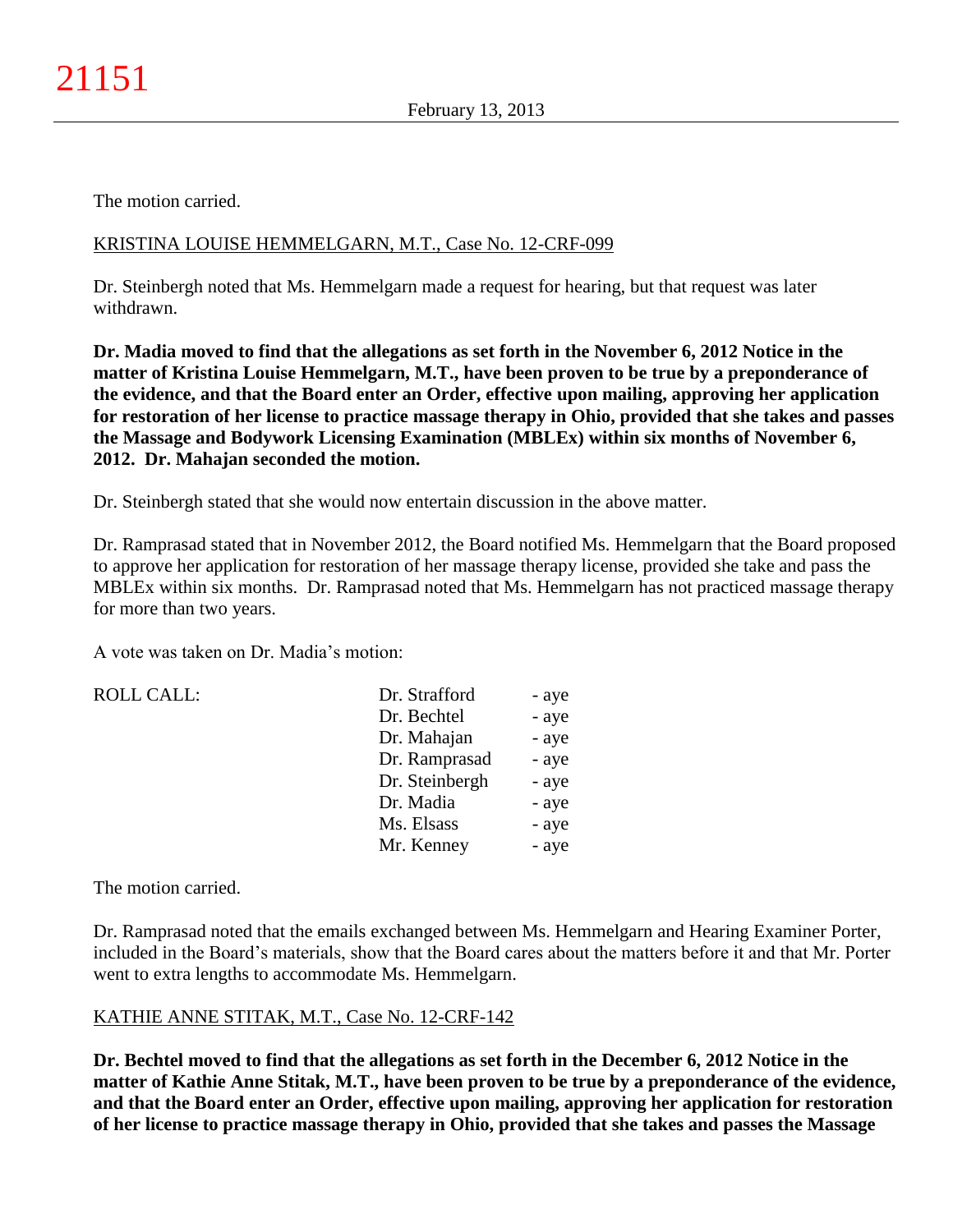## **and Bodywork Licensing Examination (MBLEx) within six months of December 6, 2012. Dr. Madia seconded the motion.**

Dr. Steinbergh stated that she would now entertain discussion in the above matter.

Dr. Mahajan stated that the proposed order will approve Ms. Stitak's application for restoration, provided she take and pass the MBLEx. Dr. Mahajan noted that Ms. Stitak has not practiced massage therapy for more than two years.

A vote was taken on Dr. Mahajan's motion:

| <b>ROLL CALL:</b> | Dr. Strafford  | - aye |
|-------------------|----------------|-------|
|                   | Dr. Bechtel    | - aye |
|                   | Dr. Mahajan    | - aye |
|                   | Dr. Ramprasad  | - aye |
|                   | Dr. Steinbergh | - aye |
|                   | Dr. Madia      | - aye |
|                   | Ms. Elsass     | - aye |
|                   | Mr. Kenney     | - aye |
|                   |                |       |

The motion carried.

#### APPLICANTS FOR LICENSURE

**Dr. Madia moved to approve for licensure, contingent upon all requested documents being received and approved in accordance with licensure protocols, the physician applicants listed in Exhibit "A," the physician assistant applicants listed in Exhibit "B," the massage therapy applicants listed in Exhibit "C," and the acupuncturist applicants listed in Exhibit "D." Ms. Elsass seconded the motion.** A vote was taken:

| <b>ROLL CALL:</b> | Dr. Strafford  | - aye |
|-------------------|----------------|-------|
|                   | Dr. Bechtel    | - aye |
|                   | Dr. Mahajan    | - aye |
|                   | Dr. Ramprasad  | - aye |
|                   | Dr. Steinbergh | - aye |
|                   | Dr. Madia      | - aye |
|                   | Ms. Elsass     | - aye |
|                   | Mr. Kenney     | - aye |
|                   |                |       |

The motion carried.

#### REPORTS AND RECOMMENDATIONS

Dr. Steinbergh announced that the Board would now consider the Reports and Recommendations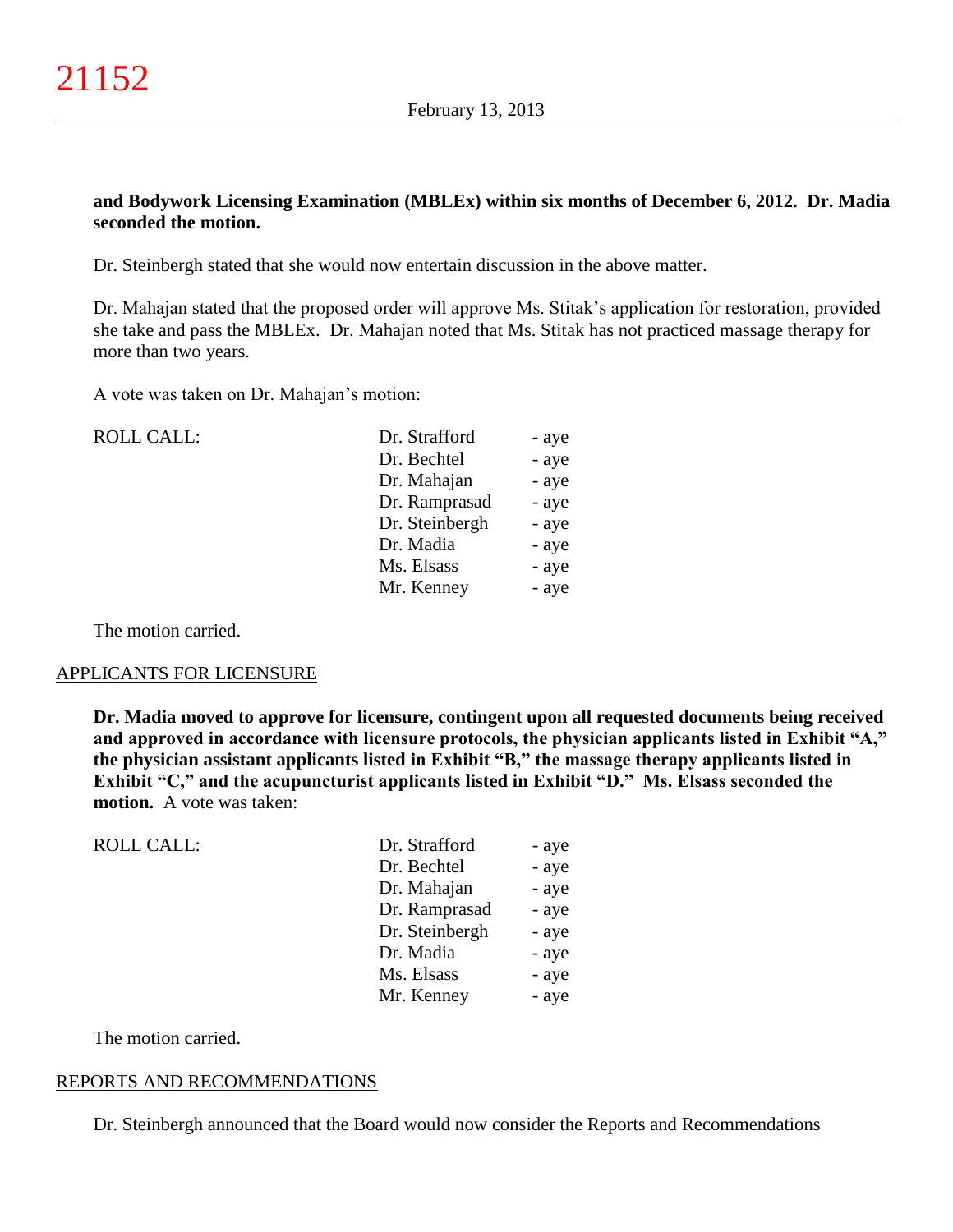appearing on its agenda.

Dr. Steinbergh asked whether each member of the Board had received, read and considered the hearing records; the Findings of Fact, Conclusions of Law, Proposed Orders, and any objections filed in the matters of: Shaban A. E. Mahmoud, M.D.; and Jessica Marie Soto.

A roll call was taken:

| <b>ROLL CALL:</b> | Dr. Strafford  | - aye |
|-------------------|----------------|-------|
|                   | Dr. Bechtel    | - aye |
|                   | Dr. Mahajan    | - aye |
|                   | Dr. Ramprasad  | - aye |
|                   | Dr. Steinbergh | - aye |
|                   | Dr. Madia      | - aye |
|                   | Ms. Elsass     | - aye |
|                   | Mr. Kenney     | - aye |
|                   |                |       |

Dr. Steinbergh asked whether each member of the Board understands that the disciplinary guidelines do not limit any sanction to be imposed, and that the range of sanctions available in each matter runs from dismissal to permanent revocation. A roll call was taken:

| <b>ROLL CALL:</b> | Dr. Strafford  | - aye |
|-------------------|----------------|-------|
|                   | Dr. Bechtel    | - aye |
|                   | Dr. Mahajan    | - aye |
|                   | Dr. Ramprasad  | - aye |
|                   | Dr. Steinbergh | - aye |
|                   | Dr. Madia      | - aye |
|                   | Ms. Elsass     | - aye |
|                   | Mr. Kenney     | - aye |
|                   |                |       |

Dr. Steinbergh noted that, in accordance with the provision in Section 4731.22(F)(2), Ohio Revised Code, specifying that no member of the Board who supervises the investigation of a case shall participate in further adjudication of the case, the Secretary and Supervising Member must abstain from further participation in the adjudication of any disciplinary matters. In the matters before the Board today, Dr. Strafford served as Secretary, Dr. Bechtel served as Supervising Member, and Dr. Talmage served as Secretary and/or Acting Supervising Member.

Dr. Steinbergh reminded all parties that no oral motions may be made during these proceedings.

The original Reports and Recommendations shall be maintained in the exhibits section of this Journal.

#### SHABAN A. E. MAHMOUD, M.D., Case No. 12-CRF-022

Dr. Steinbergh directed the Board's attention to the matter of Shaban A. E. Mahmoud, M.D. She advised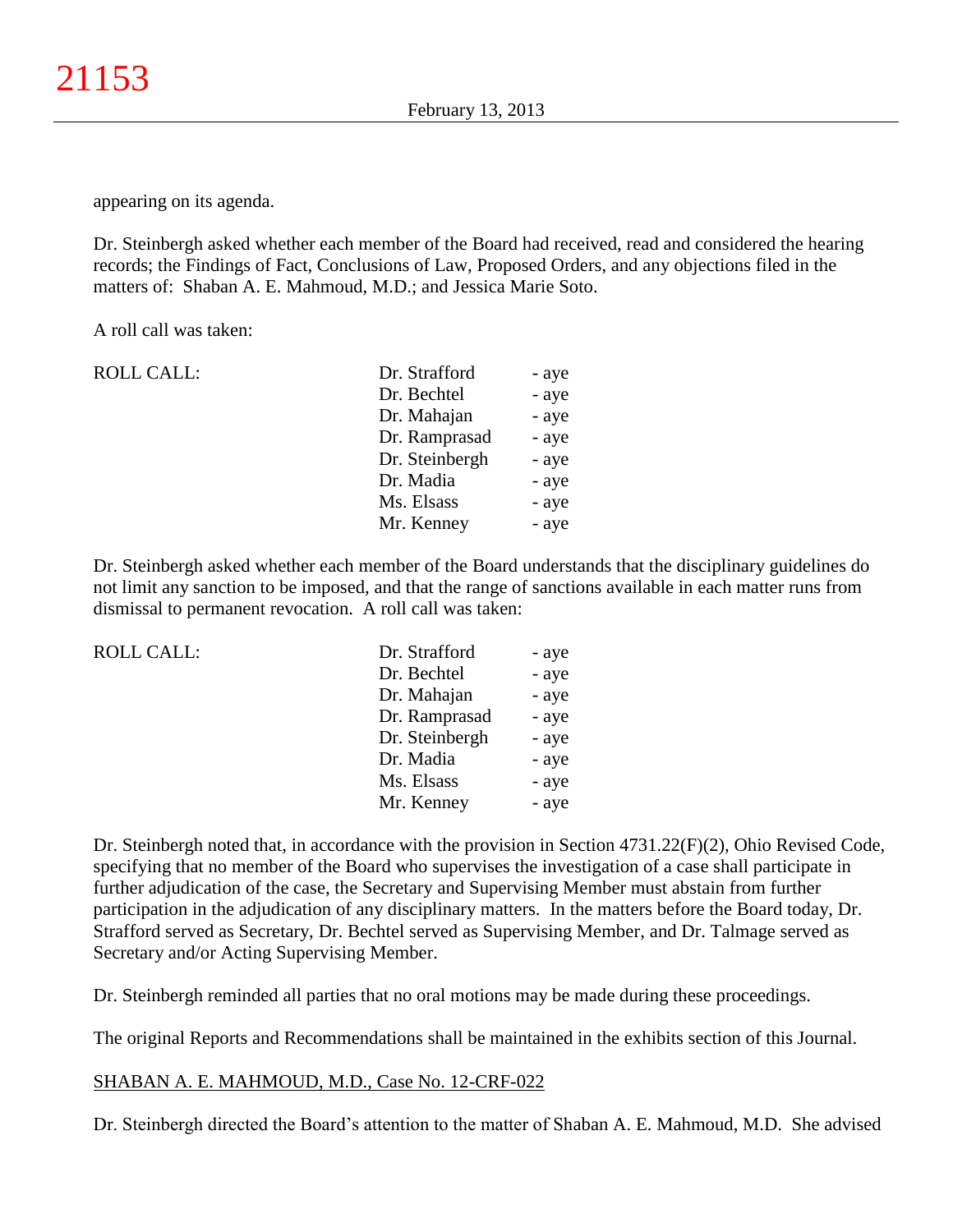that objections to Ms. Blue's Report and Recommendation were filed and were previously distributed to Board members. However, the objections were not filed in a timely manner. Dr. Steinbergh asked if any member wished to make a motion regarding Dr. Mahmoud's objections.

# **Dr. Mahajan moved to accept Dr. Mahmoud's objections. Mr. Kenney seconded the motion.**

Dr. Steinbergh stated that she would now entertain discussion in the above matter.

Dr. Madia opined that Dr. Mahmoud had enough time to file objections to the Report and Recommendation. Dr. Madia opined that the objections should not be accepted.

Dr. Mahajan asked how late the objections were. Ms. Jacobs answered that the objections were one day late. Dr. Mahajan opined that being one day late is not a significant matter. Dr. Steinbergh stated that the rule regarding the filing of objections is an important one and the Board should abide by it. Dr. Steinbergh agreed with Dr. Madia, stating that if one day late is acceptable, then it will be argued that two days late is also acceptable, then three days, and so forth.

A vote was taken on Dr. Mahajan's motion to accept the objections:

| <b>ROLL CALL:</b> | Dr. Strafford  | - abstain |
|-------------------|----------------|-----------|
|                   | Dr. Bechtel    | - abstain |
|                   | Dr. Mahajan    | - aye     |
|                   | Dr. Ramprasad  | - nay     |
|                   | Dr. Steinbergh | - nay     |
|                   | Dr. Madia      | - nay     |
|                   | Ms. Elsass     | - nay     |
|                   | Mr. Kenney     | - nay     |
|                   |                |           |

The motion to accept the objections did not carry.

Dr. Steinbergh continued that a request to address the Board has been timely filed on behalf of Dr. Mahmoud. Five minutes will be allowed for that address.

Dr. Mahmoud was represented by his attorney, Gregory Peterson.

Mr. Peterson stated that, in fact, the objections to the Report and Recommendation were delivered on the tenth day after their receipt of the Report and Recommendation. Ms. Debolt stated that there is no appeal to the Board's decision regarding Dr. Mahmoud's objections except through the courts.

Mr. Peterson stated that he wished to highlight three points from Dr. Mahmoud's extensive objections. First, the report from the State's expert, Keyvan Ravakhah, M.D., was extensively identified and clarified to be factually inaccurate and contained many mistakes and misunderstandings, which Dr. Ravakhah acknowledged in his testimony. Mr. Peterson stated that the Hearing Examiner struggled with the objection to admitting Dr. Ravakhah's report before ultimately deciding to accept the report.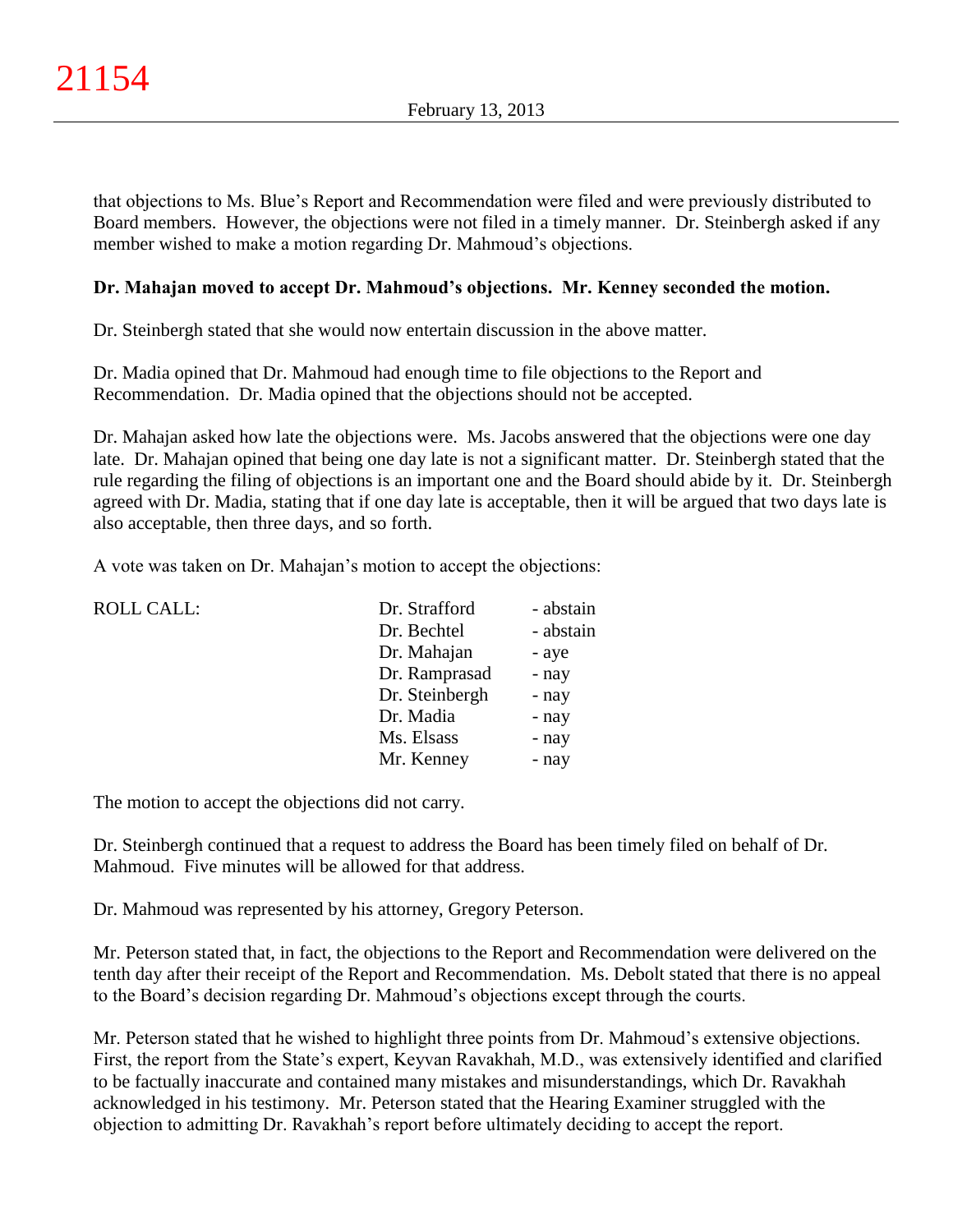Second, Dr. Mahmoud's expert, Frank A. Kunkel, M.D., testified that Dr. Mahmoud's practice was within the standard of care. Mr. Peterson opined that the Hearing Examiner did not consider Dr. Kunkel's report appropriately in the Report and Recommendation.

Third, Mr. Peterson stated that Dr. Mahmoud's objections had cited four previous decisions by the Medical Board which were factually similar to Dr. Mahmoud's case but did not result in permanent revocation of license, as is proposed for Dr. Mahmoud. Instead, these previous cases involved extensive remedial measures such as consent agreements, probation, and suspension. Mr. Peterson stated that the facts of Dr. Kay's case were virtually identical to Dr. Mahmoud's, and that case resulted in a suspension followed by probation. Mr. Peterson noted that Dr. Mahmoud has never been the subject of any prior disciplinary action by the Board and opined that nothing in the hearing record is aggravating enough to warrant permanent revocation.

Dr. Mahmoud stated that he is fully aware of the prescription drug epidemic in the United States and that more people die from prescription drug overdose than from heroin and cocaine combined. Dr. Mahmoud stated that he made every effort in his practice to prevent contributing to the prescription drug epidemic. Dr. Mahmoud stated that his policy of the last three years is to refuse walk-in patients, patients under the age of 25, and patients from outside a 60-mile radius of his office. Dr. Mahmoud stated that patients must apply to be a member of his practice, fill out a demographic sheet, sign a release of information form, and sign a pain management agreement.

Dr. Mahmoud continued that he practices within the standard of care and monitors his patients very closely with random urine screens and random pill counts. Dr. Mahmoud stated that when a red flag appears, he addresses it. Dr. Mahmoud stated that he acts on any sign of drug abuse or diversion, noting the he terminated eight of the 10 patients that were of concern to the Board. Dr. Mahmoud further noted that all of his patients had been seen previously by another doctor who had treated their chronic pain with opioid therapy.

Dr. Mahmoud stated that he is not aware of any patient in the last 20 years of his practice who had a bad outcome due to his treatment. Dr. Mahmoud stated that he is always looking for ways to do things better and he had recently attended two courses at Case Western Reserve University on record keeping and controlled substance management. Dr. Mahmoud stated that he is open to any recommendation to improve his patient care.

Dr. Steinbergh asked if the Assistant Attorney General would like to respond. Mr. Wilcox stated that he would like to respond.

Mr. Wilcox stated that Dr. Mahmoud either willfully ignored the standard of care or is incapable of practicing within the standard of care in an area of medicine in which he has no formal training. Mr. Wilcox stated that both experts essentially agreed that Dr. Mahmoud failed to properly evaluate and document appropriate care for these 10 patients throughout their course of treatment to determine if they were appropriate for chronic pain management. Mr. Wilcox stated that, in fact, these patients were not appropriate candidates for such treatment and Dr. Mahmoud failed to take even basic steps to discover that.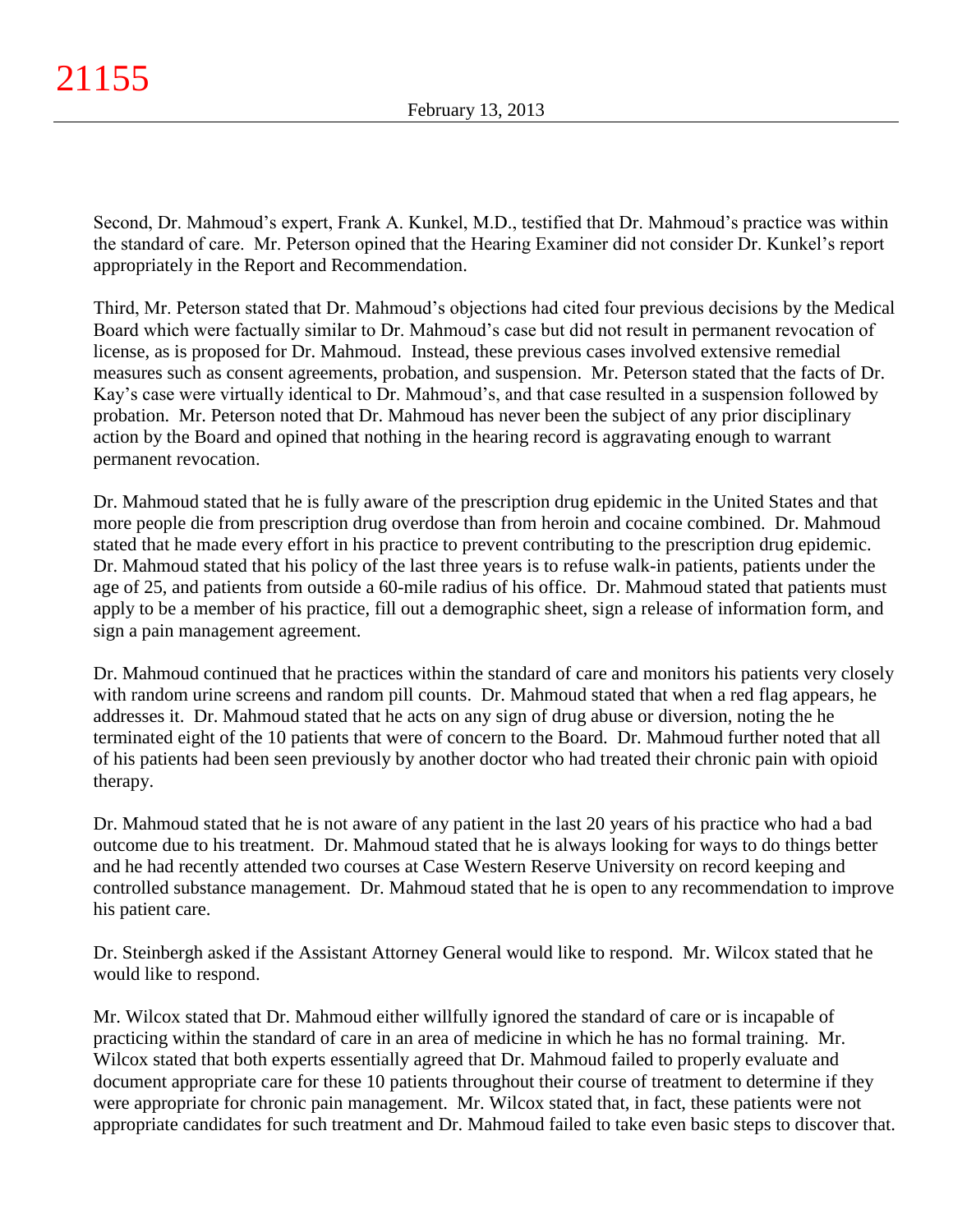Mr. Wilcox noted that Dr. Mahmoud's expert, Dr. Kunkle, wrote in his report that Dr. Mahmoud seems to have admitted almost anyone to his pain clinic regardless of age or medical complaint.

Mr. Wilcox continued that Dr. Mahmoud's practice only accepted cash payment and did not accept insurance. Mr. Wilcox further noted that Dr. Mahmoud never obtained patient records from previous treatment providers, which must be done before embarking on long-term chronic pain treatment. The patients reported that they had been on opioid medications from previous physicians, but Dr. Mahmoud did nothing to discover if that was actually the case. Mr. Wilcox stated that some patients provided MRI's that were allegedly obtained in Florida, but both Dr. Ravakhah and Dr. Kunkle testified that the MRI's did not necessarily indicate a legitimate presence of pain.

Mr. Wilcox stated that the 10 patient records in question show that Dr. Mahmoud does not follow the Board's rules for treatment of intractable pain. Specifically, the patient records included no individualized treatment plan and no documentation of the reason for initiating long-term opioid treatment for any of the patients. Mr. Wilcox noted that Dr. Mahmoud always began treatment with two short-term narcotics, namely Oxycodone and Percocet, which even his own expert testified is not acceptable. Mr. Wilcox stated that there is no documentation of physical examinations, especially on follow-up visits.

Mr. Wilcox stated that Dr. Mahmoud ignored numerous red flags. Mr. Wilcox stated that, though Dr. Mahmoud claims to assess patients for risk in his current practice, there is no evidence that he did so in the timeframe in question, 2010-2012. Mr. Wilcox stated that many of his patients came from Mansfield, Ohio, more than a two-hour round-trip from Dr. Mahmoud's office. Mr. Wilcox noted that many of his patients broke their drug treatment contracts by testing positive for drugs not prescribed by Dr. Mahmoud or negative for drugs that were prescribed by Dr. Mahmoud. Dr. Mahmoud's own expert stated, "The most obvious sin was the fact that Dr. Mahmoud obtained toxicology tests for patients 1-10 and routinely explained away any inappropriate results with stories from the patients."

Mr. Wilcox opined that this case comes down to Dr. Mahmoud's judgment. Mr. Wilcox opined that Dr. Mahmoud does not have the judgment necessary to practice medicine in Ohio. Mr. Wilcox agreed with the Proposed Order of permanent revocation.

# **Dr. Madia moved to approve and confirm Ms. Blue's Findings of Fact, Conclusions of Law, and Proposed Order in the matter of Shaban A. E. Mahmoud, M.D. Dr. Ramprasad seconded the motion.**

Dr. Steinbergh stated that she would now entertain discussion in the above matter.

Dr. Madia briefly reviewed Dr. Mahmoud's education and career. Dr. Madia stated that in 2008, Dr. Mahmoud decided to leave his internal medicine practice in Lima, Ohio, and started moonlighting in Mount Vernon, Ohio. In 2010, Dr. Mahmoud opened a pain treatment clinic in Dublin, Ohio, named Global Health Advocates.

Dr. Madia briefly reviewed the backgrounds of the two experts in this case. The State's expert, Dr. Ravakhah, has served as the head of the internal medicine department at Huron Hospital, medical director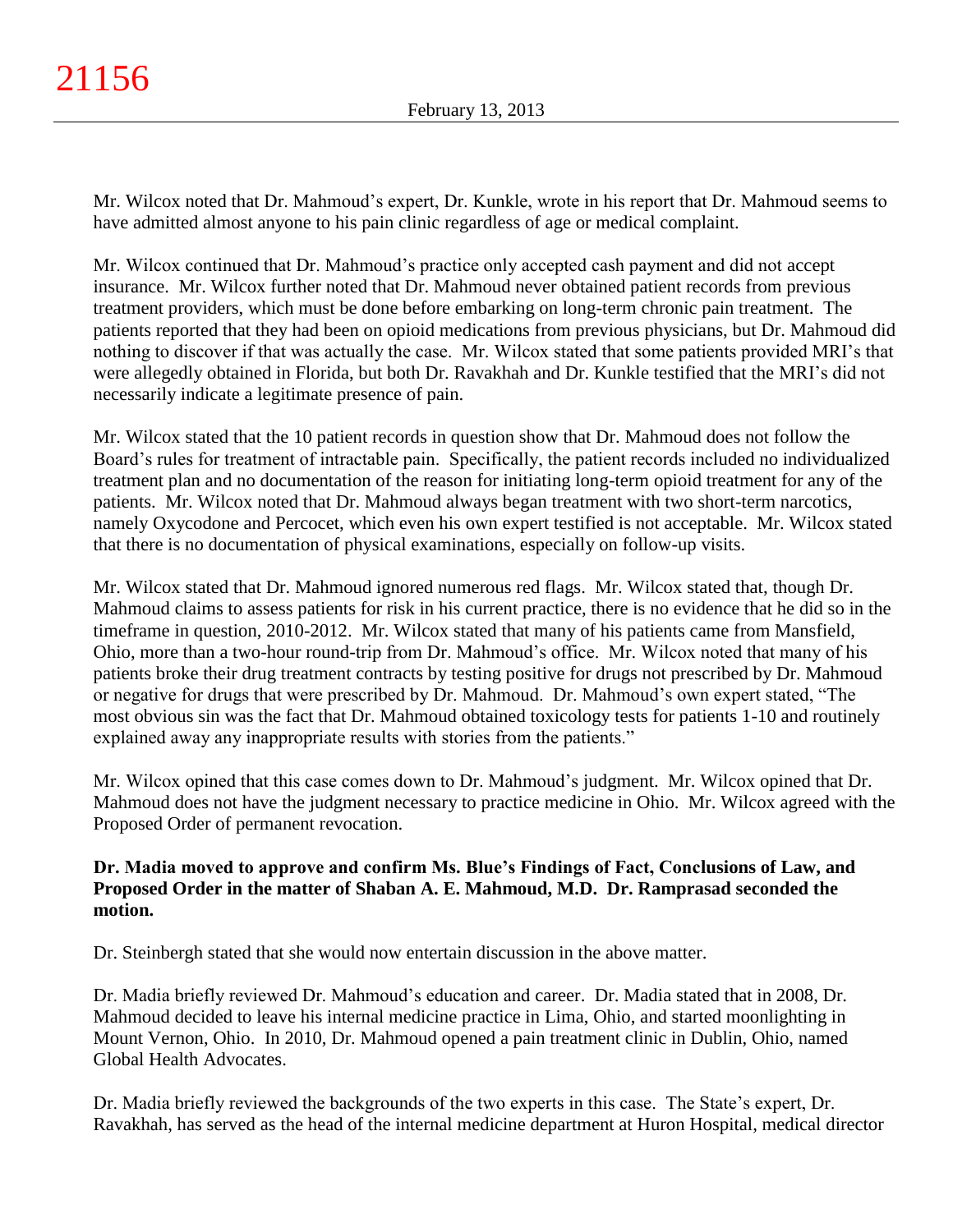of the residency program, and director of palliative medicine. Dr. Mahmoud's expert, Dr. Kunkle, has served as chief of cardiothoracic anesthesia at a hospital in Altoona, Pennsylvania, has conducted research as an associate professor at the University of Pittsburgh, and is board certified in anesthesiology and palliative medicine.

Dr. Madia continued that, according to his testimony, Dr. Mahmoud decided to open a pain management clinic because he had seen many chronic pain patients in his internal medicine practice whom he felt were not being treated properly. Dr. Mahmoud testified that he intended to provide chronic pain treatment to indigent patients and patients with no insurance. However, Dr. Madia noted that Dr. Mahmoud's clinic only accepted cash and charged \$320.00 for initial visits and \$220.00 for follow-up visits. Dr. Madia opined that these rates are not indicative of a desire to treat indigent patients.

Dr. Madia further stated that Dr. Mahmoud accepted walk-in patients at that time, though he claims he no longer does so. Dr. Mahmoud had testified that he saw about 10 patients per day. Dr. Madia noted that despite this light patient load, Dr. Mahmoud still did not have enough time to perform and document a true physical examination. In addition, patients were coming from outside the Columbus area to see Dr. Mahmoud; some patients had primary care physicians in Florida and North Carolina. Dr. Madia stated that none of Dr. Mahmoud's new patients had any prior medical records.

Though Dr. Mahmoud claims to have faxed requests for records to the patients' primary care physicians, there were no copies of faxes in the medical records. Dr. Mahmoud also claimed they he always obtained a pharmacy print-out of the patients' prior medications, but there is no such documentation in the charts. Dr. Madia stated that according to Dr. Mahmoud's testimony, he would tell new patients that if they could not provide prior medical records and pharmacy print-outs, then Dr. Mahmoud would only treat them as an acute pain patient and would not prescribe narcotics. However, the records of the 10 patients in question show that on the first visit, Dr. Mahmoud prescribed short-acting narcotics around the clock, which is not the standard of practice without a proper physical examination and proper risk assessment.

Dr. Madia stated that when some patients returned for a follow-up visit one month later, they reported that their pain had reduced from an eight or nine on a 10-point scale to a two or three. Despite this, Dr. Mahmoud would increase the patient's dose or add another narcotic, namely methadone, on top of the previous narcotic. Dr. Madia stated that it makes no sense to increase a patient's narcotics or add a new narcotic when they report that their pain has improved.

Dr. Madia stated that Dr. Mahmoud ordered urine toxicology tests on his patients that showed different medications than Dr. Mahmoud had prescribed and, in some cases, were positive for cocaine or marijuana. Despite the fact that the patients had signed pain contracts mandating action is such cases, Dr. Mahmoud took no action and did not refer the patients to an addiction specialist. Dr. Madia noted that Dr. Mahmoud has no training in pain management and commented that pain specialists provide more treatments than simply prescribing narcotics.

Mr. Gonidakis entered the meeting at this time.

Dr. Madia stated that, looking at the case as a whole, he has no doubt that Dr. Mahmoud practiced below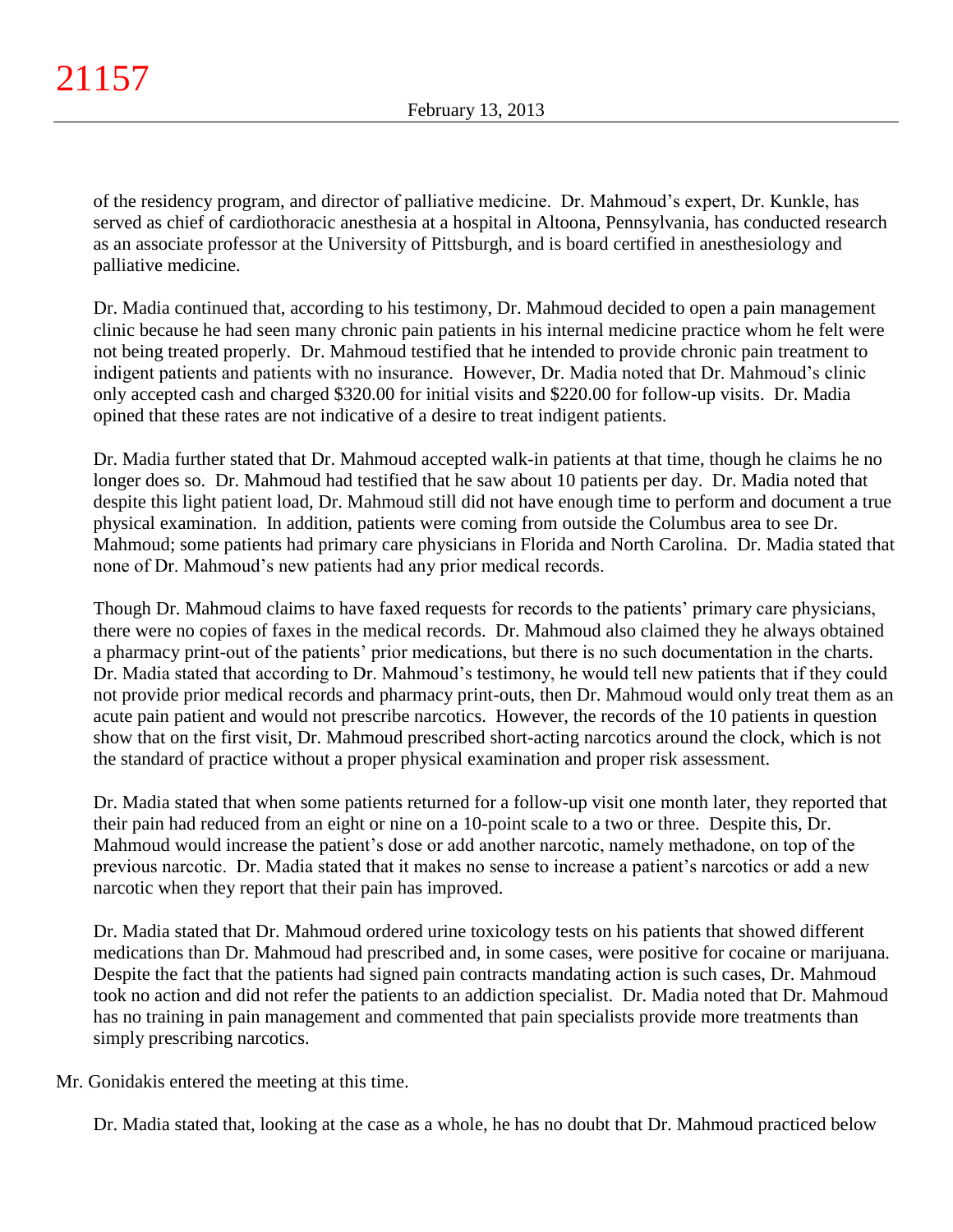the standard of care. Dr. Madia noted that both experts in this case agreed that Dr. Mahmoud practiced below the standard of care and had very poor documentation. Dr. Madia stated that all the facts in this case lead him to support the Proposed Order of permanent revocation.

Dr. Steinbergh noted that Mr. Gonidakis joined the meeting during this discussion. Dr. Steinbergh asked whether Mr. Gonidakis had received, read and considered the hearing records; the Findings of Fact, Conclusions of Law, Proposed Orders, and any objections filed in the matters of: Shaban A. E. Mahmoud, M.D.; and Jessica Marie Soto. Mr. Gonidakis replied affirmatively. Dr. Steinbergh asked whether Mr. Gonidakis understands that the disciplinary guidelines do not limit any sanction to be imposed, and that the range of sanctions available in each matter runs from dismissal to permanent revocation. Mr. Gonidakis answered affirmatively.

Dr. Steinbergh stated that she has reviewed the records in this case and expressed great concern about Dr. Mahmoud's lack of judgment and lack of documentation. Dr. Steinbergh agreed with Dr. Madia that permanent revocation is appropriate in this case.

A vote was taken on Dr. Madia's motion to approve:

| <b>ROLL CALL:</b> | Dr. Strafford  | - abstain |
|-------------------|----------------|-----------|
|                   | Dr. Bechtel    | - abstain |
|                   | Dr. Mahajan    | - aye     |
|                   | Dr. Ramprasad  | - aye     |
|                   | Dr. Steinbergh | - aye     |
|                   | Dr. Madia      | - aye     |
|                   | Ms. Elsass     | - aye     |
|                   | Mr. Kenney     | - aye     |
|                   | Mr. Gonidakis  | - aye     |
|                   |                |           |

The motion to approve carried.

## JESSICA MARIE SOTO, Case No. 12-CRF-056

Dr. Steinbergh directed the Board's attention to the matter of Jessica Marie Soto. She advised that objections were filed and were previously distributed to Board members. Ms. Blue was the Hearing Examiner.

Dr. Steinbergh stated that Ms. Soto has made a request to address the Board, but the request was not filed in a timely manner. Dr. Steinbergh asked if any member wished to make a motion regarding Ms. Soto's request to address.

## **Dr. Mahajan moved to grant Ms. Soto's request to address the Board. Mr. Kenney seconded the motion.** A vote was taken:

ROLL CALL: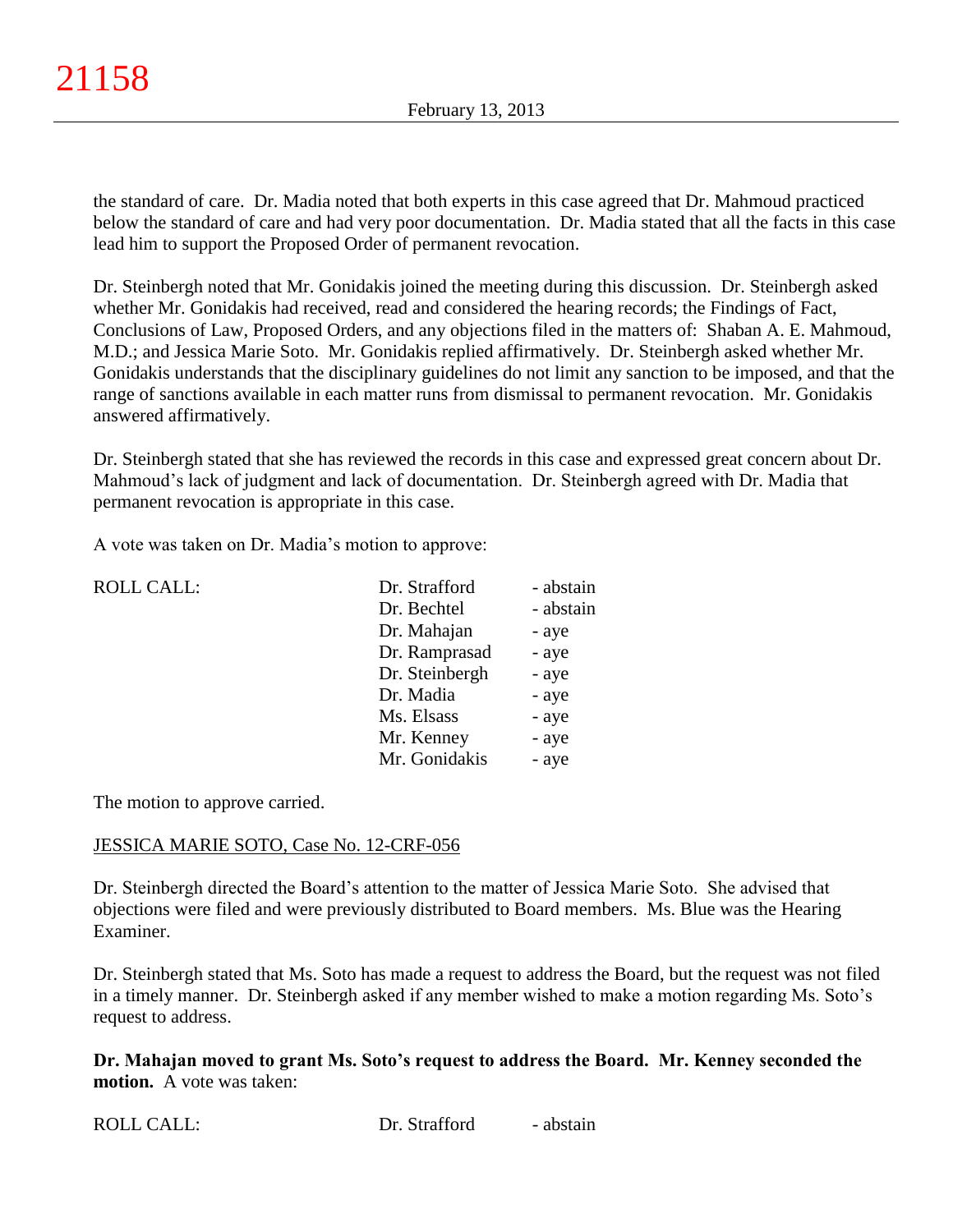| Dr. Bechtel    | - abstain |
|----------------|-----------|
| Dr. Mahajan    | - aye     |
| Dr. Ramprasad  | - aye     |
| Dr. Steinbergh | - aye     |
| Dr. Madia      | - aye     |
| Ms. Elsass     | - aye     |
| Mr. Kenney     | - aye     |
| Mr. Gonidakis  | - aye     |

The motion carried.

Dr. Steinbergh stated that five minutes will be allowed for Ms. Soto's address.

Ms. Soto stated that she made a terrible decision in 2006 to traffic marijuana. Consequently, Ms. Soto was sentenced to 30 days in jail, three years of probation, and had to pay a large fine. Ms. Soto stated that she began GED classes while serving her jail sentence. Following the completion of her GED, Ms. Soto began college but could not complete it due to lack of an income. Ms. Soto stated that she later went to massage therapy school, which is something she had always wanted to do.

Ms. Soto stated that she is trying to work through things and make a better life for herself and her children. Ms. Soto stated that she is willing to do anything the Board requests in order to become a licensed massage therapist in Ohio.

Dr. Steinbergh asked if the Assistant Attorney General would like to respond. Ms. Snyder stated that she would like to respond.

Ms. Snyder reiterated that Ms. Soto has two felony convictions for drug trafficking for selling marijuana. Ms. Snyder opined that Ms. Soto was very honest and forthcoming in her hearing. Ms. Snyder believed that Ms. Soto will do what is asked of her and she supported the Proposed Order.

## **Dr. Madia moved to approve and confirm Ms. Blue's Findings of Fact, Conclusions of Law, and Proposed Order in the matter of Jessica Marie Soto. Dr. Mahajan seconded the motion.**

Dr. Steinbergh stated that she would now entertain discussion in the above matter.

Ms. Elsass stated that this case is based on allegations that in September 2006, Ms. Soto pleaded guilty to and was found guilty of two felony counts of trafficking, for which she served 30 days of incarceration and three years of community control. Ms. Soto also paid a large fine. Ms. Soto graduated from the Institute of Therapeutic Massage in Ottawa, Ohio, in March 2010. Since that time, Ms. Soto has been employed at a Subway restaurant and, since June 2012, has been employed as an assistant manager at Padrone's Pizza.

Ms. Elsass stated that Ms. Soto applied for a license to practice massage therapy in Ohio. Ms. Elsass noted that Ms. Soto was very honest and answered "yes" to the question regarding being "charged with, convicted of, sentenced for, or pled guilty or no contest to, or any charges pending against you, for any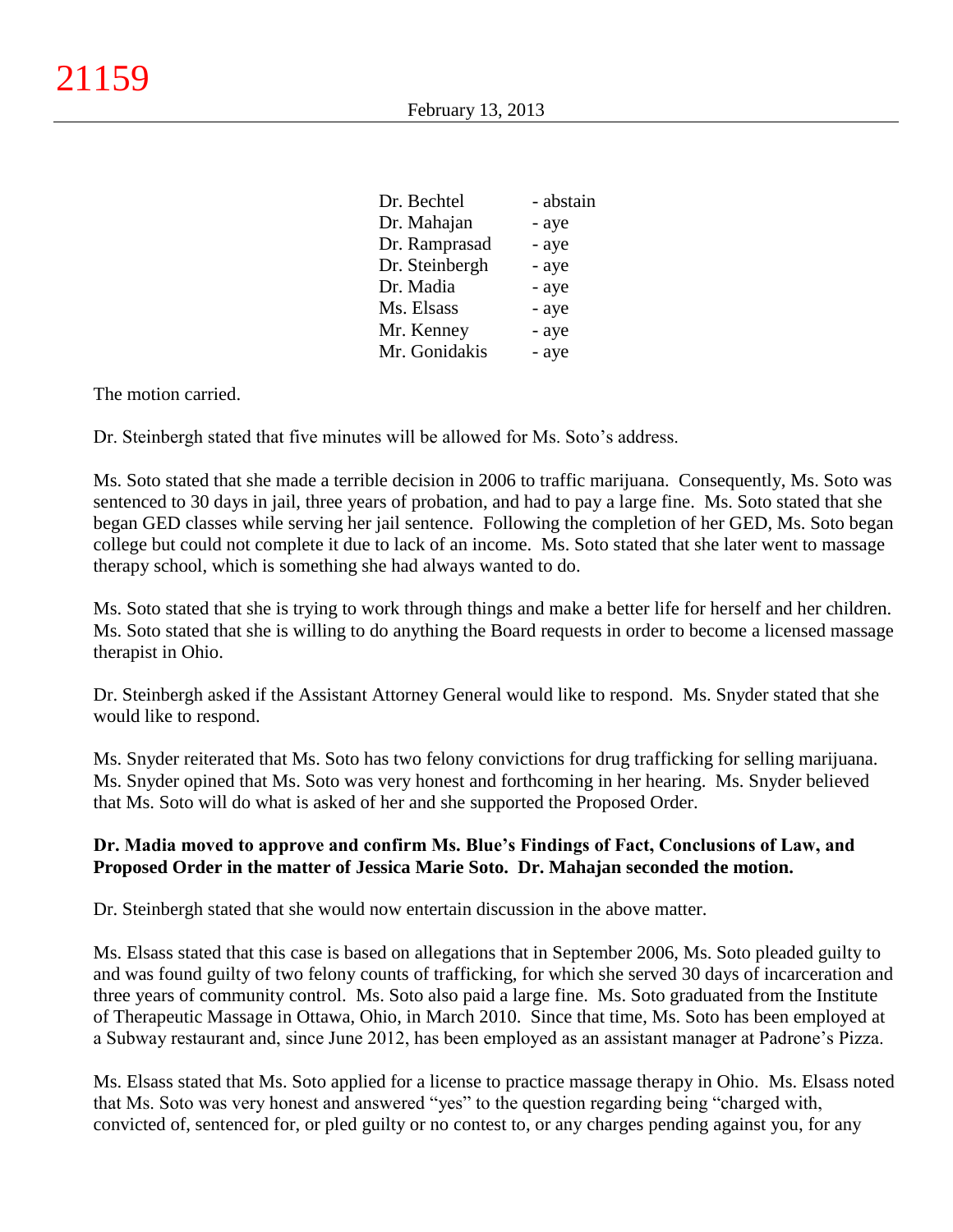felony, misdemeanor or any other offence other than minor traffic violation." Ms. Elsass further noted that Ms. Soto submitted an explanation that she had grown up in a rough environment and had had an unhealthy relationship with someone who was dealing drugs. Ms. Soto had explained that she had learned from her mistakes and realized that living in that lifestyle was not healthy or safe for her.

Ms. Elsass continued that Ms. Soto completed her GED in 2007, completed 50 hours of community service, attended addiction classes and classes at a community college, and underwent random urine screens for one year. A letter from Ms. Soto's parole officer stated that she was given early release from supervision based on his recommendation.

Ms. Elsass stated that Ms. Soto has worked hard to change her life. Ms. Elsass stated that the State has some concern because Ms. Soto has reconciled with her boyfriend, who is also the father of her children, and therefore the Hearing Examiner recommends that the Board monitor Ms. Soto for a period of time to ensure she continues on the right path. The Proposed Order would grant Ms. Soto's license, suspend it for at least 30 days, require a personal ethics course as a condition for reinstatement of her license, and establish a probationary period of at least two years. Ms. Elsass stated that Ms. Soto has agreed with these recommendations. Ms. Elsass stated that she supports the Proposed Order.

Dr. Steinbergh agreed with Ms. Elsass and stated that the clients Ms. Soto will see rely heavily on the medical board to license qualified and ethical massage therapists. Dr. Steinbergh opined that Ms. Soto will be successful and advised her not to compromise her value system.

Dr. Ramprasad expressed appreciation for where Ms. Soto has come from and what she has done. Dr. Ramprasad thanked Ms. Soto for her forthrightness.

A vote was taken on Dr. Madia's motion to approve:

| <b>ROLL CALL:</b> | Dr. Strafford<br>Dr. Bechtel | - abstain<br>- abstain |
|-------------------|------------------------------|------------------------|
|                   | Dr. Mahajan                  | - aye                  |
|                   | Dr. Ramprasad                |                        |
|                   |                              | - aye                  |
|                   | Dr. Steinbergh               | - aye                  |
|                   | Dr. Madia                    | - aye                  |
|                   | Ms. Elsass                   | - aye                  |
|                   | Mr. Kenney                   | - aye                  |
|                   | Mr. Gonidakis                | - aye                  |
|                   |                              |                        |

The motion to approve carried.

# CITATIONS, PROPOSED DENIALS, DISMISSALS, ORDERS OF SUMMARY SUSPENSION & NOTICES OF IMMEDIATE SUSPENSION

# BRIAN D. HEIM, M.D. – CITATION LETTER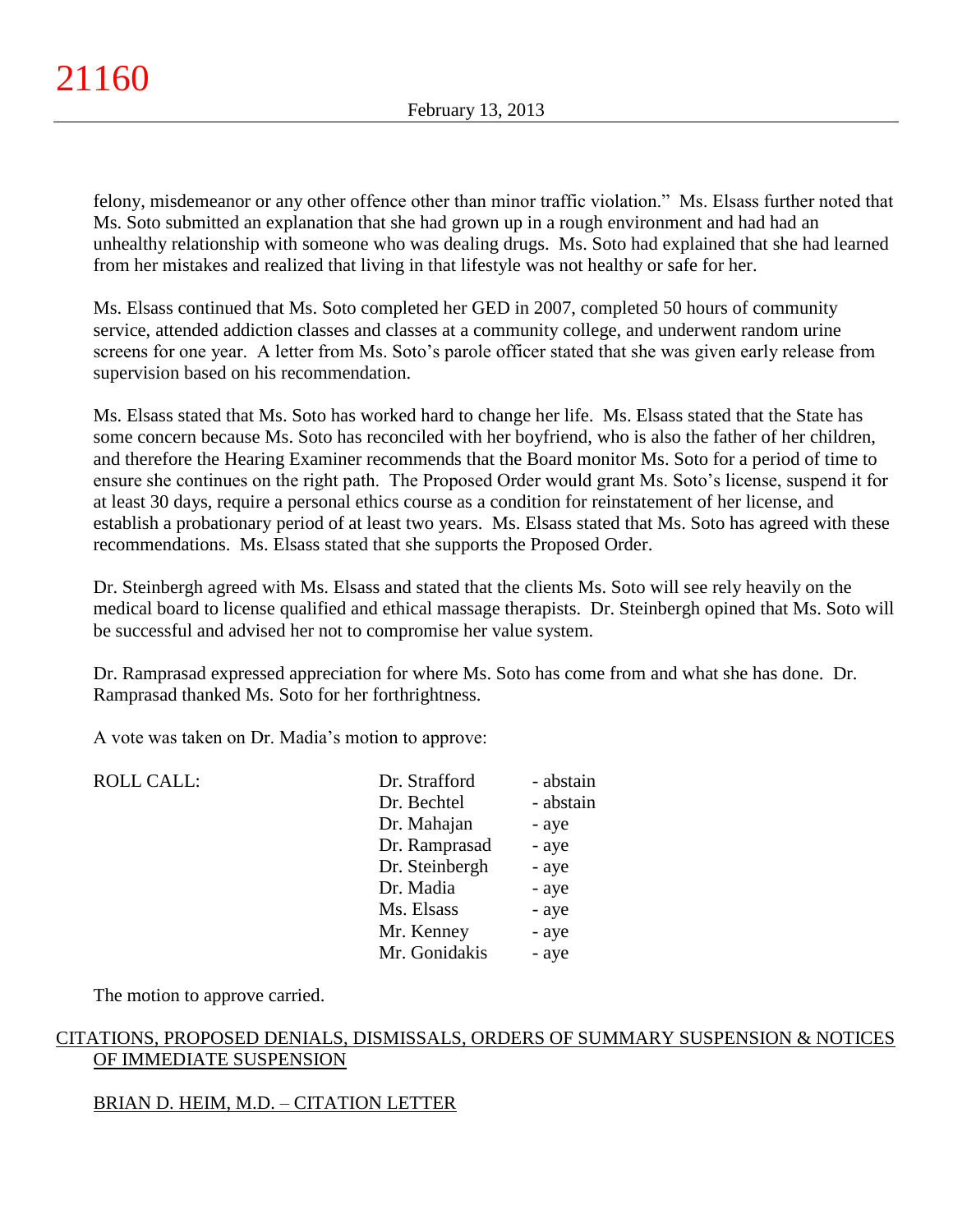At this time the Board read and considered the proposed Citation Letter in the above matter, a copy of which shall be maintained in the exhibits section of this Journal.

**Dr. Madia moved to send the Citation Letter to Dr. Heim. Dr. Mahajan seconded the motion.** A vote was taken:

| <b>ROLL CALL:</b> | Dr. Strafford  | - abstain |
|-------------------|----------------|-----------|
|                   | Dr. Bechtel    | - abstain |
|                   | Dr. Mahajan    | - aye     |
|                   | Dr. Ramprasad  | - aye     |
|                   | Dr. Steinbergh | - aye     |
|                   | Dr. Madia      | - aye     |
|                   | Ms. Elsass     | - aye     |
|                   | Mr. Kenney     | - aye     |
|                   | Mr. Gonidakis  | - aye     |

The motion to send carried.

#### MAHENDRAKUMAR CHIMAN SHAH, M.D. - CITATION LETTER

At this time the Board read and considered the proposed Citation Letter in the above matter, a copy of which shall be maintained in the exhibits section of this Journal.

**Dr. Madia moved to send the Citation Letter to Dr. Shah. Ms. Elsass seconded the motion.** A vote was taken:

| <b>ROLL CALL:</b> | Dr. Strafford  | - abstain |
|-------------------|----------------|-----------|
|                   | Dr. Bechtel    | - abstain |
|                   | Dr. Mahajan    | - aye     |
|                   | Dr. Ramprasad  | - aye     |
|                   | Dr. Steinbergh | - aye     |
|                   | Dr. Madia      | - aye     |
|                   | Ms. Elsass     | - aye     |
|                   | Mr. Kenney     | - aye     |
|                   | Mr. Gonidakis  | - aye     |
|                   |                |           |

The motion to send carried.

## RATIFICATION OF SETTLEMENT AGREEMENTS

## JAMIE LYNNE GLADDEN, M.D. – PERMANENT SURRENDER OF CERTIFICATE TO PRACTICE MEDICINE AND SURGERY

**Dr. Madia moved to ratify the Proposed Permanent Surrender with Dr. Gladden. Ms. Elsass**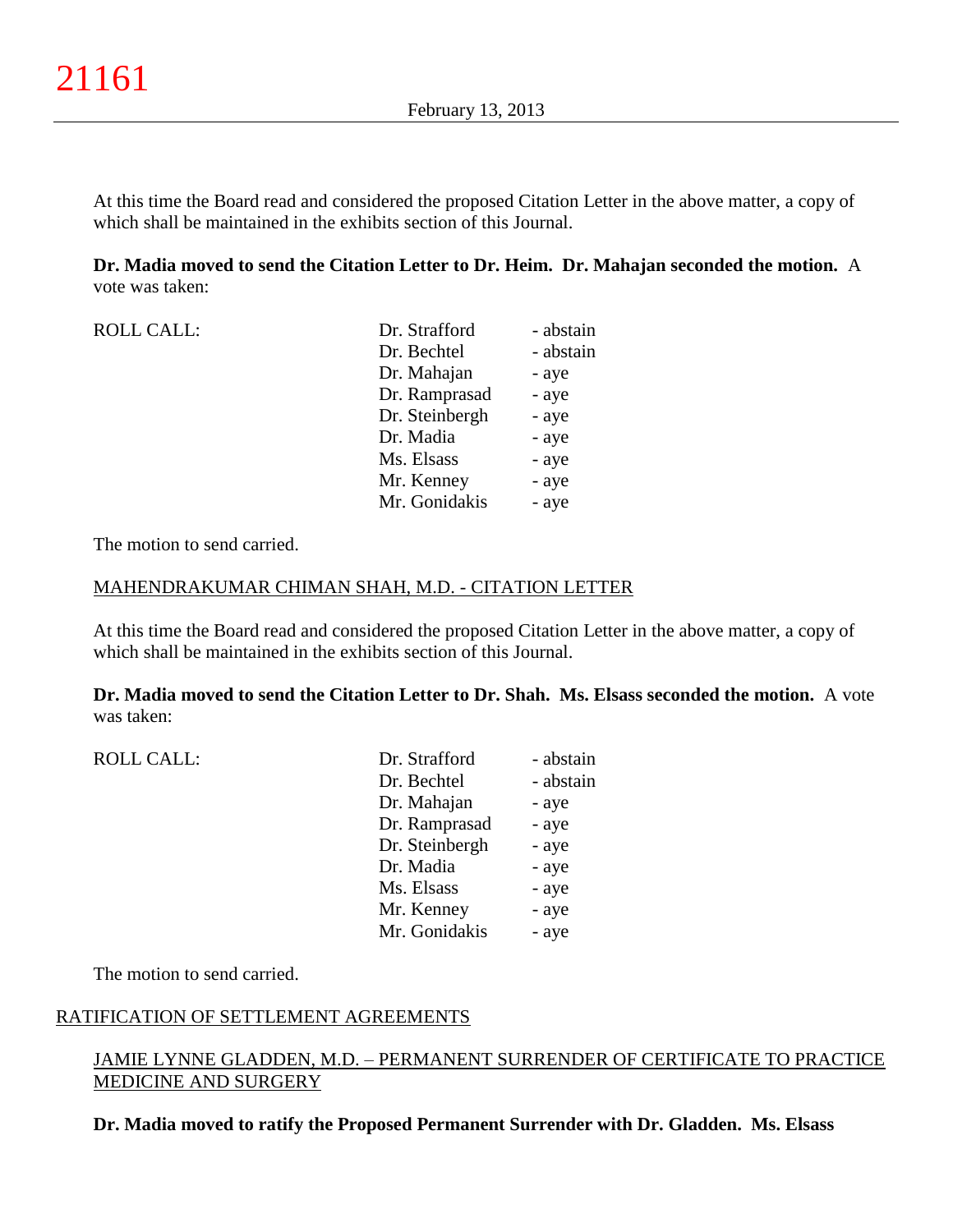**seconded the motion.** A vote was taken:

| <b>ROLL CALL:</b> |
|-------------------|
|                   |

| <b>ROLL CALL:</b> | Dr. Strafford  | - abstain |
|-------------------|----------------|-----------|
|                   | Dr. Bechtel    | - abstain |
|                   | Dr. Mahajan    | - aye     |
|                   | Dr. Ramprasad  | - aye     |
|                   | Dr. Steinbergh | - aye     |
|                   | Dr. Madia      | - aye     |
|                   | Ms. Elsass     | - aye     |
|                   | Mr. Kenney     | - aye     |
|                   | Mr. Gonidakis  | - aye     |
|                   |                |           |

The motion to ratify carried.

# JOHN BEYER, M.D. – PERMANENT SURRENDER OF CERTIFICATE TO PRACTICE MEDICINE AND SURGERY

Dr. Steinbergh noted that this matter has come before the Board because the physician has no computer in his office and has never used the Ohio Automated Rx Reporting System (OARRS). Dr. Steinbergh asked if there is any other way for a physician to access OARRS. Ms. Marshall replied that a physician can check OARRS on any computer, including a computer at a public library, as long as the physician has applied for access with the Board of Pharmacy.

Dr. Madia opined that if this set of facts had come to the Board as a Report and Recommendation, the Board would not permanently revoke the physician's license. Dr. Steinbergh pointed out that the physician stipulates that he operates a medical practice wherein he has treated patients for chronic pain on a protracted basis with controlled substances. Ms. Marshall stated that she cannot provide the Board with the background facts of this case, but noted that the Secretary and Supervising Member are always consulted on negotiated settlements and they have the full factual picture. Ms. Marshall commented that physicians do not normally agree to permanently surrender their license.

Mr. Kenney asked for the age of the practitioner. Ms. Marshall was uncertain of the practitioner's exact age, but estimated that he was in his 70's. Mr. Kenney agreed with Dr. Madia that the proposed Permanent Surrender seems harsh. Mr. Kenney asked if a physician is unable to practice medicine if he or she cannot use a computer. Ms. Anderson stated that under House Bill 93, physicians are allowed to delegate up to three non-licensed individuals to check OARRS on their behalf.

# **Dr. Madia moved to ratify the Proposed Permanent Surrender with Dr. Beyer. Ms. Elsass seconded the motion.**

Dr. Steinbergh stated that she would now entertain discussion in the above matter.

Dr. Ramprasad opined that this current case is acceptable because the physician has agreed to it. However, Dr. Ramprasad echoed the same concerns raised by other members. Dr. Ramprasad speculated that a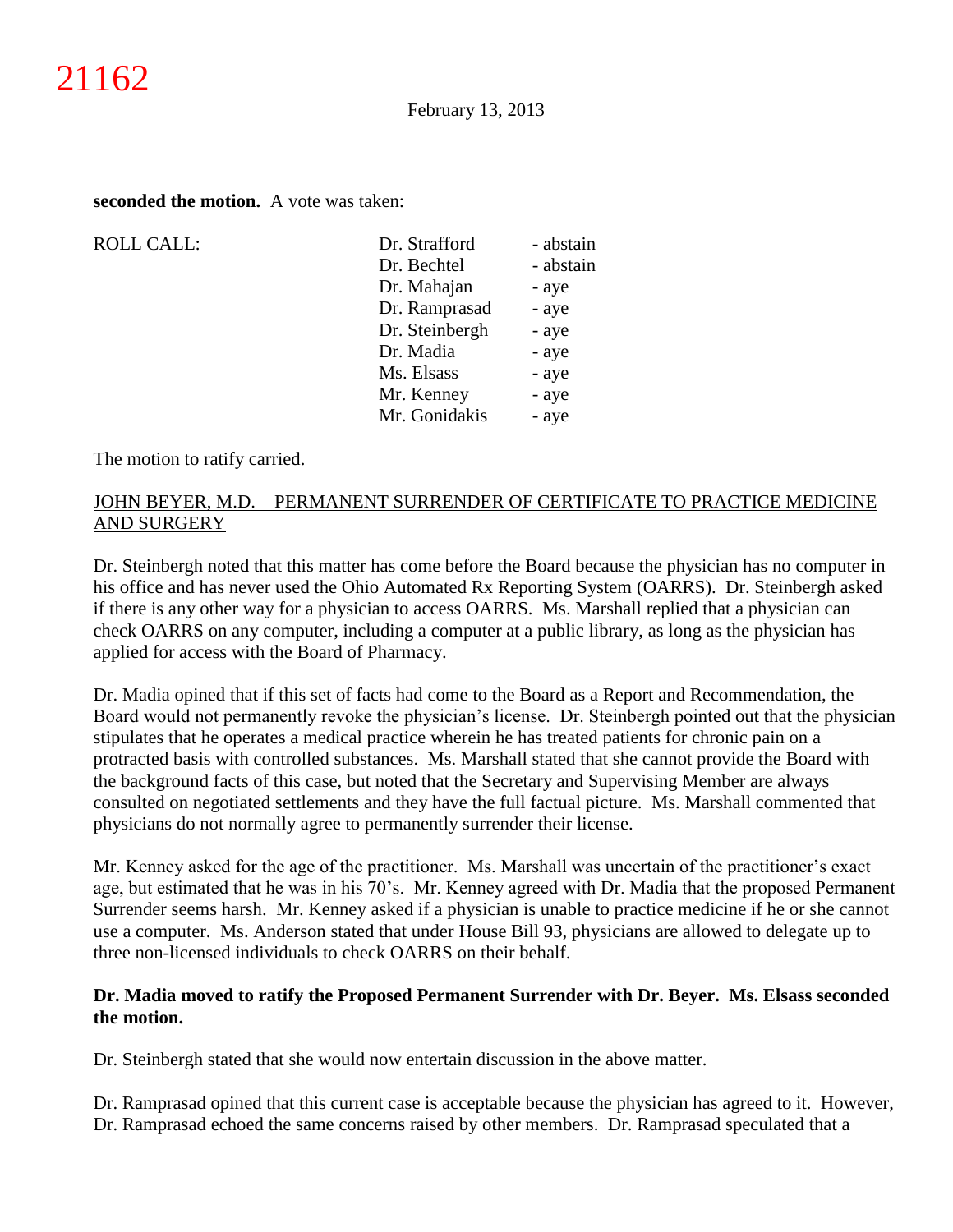physician in a similar circumstance may be a very good physician and may be willing to surrender his or her prescriptive authority for controlled substances rather than surrender his or her medical license.

Dr. Steinbergh opined that this is a good discussion for the Board to have and offered it as proof that the Board considers the proposed settlement agreements carefully. Dr. Steinbergh stated that the Board respects the Secretary and Supervising Member and feels confident that their approach would have been similar to the Board's in deliberation.

A vote was taken on Dr. Madia's motion to ratify:

| <b>ROLL CALL:</b> | Dr. Strafford  | - abstain |
|-------------------|----------------|-----------|
|                   | Dr. Bechtel    | - abstain |
|                   | Dr. Mahajan    | - aye     |
|                   | Dr. Ramprasad  | - aye     |
|                   | Dr. Steinbergh | - aye     |
|                   | Dr. Madia      | - aye     |
|                   | Ms. Elsass     | - aye     |
|                   | Mr. Kenney     | - aye     |
|                   | Mr. Gonidakis  | - aye     |
|                   |                |           |

The motion to ratify carried.

## CHARLES EDWARD MERRILL, SR., D.O. – PERMANENT SURRENDER OF CERTIFICATE TO PRACTICE OSTEOPATHIC MEDICINE AND SURGERY

**Dr. Madia moved to ratify the Proposed Permanent Surrender with Dr. Merrill. Dr. Mahajan seconded the motion.** A vote was taken:

| <b>ROLL CALL:</b> | Dr. Strafford  | - abstain |
|-------------------|----------------|-----------|
|                   | Dr. Bechtel    | - abstain |
|                   | Dr. Mahajan    | - aye     |
|                   | Dr. Ramprasad  | - aye     |
|                   | Dr. Steinbergh | - aye     |
|                   | Dr. Madia      | - aye     |
|                   | Ms. Elsass     | - aye     |
|                   | Mr. Kenney     | - aye     |
|                   | Mr. Gonidakis  | - aye     |
|                   |                |           |

The motion to ratify carried.

#### ERIC PAUL MACDONALD, M.D. – STEP II CONSENT AGREEMENT

**Dr. Madia moved to ratify the Proposed Step II Consent Agreement with Dr. MacDonald. Ms. Elsass seconded the motion.** A vote was taken: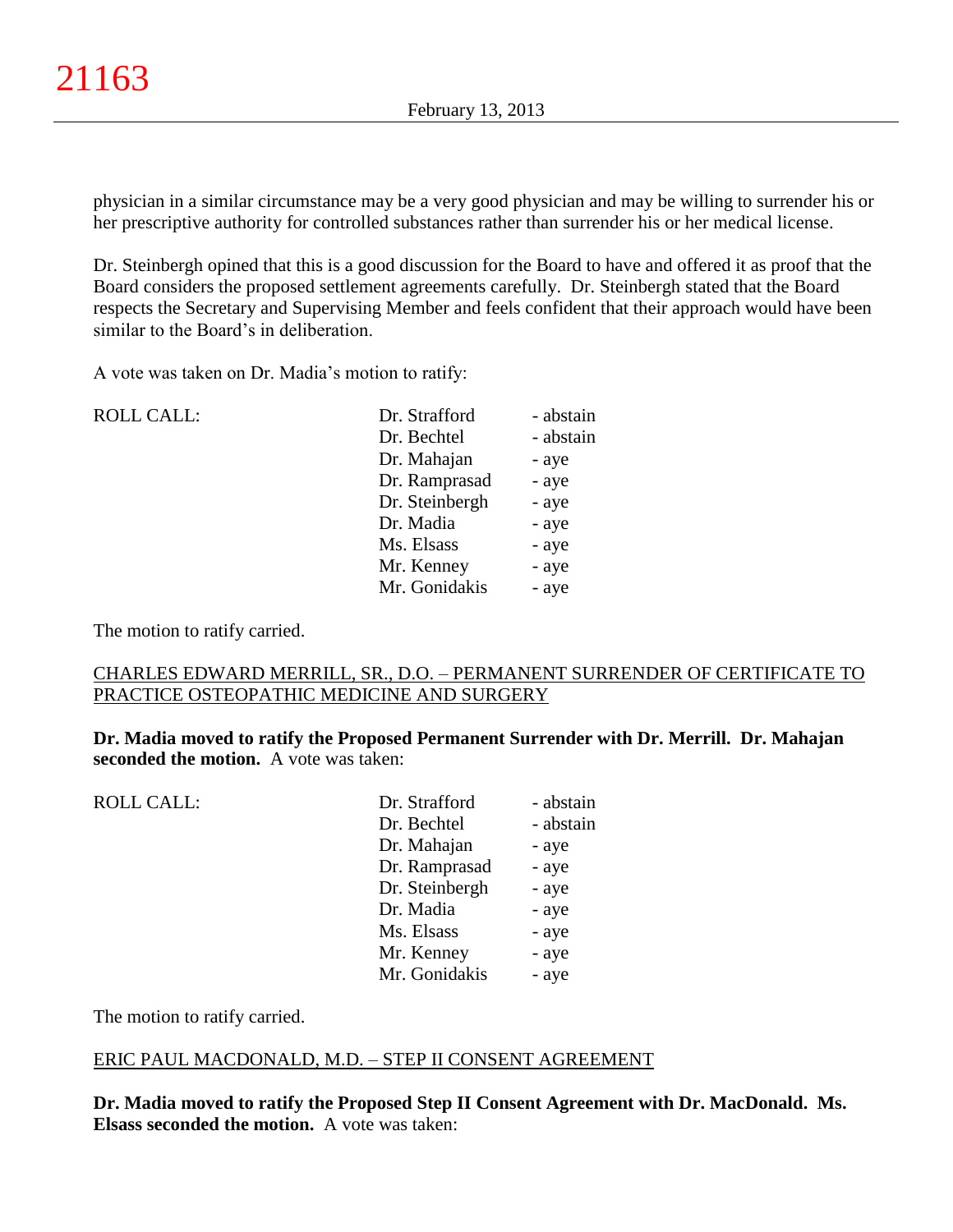| <b>ROLL CALL:</b> | Dr. Strafford  | - abstain |
|-------------------|----------------|-----------|
|                   | Dr. Bechtel    | - abstain |
|                   | Dr. Mahajan    | - aye     |
|                   | Dr. Ramprasad  | - aye     |
|                   | Dr. Steinbergh | - aye     |
|                   | Dr. Madia      | - aye     |
|                   | Ms. Elsass     | - aye     |
|                   | Mr. Kenney     | - aye     |
|                   | Mr. Gonidakis  | - aye     |
|                   |                |           |

# SHEILA S. REDDY, M.D. – STEP II CONSENT AGREEMENT

**Dr. Madia moved to ratify the Proposed Step II Consent Agreement with Dr. Reddy. Dr. Ramprasad seconded the motion.** A vote was taken:

| <b>ROLL CALL:</b> | Dr. Strafford  | - abstain |
|-------------------|----------------|-----------|
|                   | Dr. Bechtel    | - abstain |
|                   | Dr. Mahajan    | - aye     |
|                   | Dr. Ramprasad  | - aye     |
|                   | Dr. Steinbergh | - aye     |
|                   | Dr. Madia      | - aye     |
|                   | Ms. Elsass     | - aye     |
|                   | Mr. Kenney     | - aye     |
|                   | Mr. Gonidakis  | - aye     |
|                   |                |           |

The motion to ratify carried.

# SEAN A. F. BUTURLA, M.D. – STEP II CONSENT AGREEMENT

**Dr. Madia moved to ratify the Proposed Step II Consent Agreement with Dr. Buturla. Dr. Mahajan seconded the motion.** A vote was taken:

| Dr. Strafford  | - abstain |
|----------------|-----------|
| Dr. Bechtel    | - abstain |
| Dr. Mahajan    | - aye     |
| Dr. Ramprasad  | - aye     |
| Dr. Steinbergh | - aye     |
| Dr. Madia      | - aye     |
| Ms. Elsass     | - aye     |
| Mr. Kenney     | - aye     |
| Mr. Gonidakis  | - aye     |
|                |           |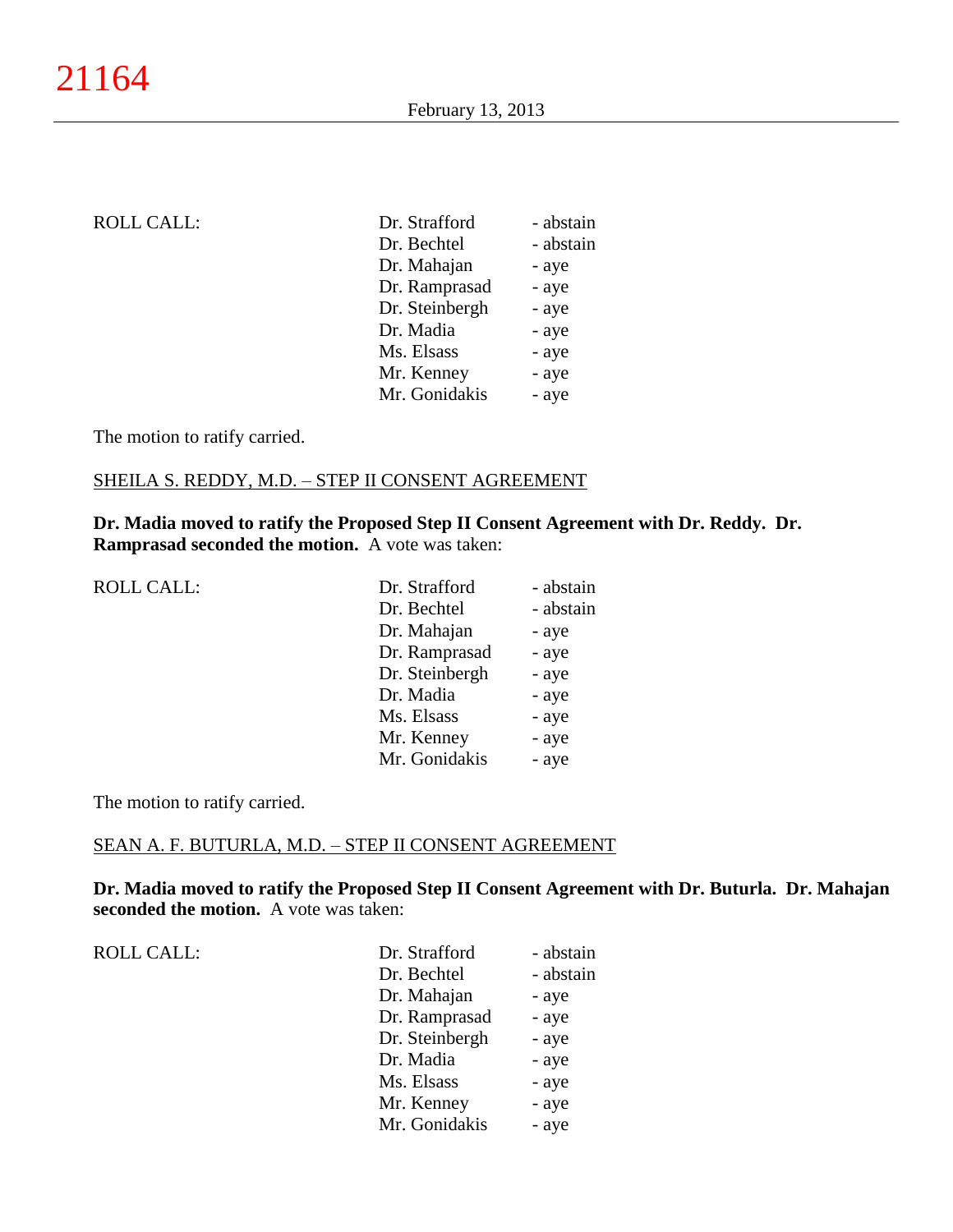## JENNIFER KITZEL, M.D. – PERMANENT SURRENDER OF CERTIFICATE TO PRACTICE MEDICINE AND SURGERY

**Dr. Madia moved to ratify the Proposed Permanent Surrender with Dr. Kitzel. Dr. Mahajan seconded the motion.** A vote was taken:

ROLL CALL:

| <b>ROLL CALL:</b> | Dr. Strafford  | - abstain |
|-------------------|----------------|-----------|
|                   | Dr. Bechtel    | - abstain |
|                   | Dr. Mahajan    | - aye     |
|                   | Dr. Ramprasad  | - aye     |
|                   | Dr. Steinbergh | - aye     |
|                   | Dr. Madia      | - aye     |
|                   | Ms. Elsass     | - aye     |
|                   | Mr. Kenney     | - aye     |
|                   | Mr. Gonidakis  | - aye     |
|                   |                |           |

The motion to ratify carried.

## LEONARD ROGER JANIS, D.P.M. – PERMANENT SURRENDER OF CERTIFICATE TO PRACTICE PODIATRIC MEDICINE AND SURGERY

**Dr. Madia moved to ratify the Proposed Permanent Surrender with Dr. Janis. Ms. Elsass seconded the motion.** A vote was taken:

| Dr. Strafford<br>Dr. Bechtel    | - abstain<br>- abstain |
|---------------------------------|------------------------|
| Dr. Mahajan                     | - aye                  |
| Dr. Ramprasad<br>Dr. Steinbergh | - aye<br>- aye         |
| Dr. Madia                       | - aye                  |
| Ms. Elsass                      | - aye                  |
| Mr. Kenney<br>Mr. Gonidakis     | - aye<br>- aye         |
|                                 |                        |

The motion to ratify carried.

# PAUL W. DUNCAN, D.O. – VOLUNTARY PERMANENT RETIREMENT FROM THE PRACTICE OF OSTEOPATHIC MEDICINE AND SURGERY

**Dr. Madia moved to ratify the Proposed Permanent Surrender with Dr. Duncan. Ms. Elsass seconded the motion.** A vote was taken: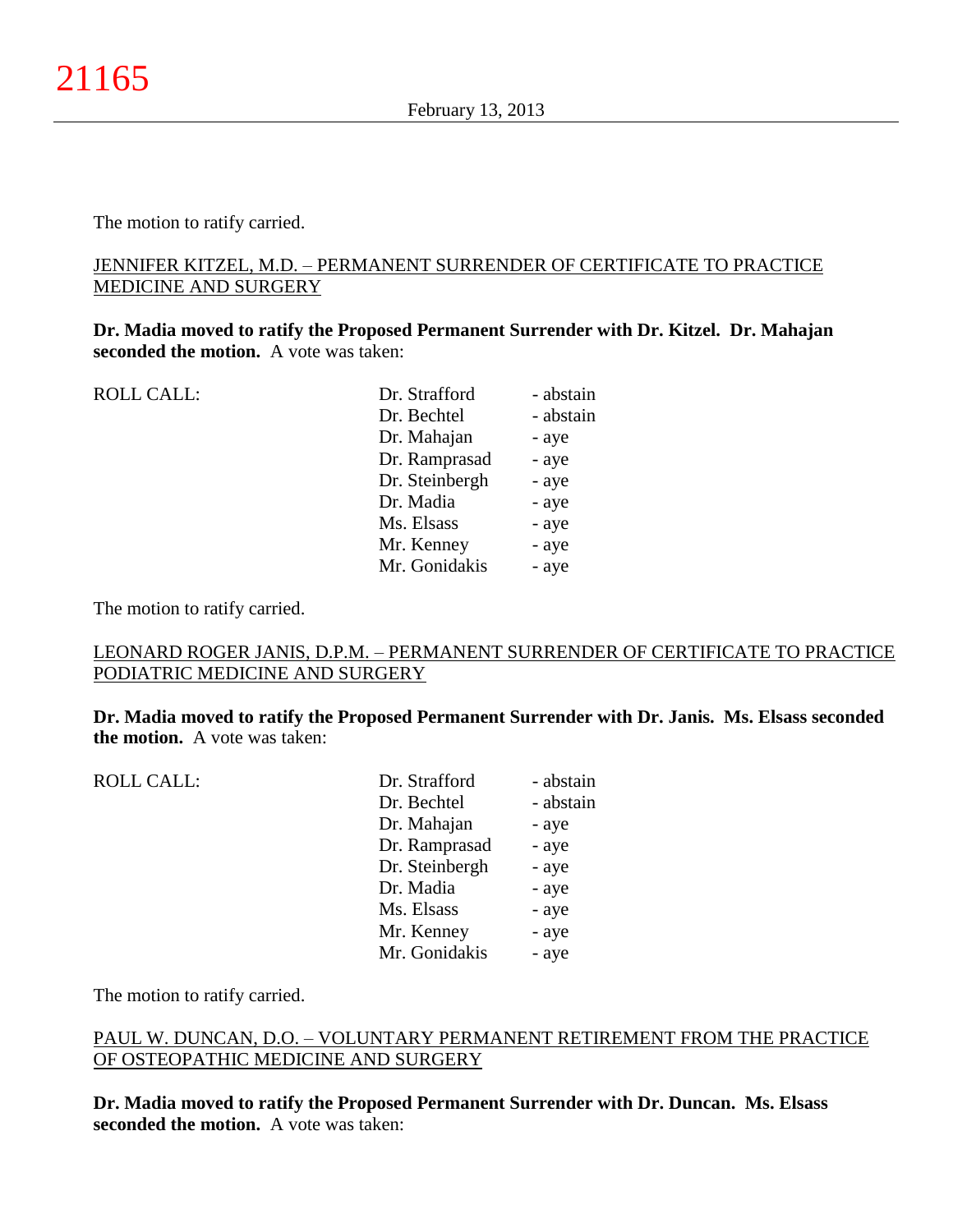| <b>ROLL CALL:</b> | Dr. Strafford  | - abstain |
|-------------------|----------------|-----------|
|                   | Dr. Bechtel    | - abstain |
|                   | Dr. Mahajan    | - aye     |
|                   | Dr. Ramprasad  | - aye     |
|                   | Dr. Steinbergh | - aye     |
|                   | Dr. Madia      | - aye     |
|                   | Ms. Elsass     | - aye     |
|                   | Mr. Kenney     | - aye     |
|                   | Mr. Gonidakis  | - aye     |
|                   |                |           |

# JEFFREY TAIT NELSON, M.D. – STEP II CONSENT AGREEMENT

**Dr. Madia moved to ratify the Proposed Permanent Surrender with Dr. Nelson. Dr. Mahajan seconded the motion.** A vote was taken:

| <b>ROLL CALL:</b> | Dr. Strafford  | - abstain |
|-------------------|----------------|-----------|
|                   | Dr. Bechtel    | - abstain |
|                   | Dr. Mahajan    | - aye     |
|                   | Dr. Ramprasad  | - aye     |
|                   | Dr. Steinbergh | - aye     |
|                   | Dr. Madia      | - aye     |
|                   | Ms. Elsass     | - aye     |
|                   | Mr. Kenney     | - aye     |
|                   | Mr. Gonidakis  | - aye     |
|                   |                |           |

The motion to ratify carried.

# GREGORY G. YOUNG, D.P.M. – CONSENT AGREEMENT

**Dr. Madia moved to ratify the Proposed Permanent Surrender with Dr. Young. Dr. Mahajan seconded the motion.** A vote was taken:

ROLL CALL:  $\qquad \qquad \blacksquare$ 

| Dr. Strafford  | - aye |
|----------------|-------|
| Dr. Bechtel    | - aye |
| Dr. Mahajan    | - aye |
| Dr. Ramprasad  | - aye |
| Dr. Steinbergh | - aye |
| Dr. Madia      | - aye |
| Ms. Elsass     | - aye |
| Mr. Kenney     | - aye |
| Mr. Gonidakis  | - aye |
|                |       |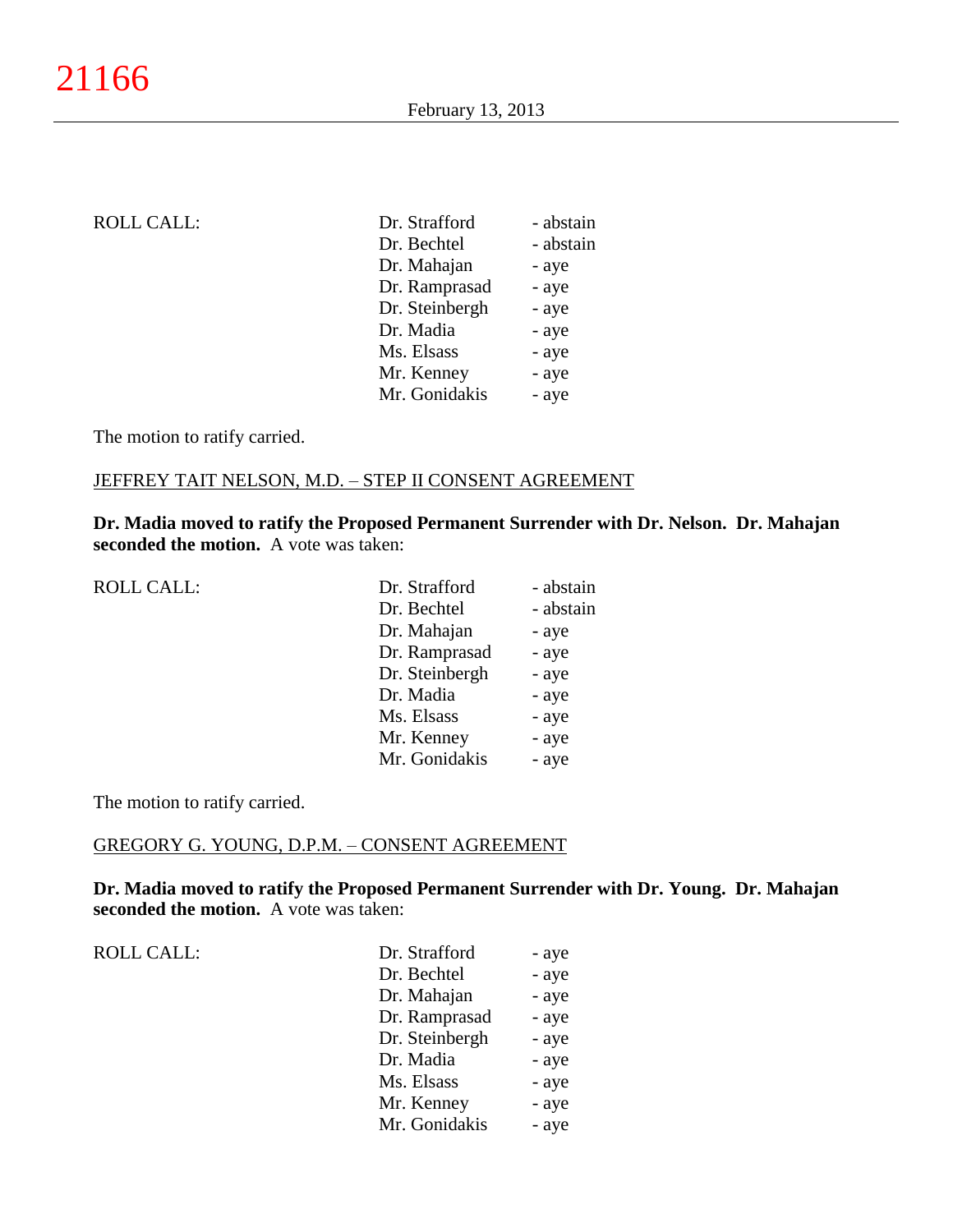The Board took a brief recess at 2:45 p.m. and resumed the meeting at 3:10 p.m.

# PROBATIONARY APPEARANCES

# ROBERT L. BRANDT, JR., M.D.

Dr. Brandt was making his final appearance before the Board pursuant to his request for release from the terms of his February 13, 2008 Consent Agreement. Ms. Bickers reviewed Dr. Brandt's history with the Board.

Dr. Madia noted that Dr. Brandt practices at Wright State University and asked if he is on faculty there. Dr. Brandt replied that he is not full-time faculty and he is employed by Wright State Physicians, Inc. Dr. Madia asked if Dr. Brandt is teaching students. Dr. Brandt answered that he has medical students with him at least three days a week, as well as a resident.

Dr. Madia was pleased that Dr. Brandt it doing well, but cautioned him that a relapse would have serious repercussions with the Board. Dr. Madia asked if Dr. Brandt is taking anything in addition to Wellbutrin for his depression. Dr. Brandt responded that he only takes Wellbutrin and that it works well. Dr. Madia asked how often Dr. Brandt sees his psychiatrist. Dr. Brandt replied that he sees his psychiatrist once every six months.

Dr. Madia asked if Dr. Brandt would address the medical students in attendance regarding his situation. Dr. Brandt informed the students that being in a solo practice was not a good thing for him and he hadn't known himself well enough to recognize the disease process of alcoholism. Dr. Brandt also stated that he had experimented with the drug Ecstasy. Dr. Brandt stated that had it not been for the intervention of the Medical Board, he would be in a much worse place today, possibly death. Dr. Brandt stated that he has learned to reconnect with a higher power and to believe in God. Dr. Brandt learned that it is not good to self-isolate and he is no longer in a solo practice. Dr. Brandt also learned that it is not a bad thing to ask for help.

**Dr. Madia moved to release Dr. Brandt from the terms of his February 13, 2008 Consent Agreement. Dr. Mahajan seconded the motion.** All members voted aye. The motion carried.

## NAKISHA HINES, M.T.

Ms. Hines was making her final appearance before the Board pursuant to her request for release from the terms of her July 8, 2009 Consent Agreement. Ms. Bickers reviewed Ms. Hines' history with the Board.

Dr. Steinbergh asked Ms. Hines what she is doing currently. Ms. Hines replied that she continues to practice as a private solo massage therapist. Dr. Steinbergh asked if Ms. Hines' work has been successful. Ms. Hines answered that it has been successful, though there have been some ups and downs.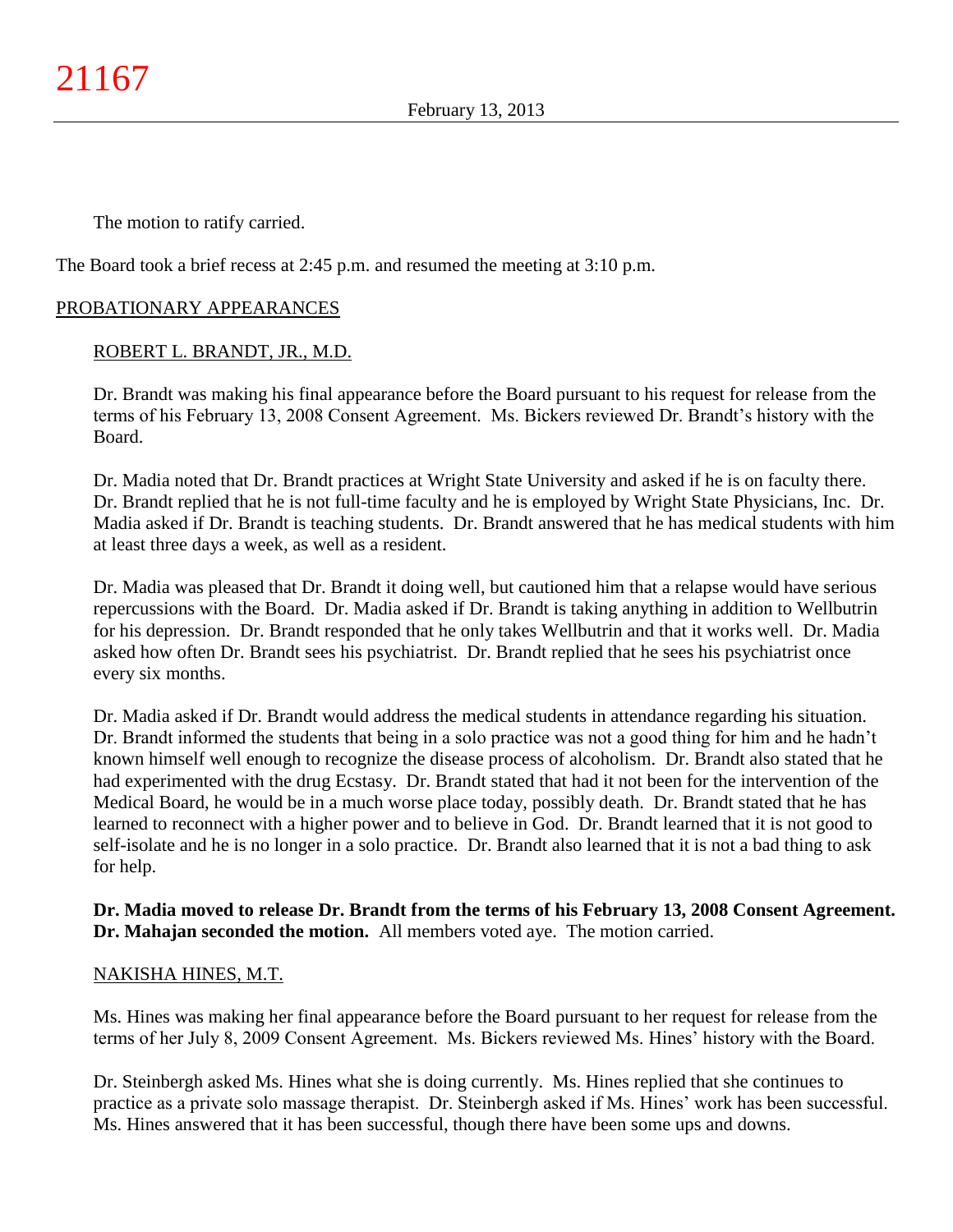Dr. Steinbergh asked how Ms. Hines' experience with the Board has affected her choices both professionally and personally. Ms. Hines responded that the experience has allowed her to be more conscious of her actions and their consequences. Ms. Hines stated that she has learned to make better choices for herself and her daughter.

Dr. Ramprasad asked if Ms. Hines has family support besides her young daughter. Ms. Hines replied that her mother, father, and stepfather are supportive, but her family is having a very stressful time currently. Dr. Ramprasad wished Ms. Hines the best.

**Dr. Madia moved to release Ms. Hines from the terms of her July 8, 2009 Consent Agreement. Ms. Elsass seconded the motion.** All members voted aye. The motion carried.

# TOBY JAMES TIPPIE, P.A.

Mr. Tippie was making his final appearance before the Board pursuant to his request for release from the terms of his February 13, 2008 Consent Agreement. Ms. Bickers reviewed Mr. Tippie's history with the Board.

Dr. Madia asked about Mr. Tippie's current practice. Mr. Tippie replied that he is practicing in an orthopedic practice that includes 16 physicians and 12 physician assistants.

Dr. Madia noted that Mr. Tippie is taking Lexapro but there is no psychiatric diagnosis. Mr. Tippie stated that the Lexapro is prescribed by his family physician for anxiety issues. Mr. Tippie stated that he takes 10 mg of Lexapro daily. Dr. Madia asked for Dr. Mahajan's opinion on taking Lexapro long-term in the absence of a psychiatric diagnosis. Dr. Mahajan stated that 10 mg is a very low dose and he had no concerns.

Dr. Madia asked if Mr. Tippie's practice is going well. Mr. Tippie responded that his practice is going well and he has become very comfortable in the practice.

**Dr. Madia moved to release Mr. Tippie from the terms of his February 13, 2008 Consent Agreement. Dr. Mahajan seconded the motion.** All members voted aye. The motion carried.

## RICHARD A. ZINNI, D.O.

Dr. Zinni was making his final appearance before the Board pursuant to his request for release from the terms of his February 13, 2008 Consent Agreement. Ms. Bickers reviewed Dr. Zinni's history with the Board.

Dr. Steinbergh asked Dr. Zinni to describe his practice and his recovery. Dr. Zinni replied that he currently works in an urgent care of a large hospital and he has also has the privilege of working with Dr. Adelman at Glenbeigh Hospital. Dr. Mahajan asked what Dr. Zinni does at Glenbeigh Hospital. Dr. Zinni replied that he goes on detox rounds and he talks to anyone who has any issues, as well as generally helping the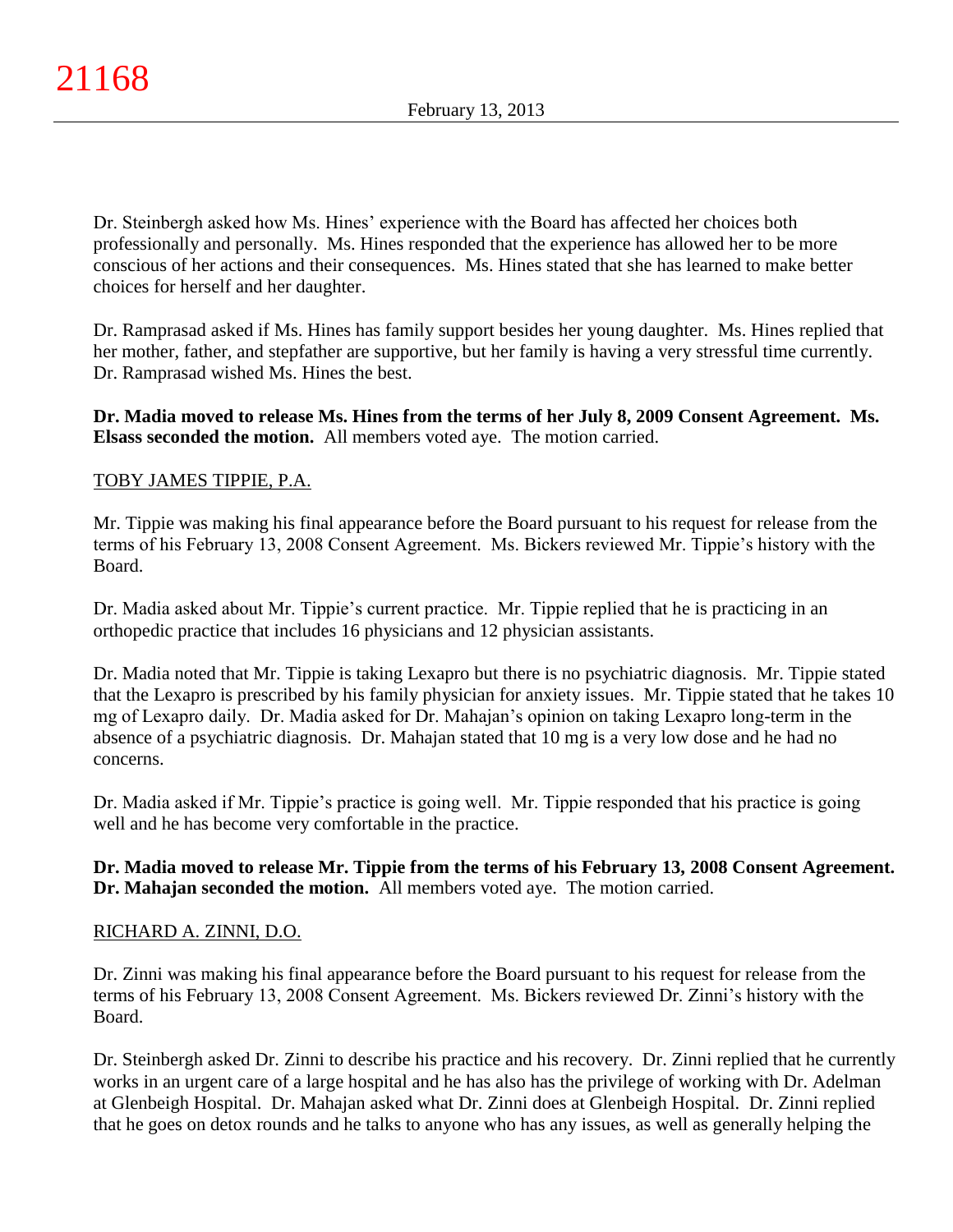medical director. Dr. Zinni commented that he had been at Glenbeigh Hospital on February 7 and realized that he had been there as a patient eight years earlier. Dr. Zinni shared this with patients who were struggling with their addiction that day and he was grateful to have the ability to understand their plight.

Dr. Steinbergh asked if Dr. Zinni wished to address the medical students in attendance. Mr. Zinni informed the students that all he had ever wanted to be was a doctor, and that was taken away from him seemingly overnight due to his bad choices. Dr. Zinni stated that at that time, he was no longer willing to be teachable. Dr. Zinni stated that addiction destroys lives, both one's own and those of one's family and friends, as well as one's relationships with patients and co-workers. Dr. Zinni stated that he was angry with the Medical Board at first, but now he is a better person thanks to the Board. Dr. Zinni stated that he did not want to forget where he came from and recalled his first meeting at the Board, including Mr. Albert, who served as Supervising Member at that time. Dr. Zinni told the students that there is nothing wrong with asking for help.

**Dr. Madia moved to release Dr. Zinni from the terms of his February 13, 2008 Consent Agreement. Dr. Mahajan seconded the motion.** All members voted aye. The motion carried.

# CRAIG L. BIERER, D.O.

Dr. Bierer was making his initial appearance before the Board pursuant to the terms of his November 14, 2012 Consent Agreement. Dr. Bierer was also requesting approval of Bruce C. Gray, M.D., to serve as the monitoring physician, and determination of the frequency and number of charts to be reviewed. Ms. Bickers reviewed Dr. Bierer's history with the Board.

Dr. Madia asked Dr. Bierer to describe his current practice. Dr. Bierer stated that he has a solo orthopedic practice in Oxford, Ohio, focusing on joint surgeries and sports medicine. Dr. Bierer stated that he had been out of practice for 15 months before reinstatement, but he has wonderful patients who have come back to him and he has a lot of support in the community.

Dr. Madia noted that Oxford is a relatively small community and asked how this experience has affected his practice. Dr. Bierer stated that there are some people who will probably never come back to his practice. Dr. Bierer stated that, if the Board approves Dr. Gray to serve as his monitoring physician, a local hospital will have a special meeting on Friday to grant him privileges.

Dr. Steinbergh noted that Dr. Gray is an anesthesiologist. Dr. Steinbergh stated that she can appreciate Dr. Gray's evaluation of Dr. Bierer's hospital charts, but asked how the review of Dr. Bierer's private practice charts will work. Ms. Bickers stated that the recommendation to the Board is to approve Dr. Gray to review the private practice charts as well. Ms. Bickers noted that Dr. Gray had also reviewed Dr. Bierer's private practice charts under a previous agreement.

Dr. Steinbergh questioned if it is appropriate for an anesthesiologist to review the records of an orthopedic surgeon. Dr. Madia opined that having charts reviewed by an orthopedic surgeon would be best, but the next best choice would be an anesthesiologist because they observe the surgery. Dr. Madia asked how many orthopedic surgeons are in Oxford. Dr. Bierer responded that with his departure, a large orthopedic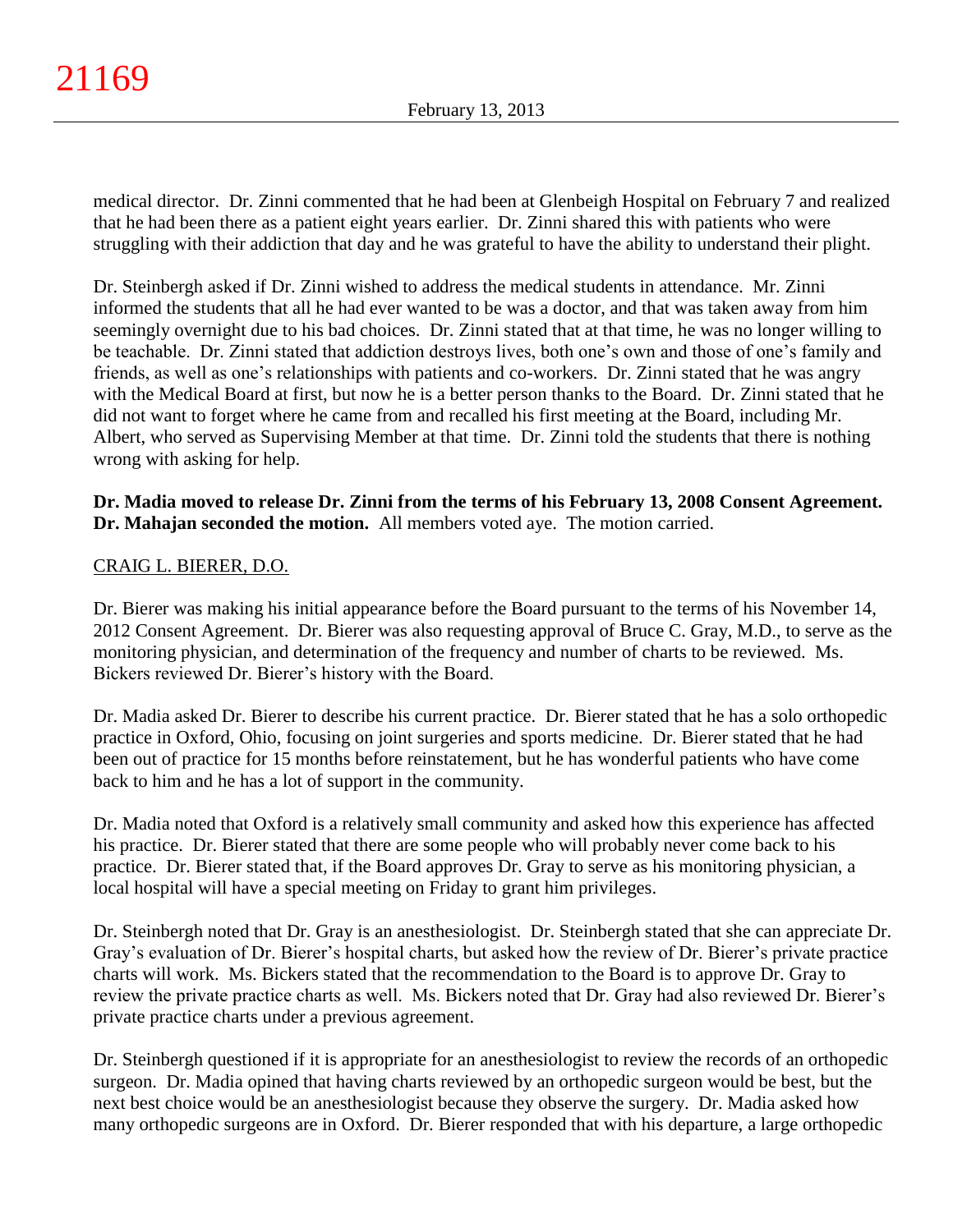group from Cincinnati moved in and began taking cases, doing very little work at the hospital. Dr. Bierer stated that this group wants nothing to do with him. Also, an orthopedic surgeon he had previously practiced with is retiring in about a year. Consequently, there is not a large pool of orthopedic surgeons to select from to review his charts.

Dr. Steinbergh noted that Dr. Bierer's case does not involve minimal standards of care. Dr. Steinbergh stated that the Secretary approves of Dr. Gray's review, and therefore she will support it as well.

Dr. Ramprasad noted that, according to the materials, Dr. Bierer is divorcing or separating and his children are moving away from him. Dr. Bierer stated that in December, he reconciled with his wife. Dr. Ramprasad was pleased to hear this news because he had been concerned that a divorce and being separated from his children would be detrimental to his recovery.

Dr. Ramprasad asked why the new orthopedic group in Oxford did not want Dr. Bierer. Dr. Bierer stated that he had had a practice beforehand and that, with his history, he was not the most desirable physician from their perspective. Dr. Ramprasad advised Dr. Bierer not to sell himself short.

Dr. Mahajan noted that Dr. Bierer is on psychiatric medications and asked if he sees a psychiatrist regularly. Dr. Bierer replied that he sees a psychiatrist and a psychologist regularly.

**Dr. Madia moved to continue Dr. Baus under the terms of his November 14, 2012 Consent Agreement. Dr. Madia further moved to approve Bruce C. Gray, M.D., to serve as the monitoring physician, and to determine the number and frequency of charts to be reviewed at 10 charts per month. Dr. Mahajan seconded the motion.** All members voted aye. The motion carried.

# SEAN A. F. BUTURLA, M.D.

Dr. Buturla was making his initial appearance before the Board pursuant to the terms of his November 14, 2012 Consent Agreement. Ms. Bickers reviewed Dr. Buturla's history with the Board.

Dr. Madia noted that Dr. Buturla is a young physician and asked when his problems began. Dr. Buturla replied that his problems with alcohol began when he was a teenager. Dr. Madia asked how Dr. Buturla is doing now. Dr. Buturla responded that he is doing well and is attending conferences with his residency program at the University of Toledo. Dr. Buturla commented that his residency program wants him back soon. Regarding alcohol, Dr. Buturla stated that he is attending meetings and following the stipulations of his Consent Agreement.

Dr. Ramprasad asked if Dr. Buturla is on any medications. Dr. Buturla answered that he is on Celexa and Wellbutrin. Dr. Ramprasad asked if these medications are to treat depression. Dr. Buturla replied that he has technically been diagnosed with "mood disorder not otherwise specified," but stated that it is essentially depression.

Dr. Ramprasad asked if Dr. Buturla has a family history of alcohol abuse. Dr. Buturla stated that his maternal grandfather had had alcohol problems. Dr. Ramprasad asked if Dr. Buturla has a family structure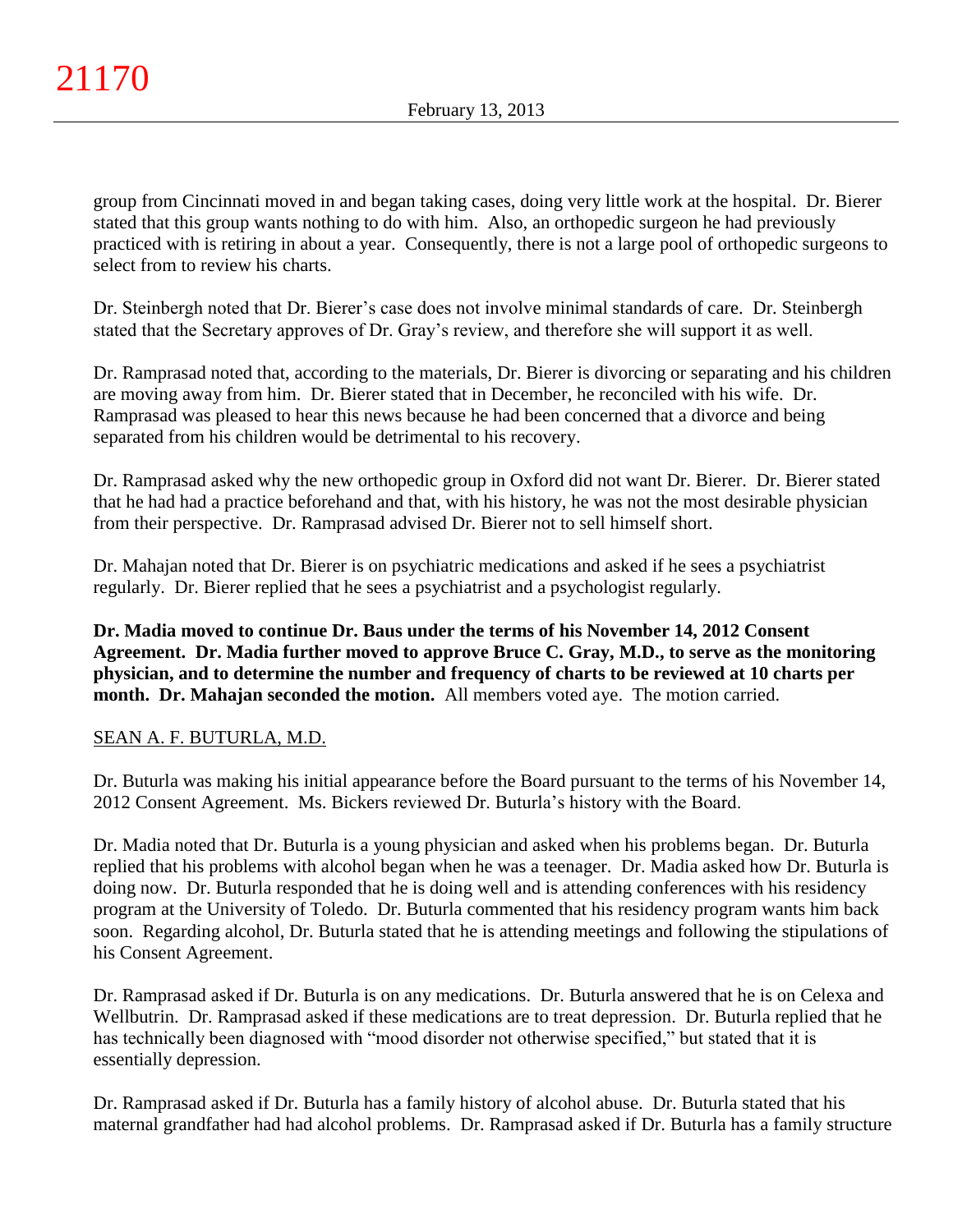to help him. Dr. Buturla replied that his family is very supportive and are in Vermont where he grew up. Dr. Buturla stated that he has a good support system in his residency program. Dr. Ramprasad asked how Dr. Buturla manages financially. Dr. Buturla answered that he is struggling and he owes quite a bit of money to his parents and brothers. Dr. Buturla stated that he is anxious to get back to work again.

Dr. Ramprasad asked Dr. Buturla to describe his recovery program. Dr. Buturla stated that he attends Alcoholics Anonymous meetings and is in a relapse prevention program at Arrowhead Behavioral Health, where he had gone through rehabilitation. Dr. Buturla also attends caduceus meetings in Ann Arbor, Michigan. Dr. Ramprasad asked if Dr. Buturla found Arrowhead Behavior Health useful. Dr. Buturla stated that he learned a lot about himself at Arrowhead and believes that he is a stronger person now.

Dr. Ramprasad expressed concern because Dr. Buturla is at very high risk for relapse due to his young age, his early start with abuse in his teenage years, and his family history. Dr. Ramprasad stated that practicing emergency medicine will require long work hours and advised Dr. Buturla to take any breaks that are offered to him. Dr. Steinbergh agreed and opined that recovery will be more difficult than Dr. Buturla thinks. Dr. Steinbergh advised Dr. Buturla to be vigilant every day of his life.

Dr. Ramprasad asked if Dr. Buturla is involved in a church. Dr. Buturla stated that his is not very religious. Dr. Ramprasad commented that many people have a successful recovery after connecting to a higher power. Dr. Ramprasad suggested that Dr. Buturla may want to consider doing that, whatever the religion.

Ms. Elsass agreed with Dr. Ramprasad and stated that it will be easier said than done for Dr. Buturla to change his lifestyle. Dr. Buturla agreed and stated that he has already noticed a drastic change in his life and who he can associate with. Ms. Elsass advised Dr. Buturla to be careful.

Dr. Ramprasad commented that, despite the common belief that binge drinking does not cause liver disease, it does lead to cirrhosis. Dr. Ramprasad advised Dr. Buturla to be checked for that if he hasn't been already.

# **Ms. Elsass moved to continue Dr. Buturla under the terms of his November 14, 2012 Consent Agreement. Dr. Madia seconded the motion.** All members voted aye. The motion carried.

# JOHN R. KERNS, D.O.

Dr. Kerns was making his initial appearance before the Board pursuant to the terms of his November 14, 2012 Consent Agreement. Ms. Bickers reviewed Dr. Kerns' history with the Board.

Dr. Steinbergh asked what Dr. Kerns' sobriety date is. Dr. Kerns replied that his sobriety date is July 27, 2012. Dr. Steinbergh asked if Dr. Kerns is being treated for any psychiatric diagnosis. Dr. Kerns answered that he is only being treated for alcoholism.

Dr. Steinbergh asked Dr. Kerns to describe his recovery. Dr. Kerns felt that he has a very complete understanding of his disease. Dr. Kerns attends Alcoholics Anonymous meetings three to four times per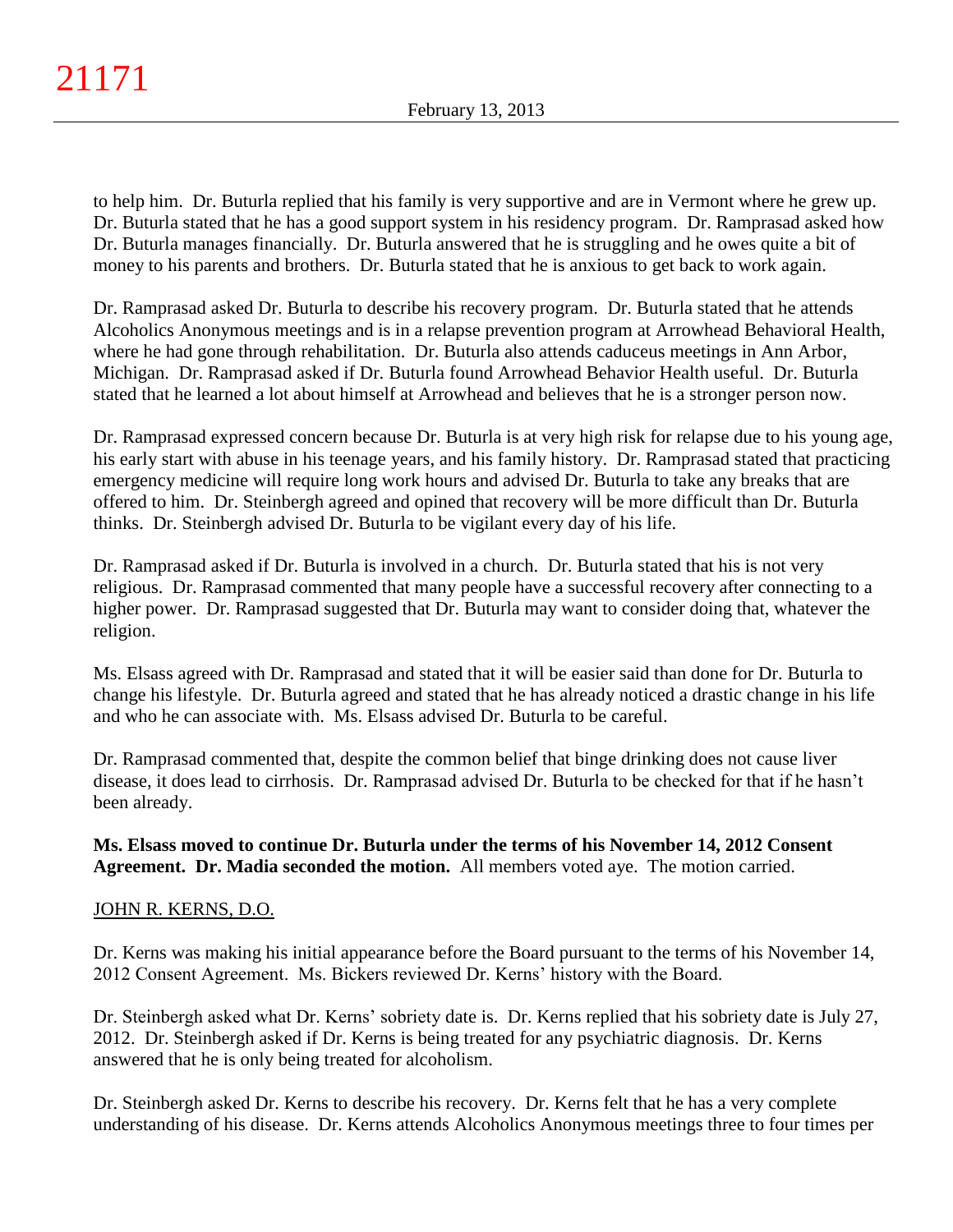week and aftercare at Shepherd Hill. Dr. Kerns stated that he has no problems and that he will not have any problems.

Dr. Ramprasad asked if Dr. Kerns understands his Consent Agreement. Dr. Kerns replied that he understands his Consent Agreement.

Dr. Ramprasad asked how the emergency department is working out for Dr. Kerns. Dr. Kerns answered that it is wonderful and he loves his job. Dr. Kerns stated that he was called to be a physician at the age of 10 due to a life-changing event and it is the only thing he has known to do. Dr. Kerns stated that the six months when he was not a physician took a terrible toll on him and made him re-evaluate his life. Dr. Kerns stated that he has rededicated his life and career to medicine and doing God's work. Dr. Kerns stated that the Board will see him again at the end of his five-year probation with a smile on his face.

Dr. Steinbergh asked how Dr. Kerns' requirements regarding the breathalyzer are working out for him. Dr. Kerns stated that when he gets into his truck, he has to blow into the breathalyzer; if the reading is fine, he can start his truck. Dr. Kerns has to blow into the breathalyzer every fifteen minutes thereafter while driving. Dr. Steinbergh expressed concern that blowing into a breathalyzer while driving is a safety issue. Dr. Kerns agreed. Ms. Bickers stated that the breathalyzer is a court-ordered requirement. Ms. Bickers stated that the requirement also appears in Dr. Kerns' Consent Agreement because one of his return-towork assessors recommended that the court-ordered requirement be included there.

Dr. Steinbergh asked why the court imposed the requirement. Ms. Bickers was unable to answer Dr. Steinbergh's question, but noted that the court ordered the breathalyzer following Dr. Kerns' DUI. Dr. Kerns commented that this practice is routine in Arizona and he believed that Ohio may be adopting it as well.

The Board discussed this issue thoroughly and agreed that the practice of blowing into a breathalyzer while driving represents a safety hazard. Mr. Wilcox advised that any change in Dr. Kerns' court-ordered breathalyzer requirements would have to go through the court's probation department. Dr. Steinbergh stated that no action will be taken today, but opined that the Board ought to engage in further discussion of this matter in the future.

Mr. Kenney advised the Dr. Kerns could pull over every fifteen minutes to blow into the breathalyzer, rather than do it while driving. Dr. Steinbergh agreed.

# **Dr. Madia moved to continue Dr. Kerns under the terms of his November 14, 2012 Consent Agreement. Dr. Mahajan seconded the motion.** All members voted aye. The motion carried.

# ERIC P. MACDONALD, M.D.

Dr. MacDonald was making his initial appearance before the Board pursuant to the terms of his November 14, 2012 Consent Agreement. Ms. Bickers reviewed Dr. MacDonald's history with the Board.

Dr. Madia asked if Dr. MacDonald is currently practicing anesthesiology or pain medicine. Dr.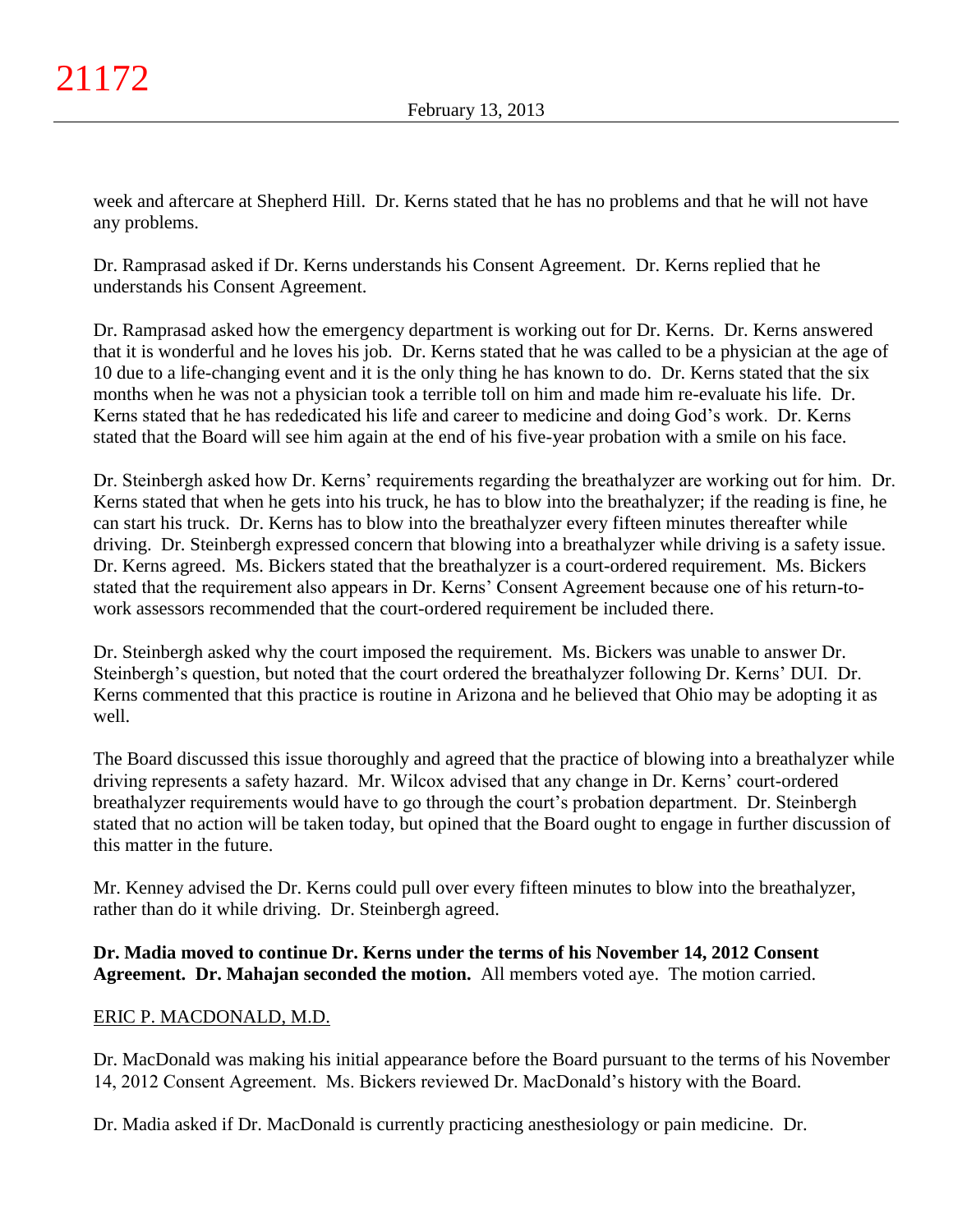MacDonald replied that he is practicing cardiac and general anesthesiology in Portsmouth, Ohio. Responding to further questions, Dr. MacDonald stated that he has practiced at his hospital for 16 to 17 years and serves as the chief of anesthesiology. Dr. MacDonald stated that he enjoys his job and his coworkers are supportive of him.

Dr. Madia noted that Dr. MacDonald abused alcohol, but not narcotics. Dr. MacDonald confirmed that that is the case. Dr. Madia asked where Dr. MacDonald underwent inpatient treatment. Dr. MacDonald replied that he went through 29 days of treatment at The Ridge in Batavia, Ohio. Dr. MacDonald stated that he is working the 12-step program, he has a sponsor, he attends meetings frequently, and he engages in prayer.

Dr. Madia asked if Dr. MacDonald has any questions regarding his Consent Agreement. Dr. MacDonald replied that he has no questions.

**Dr. Madia moved to continue Dr. MacDonald under the terms of his February 13, 2013 Consent Agreement. Dr. Mahajan seconded the motion.** All members voted aye. The motion carried.

## EXECUTIVE SESSION

**Dr. Mahajan moved that the Board declare Executive Session to consider the discipline of a public employee. Ms. Elsass seconded the motion.** A vote was taken:

| <b>ROLL CALL:</b> | Dr. Strafford  | - aye |
|-------------------|----------------|-------|
|                   | Dr. Bechtel    | - aye |
|                   | Dr. Mahajan    | - aye |
|                   | Dr. Ramprasad  | - aye |
|                   | Dr. Steinbergh | - aye |
|                   | Dr. Madia      | - aye |
|                   | Ms. Elsass     | - aye |
|                   | Mr. Kenney     | - aye |
|                   | Mr. Gonidakis  | - aye |
|                   |                |       |

The motion carried.

Pursuant to Section 121.22(G)(3), Ohio Revised Code, the Board went into executive session with Ms. Anderson, Ms. Loe, Ms. Debolt, and assistant attorneys general from the Employment Law Section of the Attorney General's office in attendance.

The Board entered Executive Session at 4:05 p.m. and returned to public session at 4:30 p.m.

## DISCUSSION OF THE MEDIA

Dr. Steinbergh noted that a member of the local media had been present earlier in the meeting, but the Board members had not been informed that that would be the case. Ms. Debolt stated that the staff had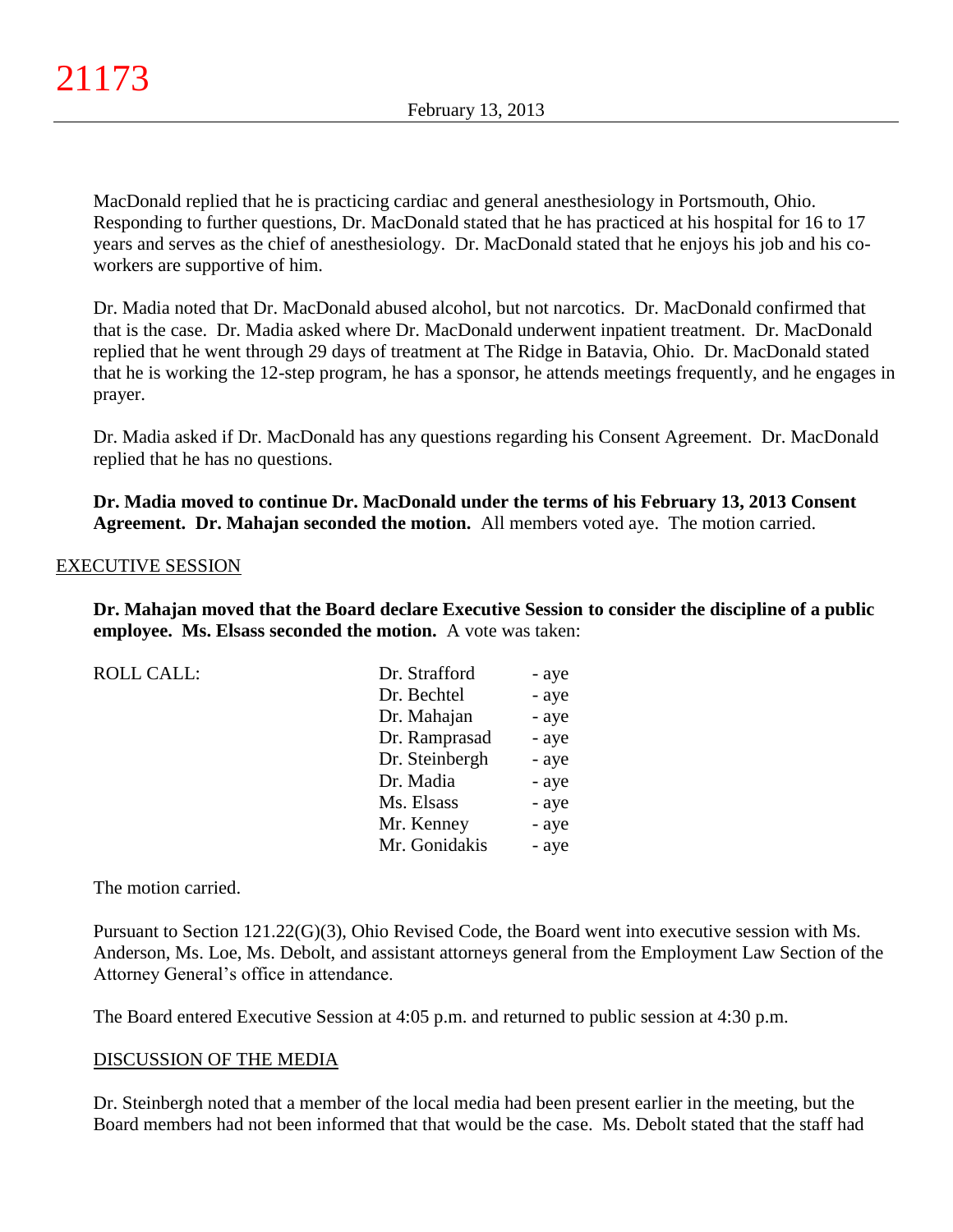been notified very shortly before the meeting that a member of the media would be attending; that word somehow did not reach the Board members. Dr. Steinbergh opined that the Board members should be made aware when the media is present. All Board members agreed that the presence or absence of the media had no effect on the Board members' comments or actions.

Thereupon, at 4:35 p.m., the February 13, 2013 session of the State Medical Board of Ohio was adjourned by Dr. Steinbergh.

We hereby attest that these are the true and accurate approved minutes of the State Medical Board of Ohio meeting on February 13, 2013, as approved on March 13, 2013.

kuta Un.

Anita M. Steinbergh, D.O., President

J. Chang Strage UM MPH<br>J. Craig Strafford, M.D., M.P.H., Secretary

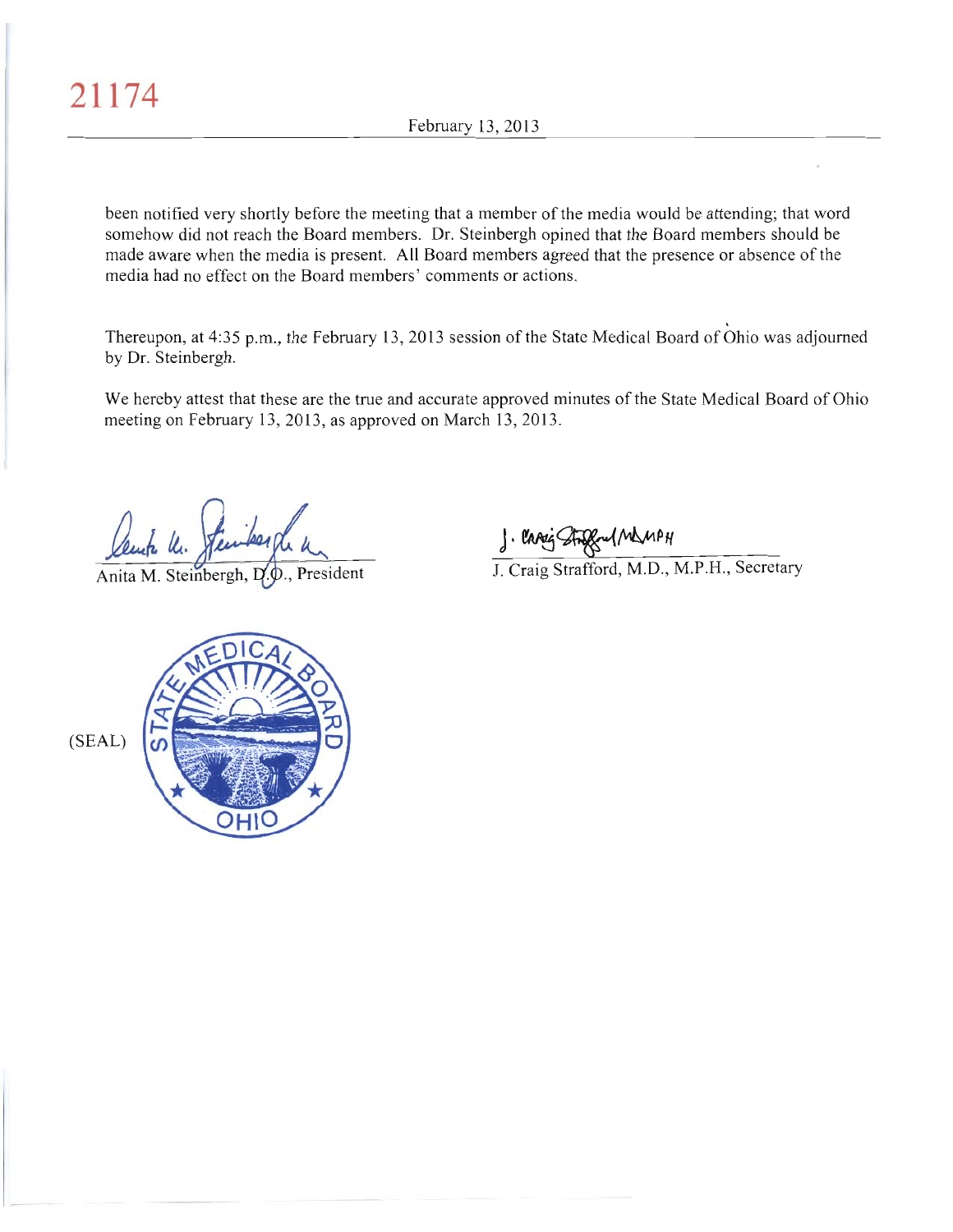## **MINUTES**

# **THE STATE MEDICAL BOARD OF OHIO**

#### **February 14, 2013**

Anita M. Steinbergh, D.O., President, called the meeting to order at 8:00 a.m., in the Administrative Hearing Room of the James A. Rhodes State Office Tower, 30 E. Broad St., Columbus, Ohio 43215, with the following members present: Kris Ramprasad, M.D., Vice-President; J. Craig Strafford, M.D., Secretary; Mark A. Bechtel, M.D., Supervising Member; Dalsukh Madia, M.D.; Donald R. Kenney, Sr. and Michael Gonidakis. The following members arrived at a later time: Darshan Mahajan, M.D.; and Laurie O. Elsass. The following members did not attend the meeting: Lance A. Talmage, M.D.; and Marchelle L. Suppan, D.P.M.

Also present were: Kimberly Anderson, Interim Executive Director**;** Susan Loe, Assistant Executive Director, Program Management and Operations; Sallie J. Debolt, General Counsel; Joan K. Wehrle, Education & Outreach Program Manager; Michael Miller, Interim Assistant Executive Director, Licensure and Renewal; Rebecca Marshall, Chief Enforcement Attorney; Karen Mortland, Enforcement Attorney; Danielle Bickers, Compliance Supervisor; Annette Jones, Compliance Officer; Kyle Wilcox, Assistant Attorney General; Kay Rieve, Administrative Officer; Nicole Weaver, Chief of Licensure; Barbara Jacobs, Senior Executive Staff Attorney; April Battle, Licensure Assistant; and Benton Taylor, Executive Assistant to the Executive Director.

## REQUEST FOR AUTHORITY TO ACCEPT UNCLAIMED FUNDS

Ms. Anderson stated that the Board has been notified by the Auditor of State that \$1,098.50 in miscellaneous unclaimed funds has been identified as belonging to the Medical Board.

**Dr. Madia moved to authorize Susan Loe, Assistant Executive Director for Program Management and Operations, to accept the unclaimed funds due to the Medical Board on the Medical Board's behalf. Dr. Ramprasad seconded the motion.** All members voted aye. The motion carried.

Dr. Mahajan entered the meeting at this time.

## PROBATION AND REINSTATEMENT CONSENT AGENDA

Dr. Steinbergh advised that at this time she would like the Board to consider the probationary reports and probationary requests on today's consent agenda. Dr. Steinbergh asked whether any Board member wished to consider a probationary report or request separately. Mr. Taylor noted that the probationary request of Jennifer Kitzel, M.D., is no longer part of the consent agenda because the Board ratified the permanent surrender of her license yesterday.

Dr. Ramprasad asked if Bobby C. Lenox, Jr., D.O., has completed his five-year probationary period, as stipulated in his January 9, 2008 Consent Agreement. Ms. Bickers replied that Dr. Lenox will be eligible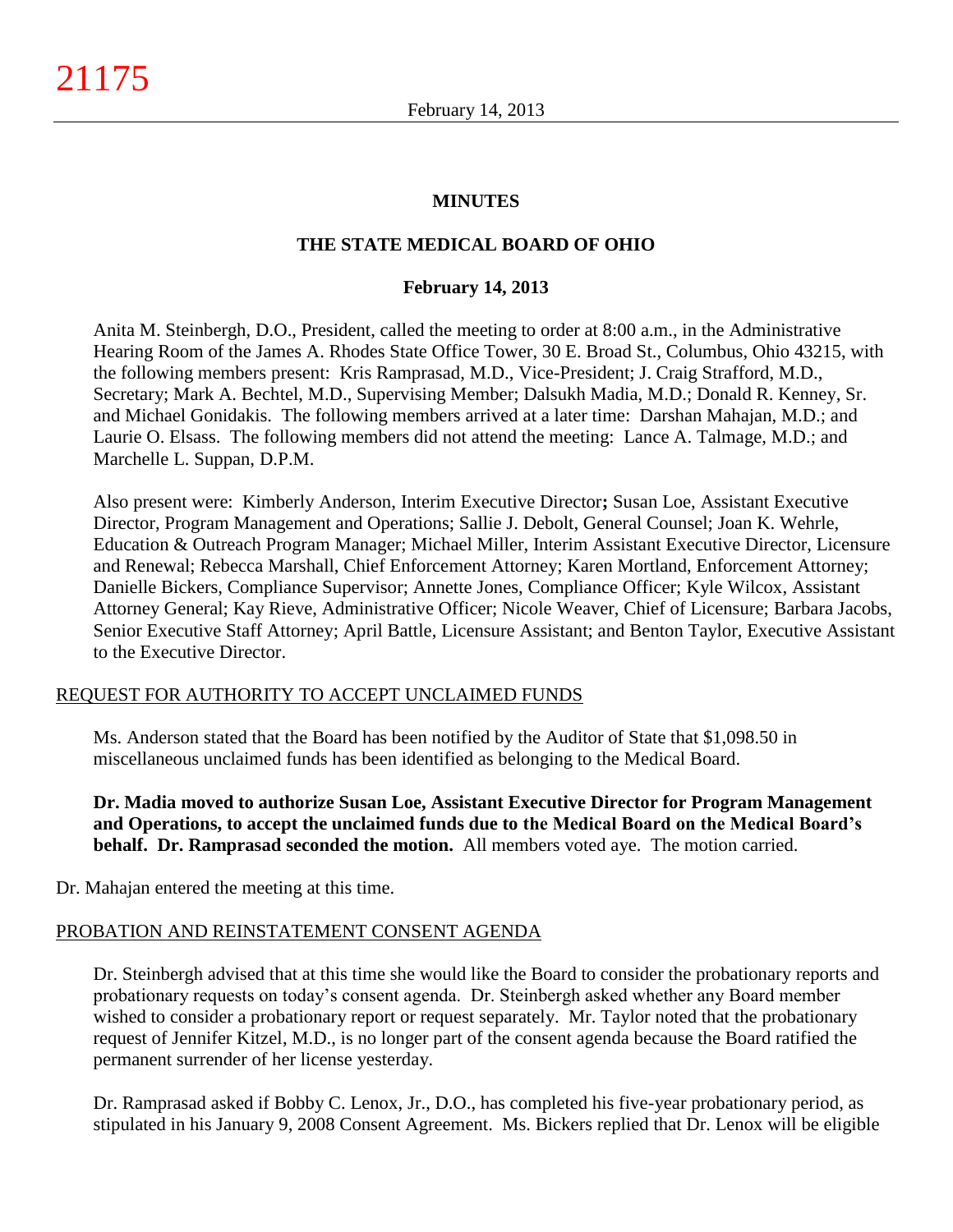for release in March 2013.

Dr. Ramprasad noted that Ravi Dutt Madan, M.D., has stated that he will possibly be going to India. Dr. Ramprasad asked how Dr. Madan could continue to meet the terms of his Consent Agreement if he travels to India. Ms. Bickers replied that Dr. Madan has already returned from his trip to India.

Dr. Steinbergh noted that Nicholas A. Atanasoff, D.O., had requested approval of the *Intensive Course in Medical Ethics, Boundaries, and Professionalism* offered by Case Western Reserve University to fulfill both the professional ethics course and prescribing course requirements. Dr. Steinbergh stated that she supported the Secretary's recommendation that the course be approved to fulfill the ethics course requirement only. Dr. Strafford commented that Dr. Betchel and he are reluctant to grant requests of this nature because they want the physicians to expose themselves to a broader-based understanding of their roles as clinicians. Dr. Steinbergh agreed.

Dr. Steinbergh also agreed with the Secretary's recommendation regarding Dr. Hanzlik, which is different from what Dr. Hanzlik initially requested.

Dr. Steinbergh noted that the dates "December 11 and 27, 2011" in the documentation concerning Dr. Lottes' psychiatric sessions should be corrected to read "December 11 and 27, 2012."

**Dr. Madia moved to accept the Compliance staff's Reports of Conferences on January 7 & 8, 2013, with: Mohammad A. Adas, M.D.; Malcolm A. Brahms, M.D.; James E. Breidenstein, D.O.; Carolyn A. Chambers, M.D.; Aimee V. Chappelow, M.D.; Janice Electa Green Douglas, M.D.; Terry A. Dragash, D.O.; Paul E. Duncan, M.D.; Lynne A. Eaton, M.D.; Matthew H. Evenhouse, M.D.; Jackson L. J. Flanigan, M.D.; Philip M. Goldman, M.D.; Mark E. Goldsmith, M.D.; Michael S. Grinblatt, M.D.; Marjorie M. Haas, M.D.; Josh U. Hill, P.A.; Gregory Gene Johnson, M.D.; Kavita A. Kang, D.O.; Christopher J. Karakasis, M.D.; Sean M. Klepper, M.D.; Thomas D. Kramer, Jr., M.D.; Bobby C. Lenox, Jr., D.O.; Ravi Dutt Madan, M.D.; Anna M. Marcinow, M.D.; Siva Rao Murthy, M.D.; Kimberly M. Nemeth, D.O.; Sheila S. Paul, D.O.; Leonard G. Quallich, Jr., M.D.; Chris Allen Rhoades, M.D.; Matthew C. Riesen, M.D.; Madelyn R. Sartain, D.O.; Rick Skibicki, M.D.; and Kyle Wayne Stephens, M.D.**

**Dr. Madia further moved to accept the Compliance staff's Reports of Conferences and the Secretary and Supervising Member's recommendations as follows:**

**In the matter of Nicholas A. Atanasoff, D.O., to approve the recommendation of the Secretary to approve** *Intensive Course in Medical Ethics, Boundaries & Professionalism***, administered by Case Western Reserve University, to fulfill the professional ethics course requirement;**

**To grant Mark E. Blair, M.D.'s request for acceptance of the Compliance staff's report of conference on January 7, 2013, and approval of Trupti V. Patel, M.D., to serve as the new monitoring physician;**

**To grant Joseph F. Daugherty, III, M.D.'s request for approval of** *Intensive Course in Controlled*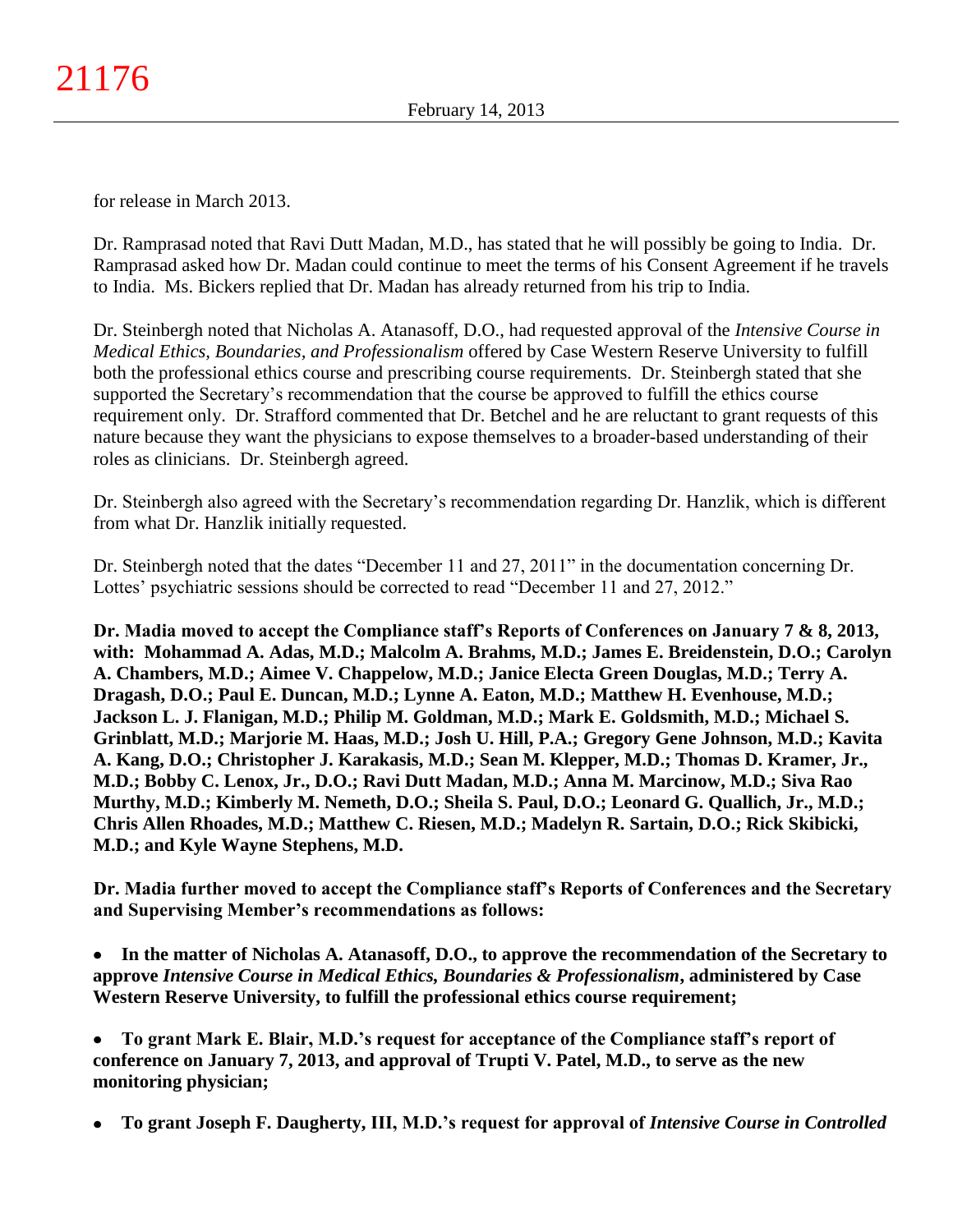*Substance Management***, administered by Case Western Reserve University to fulfill the controlled substances prescribing course requirement for reinstatement, and approval of** *Getting it on Record and Getting it Right***, administered by the Massachusetts Medical Society to fulfill the medical records course requirement for reinstatement;**

 $\bullet$ **In the matter of Shane R. Hanzlik, M.D., to approve the recommendation of the Secretary to accept the Compliance staff's report of conference on January 7, 2013; reduce required drug and alcohol rehabilitation meetings to two per week with a minimum of 10 per month; reduce appearances to every six months; and reduce the frequency of testosterone testing from four per year to three per year;**

**To grant Paul D. Lopreato, P.A.'s request for approval of** *Personal and Professional Ethics in*   $\bullet$ *Medicine* **course tailored by Donna F. Homenko, Ph.D., to fulfill the personal/professional ethics course requirement for reinstatement;**

**To grant Elizabeth B. Lottes, D.O.'s request for acceptance of the Compliance staff's report of**   $\bullet$ **conference on January 7, 2013; reduction in psychiatric sessions from every four months to every six months; discontinuance of the chart review requirement; and approval of Michael R. Mizenko, D.O., to serve as the new monitoring physician;**

**To grant Bruce J. Merkin, M.D.'s request for acceptance of the Compliance staff's report of**   $\bullet$ **conference on January 7, 2013, and approval of a revised practice plan;**

**To grant Wendy A. Millis, M.D.'s request for permission to travel from Ohio to Michigan without prior permission;**

 $\bullet$ **To grant Ronica A. Neuhoff, M.D.'s request for approval of John P. Geisler, M.D., to serve as the monitoring physician, and determination of the frequency and number of charts to be reviewed at 10 charts per month;**

**To grant Michael J. Palma, M.D.'s request for acceptance of the Compliance staff's report of**   $\bullet$ **conference on January 7, 2013, and approval of the New York Committee for Physicians Health to conduct monitoring while Dr. Palma resides in New York;**

**To grant Jerry G. Purvis, Jr., M.D.'s request for approval to continue under the terms of his**   $\bullet$ **August 8, 2012 Step II Consent Agreement while residing in Georgia;**

**To grant Terry L. Thomas, D.O.'s request for approval of the West Virginia Medical Professionals Health Program to conduct monitoring while Dr. Thomas resides in West Virginia;**

**To grant Wayne Marshall Williams, M.D.'s request for approval of the Georgia Professional Health Program to conduct monitoring while Dr. Williams resides in Georgia; and**

**To grant Adil Y. Yamour, M.D.'s request for approval of** *Prescribing Controlled Substances in Ohio During a Prescription Drug Abuse Crisis***, offered by the Ohio State Medical Association in**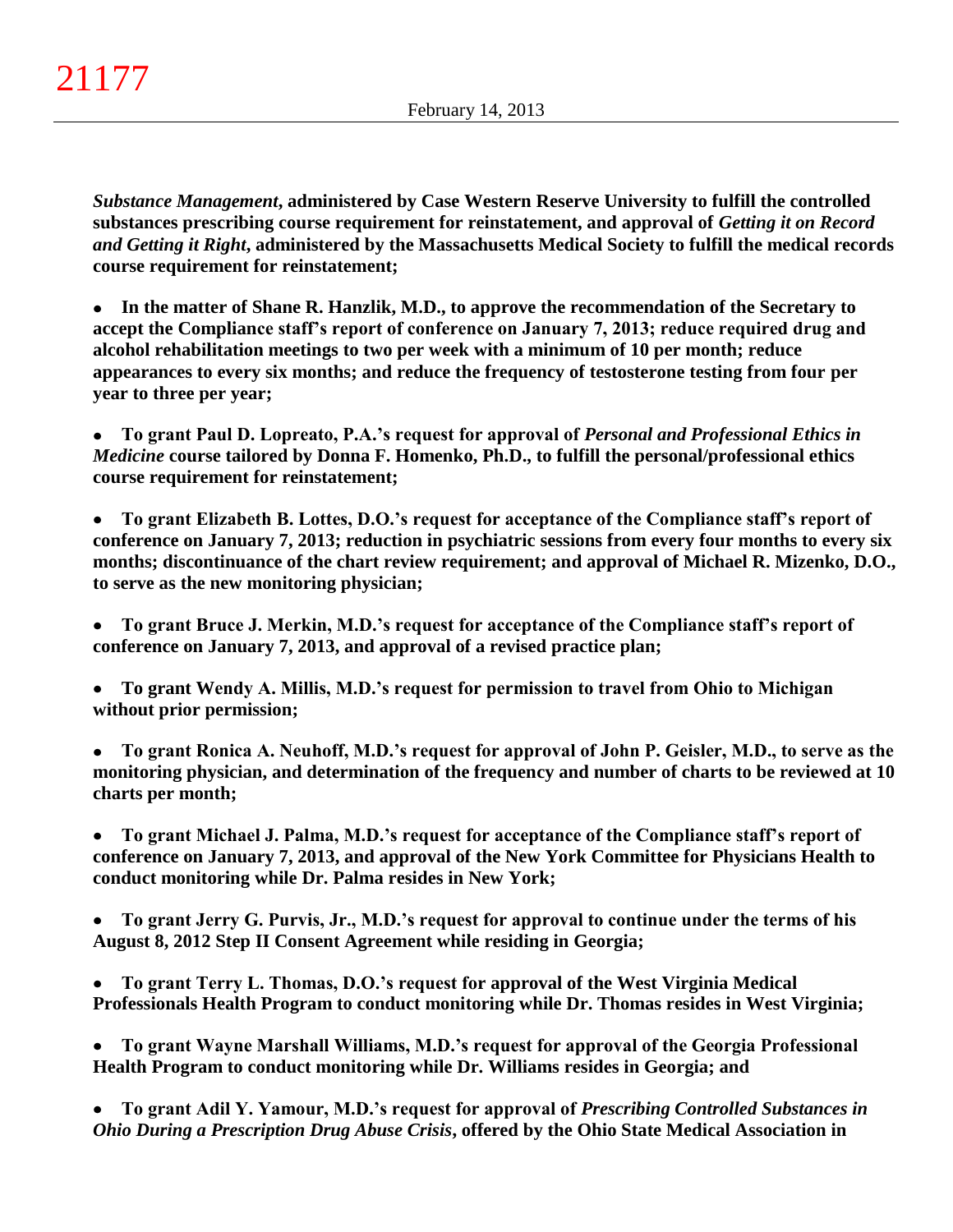## **partnership with Kettering Medical Center, to fulfill the controlled substance prescribing course requirement.**

**Dr. Mahajan seconded the motion**. A vote was taken:

| <b>ROLL CALL:</b> | Dr. Strafford  | - abstain |
|-------------------|----------------|-----------|
|                   | Dr. Bechtel    | - abstain |
|                   | Dr. Mahajan    | - aye     |
|                   | Dr. Ramprasad  | - aye     |
|                   | Dr. Steinbergh | - aye     |
|                   | Dr. Madia      | - aye     |
|                   | Ms. Elsass     | - aye     |
|                   | Mr. Kenney     | - aye     |
|                   | Mr. Gonidakis  | - aye     |

The motion carried.

#### ADMINISTRATIVE REPORT

Ms. Anderson stated that about 16 members of the staff have participated in the LeanOhio process, and many of the participants are present in the meeting today. Ms. Anderson stated that it was a very positive experience. The purpose of the week-long process was to design a way to improve the efficiency of the Board's complaint process, with the help of facilitators from LeanOhio. Ms. Anderson noted several productive ideas which emerged from the process, including changes to administrative triage, having each section close its own complaints after approval from the Secretary and Supervising Member, and asking hospitals and other facilities to accept subpoenas delivered by certified mail rather than by Board investigators. Dr. Madia questioned why the Board required permission from hospitals to deliver subpoenas via certified mail. Ms. Anderson replied that the law requires that Board subpoenas to nonlicensee entities such as hospital be hand-delivered unless the entity agrees otherwise. Ms. Anderson anticipated that hospitals will agree to this request.

Mr. Miller commented that the LeanOhio process led to staff members having a better appreciation of the work done in other sections. Mr. Miller stated that long-delayed projects, such as updating the consumer guide and redesigning the complaint form, were accomplished in a relatively short time during the LeanOhio process.

Ms. Jacobs further explained the process, commenting that it was sometimes difficult and emotional. Ms. Jacobs stated that emotions ran high because the staff is truly dedicated to the Board's work. Ms. Jacobs stated that the end result was a conceived "future state" with drastic reductions in time and steps in the complaint process. Ms. Jacobs opined that the process was ultimately a healthy one. While some parts of the future state were implemented immediately, others are more systemic changes that must be embraced as long-term goals. Ms. Jacobs estimated that the full future state can be in place within six months.

Mr. Gonidakis stated that he attended the report-out following the process and found it to be an eye-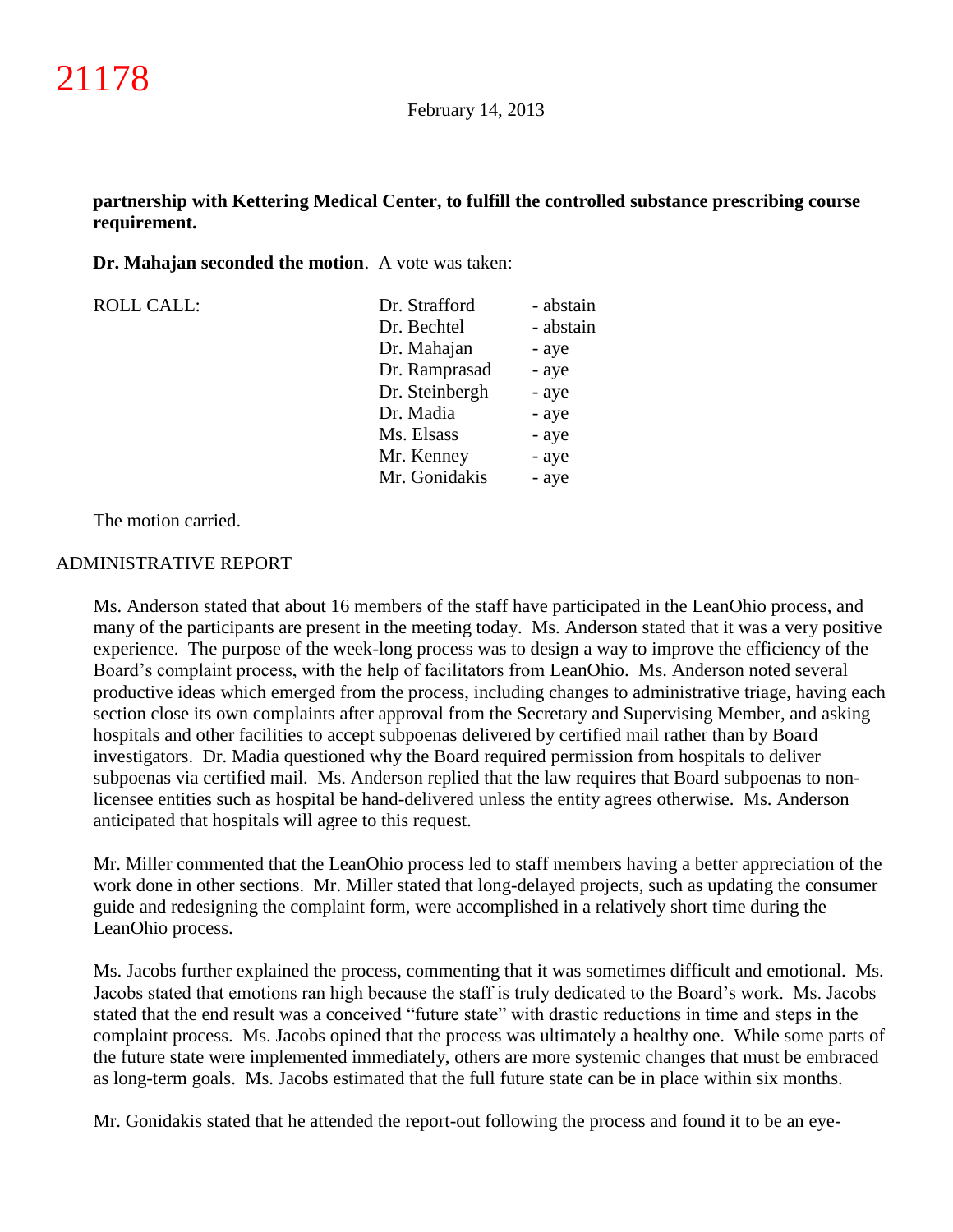opening experience. Mr. Gonidakis stated that representatives from the Governor's office expressed support for the Medical Board's LeanOhio process during a meeting with Dr. Bechtel, Mr. Kenney, and himself.

Dr. Strafford stated that he also attended the report-out and opined that he observed the birth of a learning organization that is looking at its processes and procedures to enhance its output. Dr. Strafford stated that the Board offices are now an environment of hope and positive expectation. Dr. Strafford recounted a specific instance of a significant time-saving change in procedure implemented under the philosophy of LeanOhio. Dr. Strafford stated that the leadership of Ms. Anderson, Mr. Miller, and Ms. Marshall in seizing the opportunity to participate in LeanOhio is exactly what was needed at this time.

Dr. Steinbergh asked if Ms. Anderson envisioned reviewing other Board functions through the LeanOhio process. Ms. Anderson replied that Licensure and Enforcement have been identified as processes that would benefit from a LeanOhio analysis. Dr. Steinbergh asked if LeanOhio will return to view the Board's progress in implementing the new ideas. Mr. Miller stated that LeanOhio will perform 30-day, 60-day, and 90-day reviews.

The Board and staff continued to discuss the positive changes that have resulted and will result from the LeanOhio process. Staff members expressed thanks to the Board members and to Ms. Anderson for approving participation in LeanOhio, stating that positive change of this sort has been needed for some time. Several Board members agreed.

Ms. Anderson stated that the staff focus groups continue to meet and implement ideas for improving the Board's functions. Ms. Anderson stated that Focus Group #4 will now address the Board members regarding their chosen project. Focus Group #4 was represented by Licensure Assistant April Battle, Enforcement Attorney Karen Mortland, and Executive Assistant Benton Taylor. Other members of Focus Group #4 who were unable to attend were Public Inquiries Supervisor Sue Bigham, Investigator Shawn McCafferty, Information Technology Systems Chief Patrick Randall, Standards Review and Intervention Specialist Mary Sparks, R.N., and Investigator Jan Sussex.

Ms. Battle explained that many members of staff feel little or no connection to the members of the Board for whom they work, noting that most staff members cannot name or recognize all of the members of the Board. Focus Group #4 seeks to foster a greater sense of identification the Board members and the staff. Pursuant to that, Ms. Battle asked the Board members to consider submitting very brief biographic information, including personal interests, that can be coupled with a photograph to be published in the employee newsletter or the *Grand Rounds* newsletter that is sent to all licensees.

The Board members discussed this issue and opined that publication of a brief bio in the employee newsletter would be more appropriate than publication in *Grand Rounds*. The Board members were generally supportive of the concept and filled out a short biographical information form.

Continuing, Ms. Anderson stated that the Governor's Opiate Action Team, on which Dr. Strafford and Dr. Bechtel had served, has proposed adoption of a recommendation that the prescription of more than 80 Morphine Equivalent Dos (MED) for more than 12 weeks will trigger certain actions that the prescriber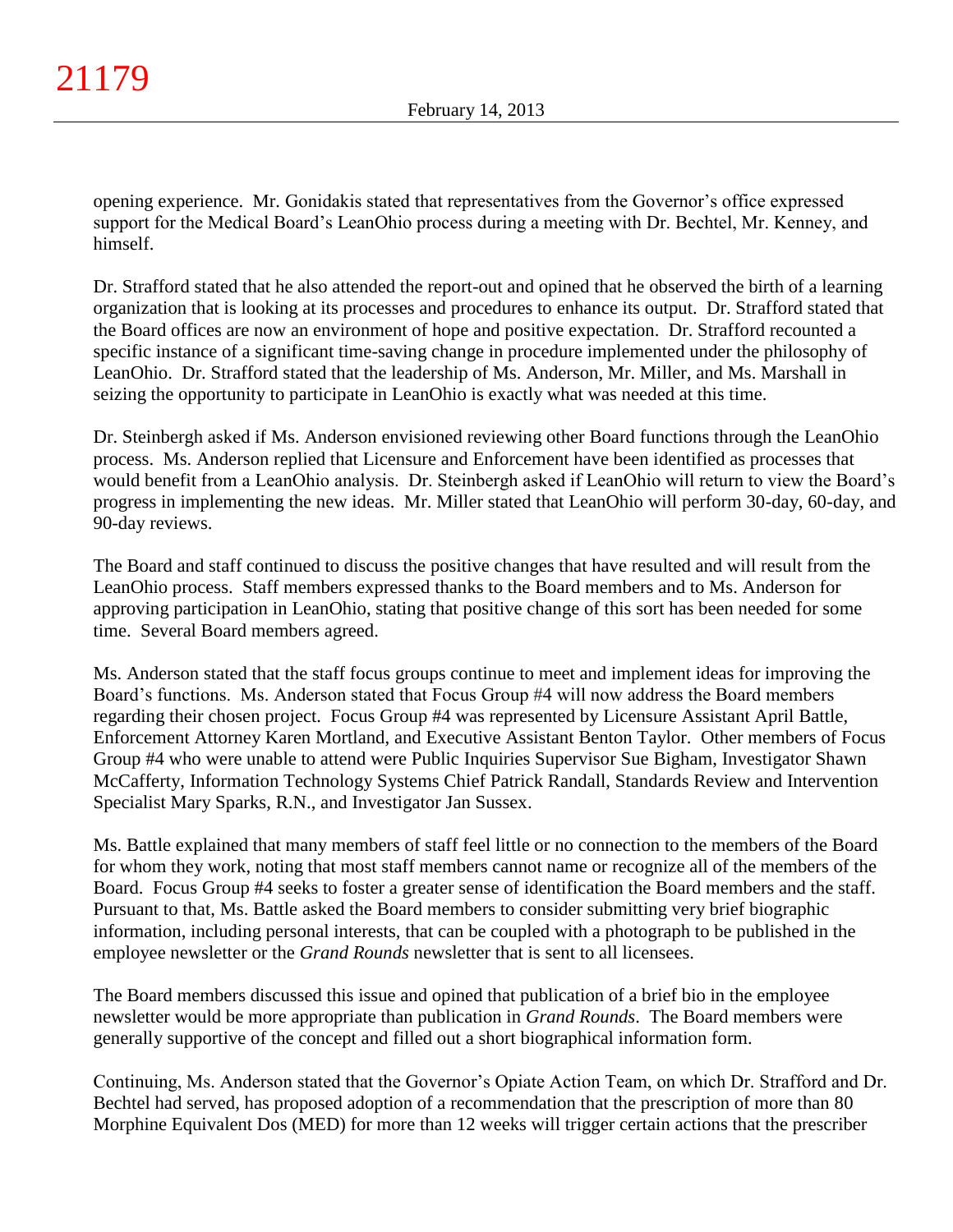should perform. These actions include:

- $\bullet$ Informed consent
- Having a written treatment plan
- Providing written information on the risks of opioids
- Checking the Ohio Automated Rx Reporting System (OARRS)
- Examining the functional aspects of the patient's improvement.

Ms. Anderson stated that meetings on this topic continue with the Ohio Department of Health, the Ohio Department of Aging, the Ohio Department of Alcohol and Drug Addiction Services (ODADAS), the Ohio Board of Pharmacy, and other agencies. Ms. Anderson stated that the agencies are indicating that they would like the Medical Board to issue these recommendations as a policy statement, pending approval from the Governor. Ms. Anderson stated that the Medical Board would then work with the Board of Pharmacy on ways to measure outcomes.

Ms. Anderson stated that another aspect would be some metric that would trigger notification from the Medical Board to a practitioner. Ms. Anderson sated that the notification would not be a complaint, but simply a link to the policy. A positive aspect of the proposal is that it would include both education and some action. Ms. Anderson stated that the Ohio Board of Nursing and Ohio Board of Dentistry are also included since they also license prescribers; under the proposal, the Boards of Nursing and of Dentistry would also issue policy statements similar to the Medical Board's.

Ms. Anderson stated that another portion of the proposal involves asking physicians for their DEA numbers upon renewal of their license so that information can be overlain on OARRS data and demographic information regarding specialties. Ms. Anderson noted the example a hospice physician prescribing high doses of opioids. Due to the specialty, this hypothetical physician would probably not need to be sent a notice, but the specialty would not be known unless the demographic information was included in the OARRS data.

Dr. Steinbergh commented that metrics should also be included for hospice physicians and other end-oflife physicians, noting that it is also possible for those physicians to mishandle these medications. Dr. Mahajan commented that hospice physicians and oncologists interact vigorously with hospitals and the hospice agency, and this provides significant oversight. Ms. Anderson noted that the draft recommendation has an exception for terminal conditions, but agreed that physicians treating terminal conditions must still follow the standard of care.

Dr. Ramprasad noted that if the recommendations are part of a policy statement rather than a rule or statute, the Board would not be able to enforce compliance. Ms. Anderson agreed that the lack of an enforcement component is a concern. Dr. Steinbergh commented that sometimes a policy statement is easier than a rule or statute because it gives the Board flexibility. Dr. Steinbergh noted that if other agencies and the Governor's office agree with this approach, then the policy statement can be used to take action if the Board feels it is appropriate. Mr. Miller added that one aspect is that so many physicians currently prescribe more than 80 MED that the Board would never have the resources necessary to enforce it as a rule.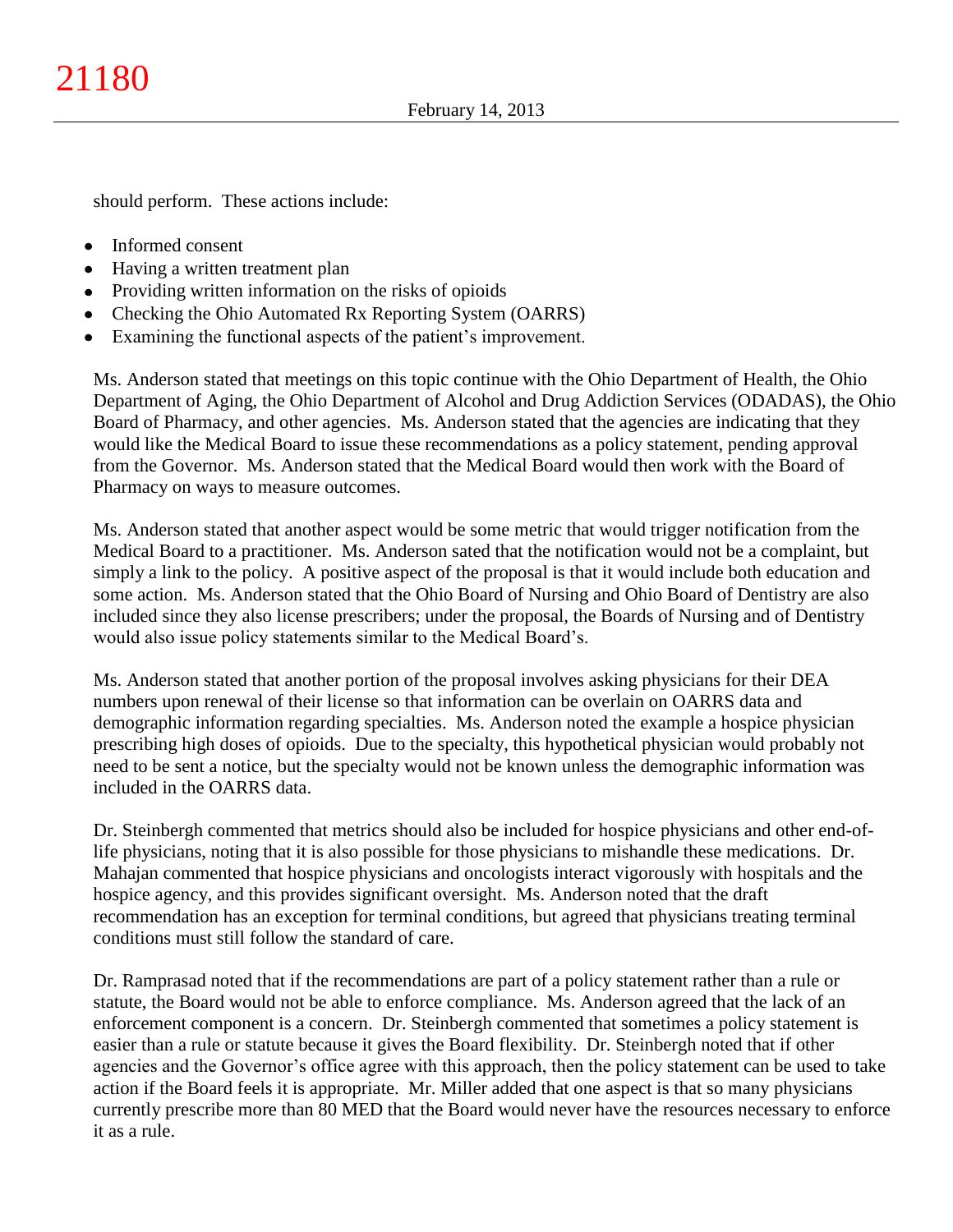Dr. Ramprasad asked for Dr. Strafford's opinion in this matter. Dr. Strafford opined that the limit of 80 MED is too low and will include far too many physicians. Dr. Strafford opined that the limit for the triggers should be 120 MED. Dr. Strafford commented that part of the issue is that the Medical Board is complaint-driven, and this is the first opportunity to reach out in an investigatory way, which will use many resources. Dr. Strafford commented that it would be very helpful if the Medical Board could demonstrate a trend of change following the issuing of the policy.

The Board continued to discuss this issue very thoroughly. Ms. Anderson asked if the Board would be comfortable with a policy statement that would be effective July 1, 2013. The Board indicated that it would be comfortable. Ms. Anderson stated that she will continue to discuss this matter with other agencies.

Ms. Anderson stated that the staff has been looking into implementation of Senate Bill 301, which authorizes inspections of pain management clinics. Ms. Anderson stated that the Board is working with the Bureau of Worker's Compensation (BWC) and the Ohio Board of Pharmacy to identify individuals who may be prescribing pain medications to more than 50% of their patients without a pain clinic license. Ms. Anderson described further details of how pain clinic inspections will be put into effect.

Regarding compounding pharmacies, Ms. Anderson stated that the Ohio Board of Pharmacy and the Ohio Department of Health are seeking help in educating physicians regarding compounding pharmacies and the fact that out-of-state compounding pharmacies require a license from the Board of Pharmacy to sell to clinics in Ohio. Ms. Anderson also stated the Medical Board will work with the Board of Pharmacy on related enforcement matters, as needed. Ms. Anderson stated that these initiatives have arisen from last year's New England compounding pharmacy tragedy.

Ms. Anderson stated that Dr. Strafford and Mr. Miller attended a meeting at the Federation of State Medical Boards (FSMB) regarding medical licensure. Mr. Miller stated that the meeting occurred over two days in Dallas, Texas, and dealt with the push for national licensure. Mr. Miller stated that one of the primary drivers of the national licensure concept is telemedicine. Mr. Miller stated that one bill working through the U.S. Congress would allow payments for federal healthcare services to be paid based on the location of the provider rather than the location of the patient. Mr. Miller stated that the opportunity for true national licensure was much more limited. The concept of multi-state compacts was extensively discussed at the meeting as a way to maintain some state autonomy. Mr. Miller stated that this topic will be further discussed at the FSMB 2013 Annual Meeting.

Dr. Strafford stated that the people driving the process towards national licensure are the same people who are selling kiosks and internet connections for the delivery of telehealth services. Dr. Strafford stated that the keynote speaker, former Wyoming Governor Jim Geringer, gave an excellent presentation on the current state of healthcare delivery in this country. Dr. Strafford summarized the five points of Mr. Geringer's presentation:

- Getting people to take personal responsibility for their own healthcare
- With the emergence of effective genetic testing, prediction of health issues will become a very important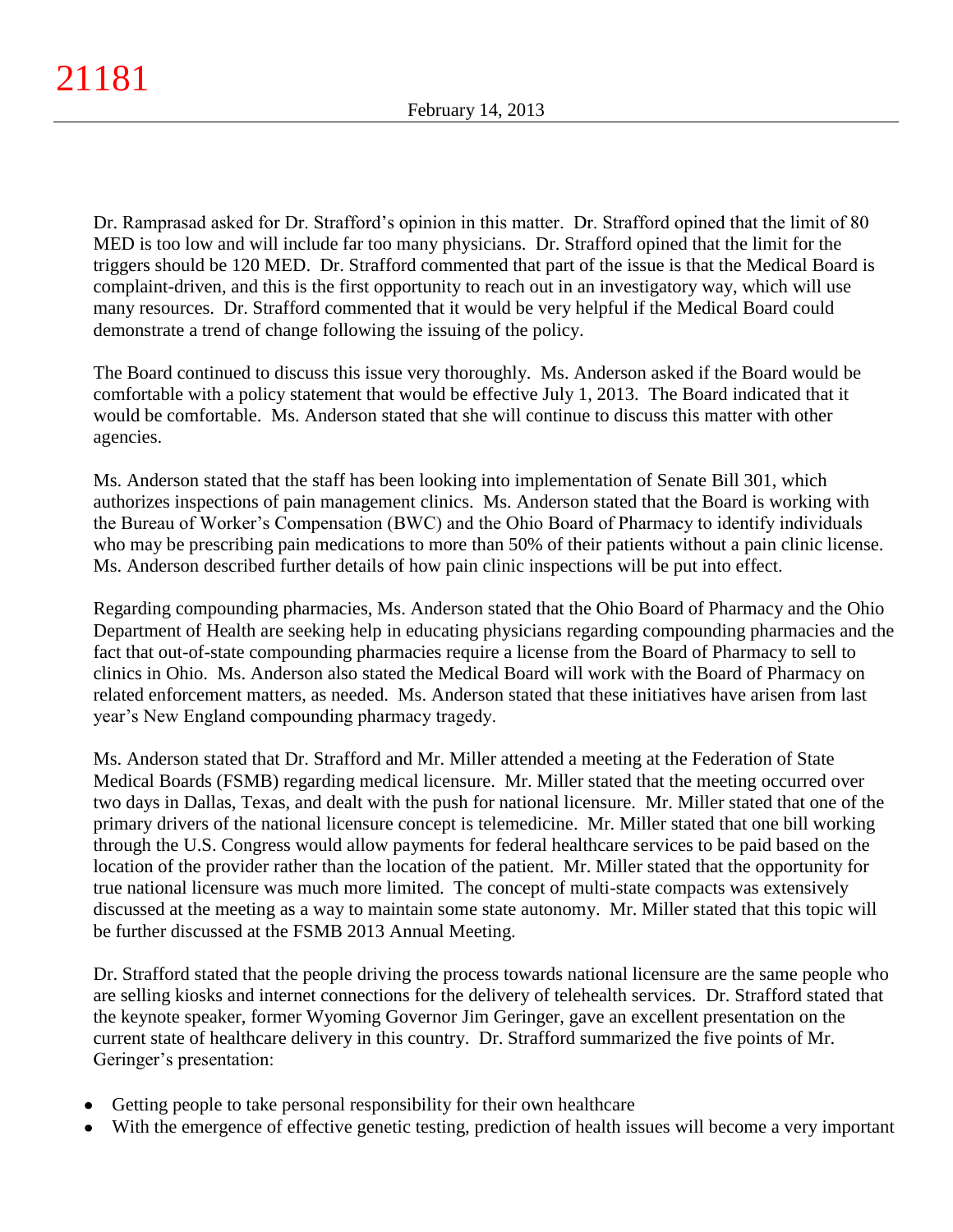subject

- The focus is on interactions between the patient and provider, regardless of where they are at the time of the interaction
- There will be pressure for more uniformity in licensure standards between states
- Most disciplinary actions by medical boards are for ethical and moral trespass, not violations of the standards of care

The Board engaged in further discussion of this topic. The Board thanked Dr. Strafford and Mr. Miller for their report on the meeting.

# FINANCIAL DISCLOSURE FORMS

At the request of a Board member, Mr. Taylor reviewed the requirements for Board members to file Financial Disclosure Forms with the Ohio Ethics Commission, as is required yearly. Mr. Taylor stated that the Financial Disclosure Forms will be due this year on May 15, 2013, and can be submitted online for the first time. Mr. Taylor stated that he will send more information by email and encouraged the Board members to contact him with any questions.

# LEGISLATIVE UPDATES

Mr. Miller stated that there is no legislative update at this time.

# REPORTS BY ASSIGNED COMMITTEE

# *AD HOC* BUDGET REVIEW COMMITTEE

Ms. Anderson stated that the Governor's proposed budget does not include the proposed increase in license renewal fees requested by the Board. Ms. Anderson noted that Dr. Bechtel, Mr. Kenney, and Mr. Gonidakis met with representatives from the Governor's office yesterday to discuss this issue. Dr. Bechtel commented that the meeting in the Governor's office was very productive. Dr. Bechtel noted that there has not been an increase in the physician license renewal fees since 1999, the proposed \$50.00 increase amounts to \$25.00 per year, and the Board now has increased investigatory pressure due to the pill mill issue. Dr. Bechtel stated that failure to gain approval for the increase could lead to the loss of 10 to 12 employees and adversely affect the functions of the Board. Dr. Bechtel stated that there is no active opposition to a fee increase.

Mr. Miller stated that the Governor's proposed budget is now being considered by the House. Mr. Miller stated that any increase will have to be obtained in the House, later in the Senate, or in conference between the House and Senate. Mr. Kenney commented that requests for fee increases from all agencies were eliminated in the Governor's budget proposal. Mr. Kenney agreed with Dr. Bechtel that it was a positive meeting. Mr. Kenney commented that if the proposed increase is not approved, that may bolster the argument for approval of cost-recovery measures.

Regarding timeframe, Mr. Miller stated that the budget usually leaves the House in March or early April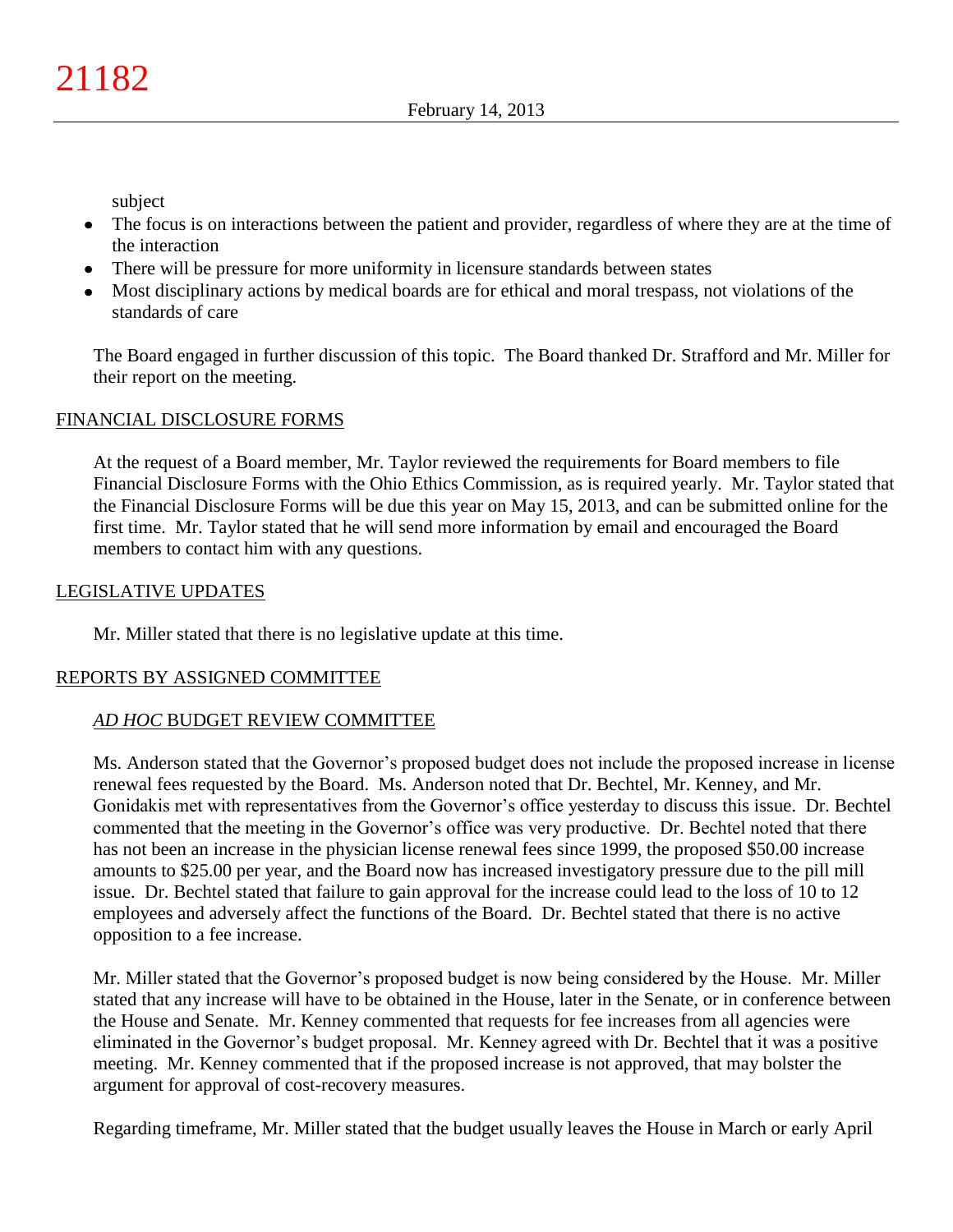and goes to the Senate. Mr. Miller further explained that a conference committee to reconcile the House and Senate budgets usually occurs in mid-June or late June. Mr. Miller stated that the Budget has to be complete by June 30.

Dr. Steinbergh thanked Dr. Bechtel, Mr. Kenney, and Mr. Gonidakis for their work on this issue.

Ms. Anderson stated that, at the request of the Committee, some changes were made to the draft proposal for cost recovery. Ms. Anderson stated that she added a table of estimated investigative costs and enforcement costs. Ms. Anderson also calculated the average cost of a contract for expert review in minimal standards cases at about \$4,500.00. With these figures, the total estimated cost of a case to be between \$5,000.00 and \$10,000.00. Ms. Anderson stated that over the last three years, the average number of formal actions is 205. Therefore, if one assumes an average fine of \$5,000.00, with no exception for any type of case, that would represent about \$1,000,000.00.

Mr. Kenney recommended putting the cost recovery draft on hold until more is known about the prospects for an increase in the physician license renewal fee.

# PLAN FOR RULE DRAFTING AND REVIEW

Ms. Debolt stated that a three-year plan has been developed for adopting rules to implement the significant amount of legislation that was passed in the last General Assembly which impacts the Medical Board, as well as performing the required five-year review of all rules. Ms. Debolt stated that an outline of the threeyear plan has been provided to Board members.

Mr. Gonidakis asked if the state constitution or any regulatory framework allows the Board to put fines or opportunities for funding into rules. Ms. Debolt replied that rules implemented by the Board cannot be broader than the statute they are implementing, and therefore fines cannot be placed into rule unless the statute specifically allows it.

Ms. Debolt reviewed the rule-making process for the benefit of the Board members, including the significant time involved.

# REPORTS BY ASSIGNED COMMITTEES

## FEDERATION OF STATE MEDICAL BOARDS ANNUAL MEETING 2013

Dr. Steinbergh stated that the Federation of State Medical Boards (FSMB) is providing scholarships for travel expenses for non-physician board members to attend the 2013 Annual Meeting, and one such scholarship will be made available to Ohio. Dr. Steinbergh stated that Mr. Kenney will accept the scholarship and attend the meeting, if his schedule permits. If Mr. Kenney is unable to attend, Mr. Gonidakis will accept the scholarship and attend the meeting.

## FISCAL REPORT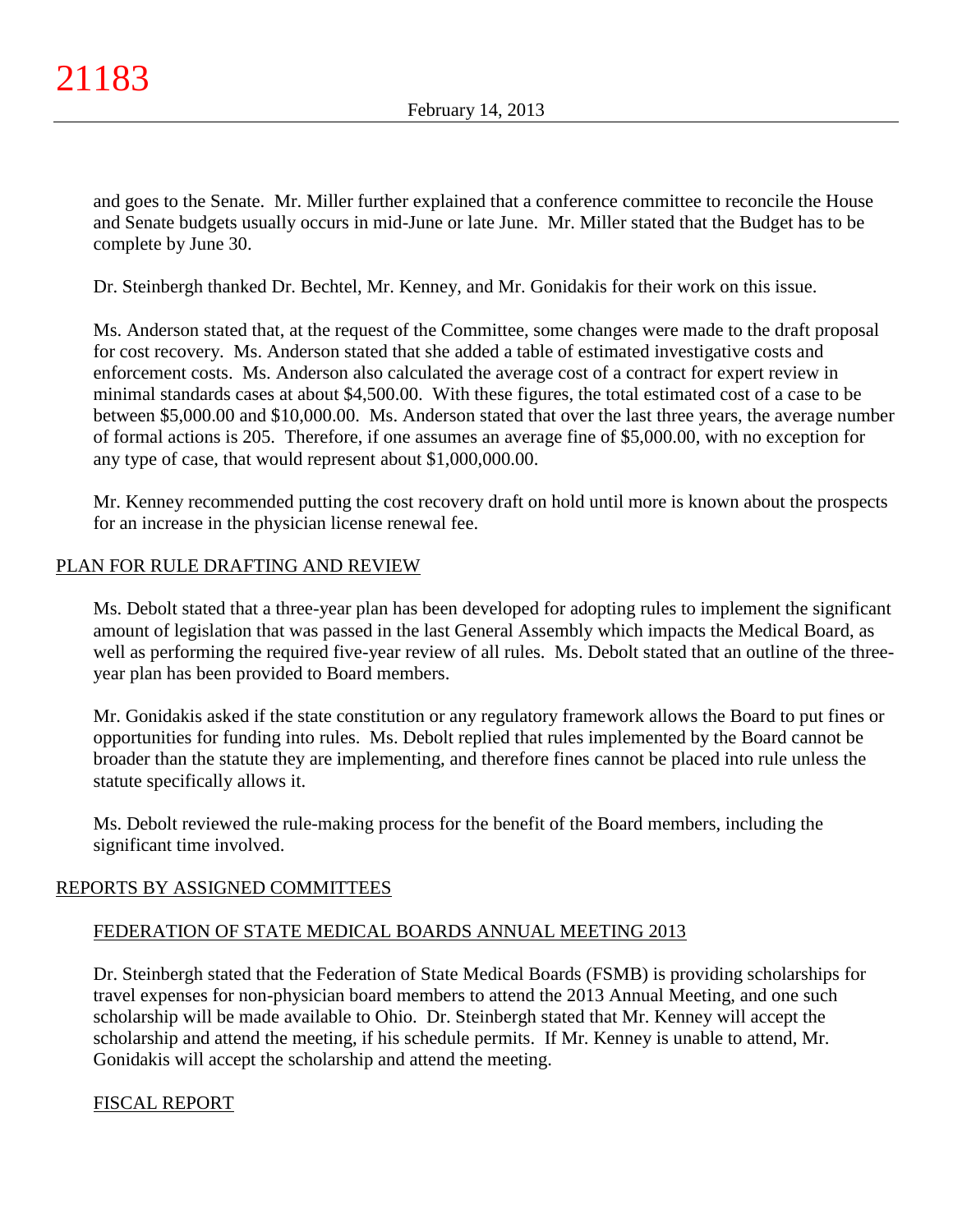Ms. Loe stated that the December 2012 Fiscal Report has been provided to Board members. Ms. Loe stated that because December is half-way through fiscal year, these numbers can be roughly doubled to give a picture of what the annual numbers may be. Ms. Loe observed that higher-than-expected revenue resulted from the fact that credit card processing shut down early in Fiscal Year 2012 and the leftover transactions were processed in Fiscal Year 2013. Ms. Loe also observed that the expenses do not reflect any rent payments because the Board just recently received its first rent bill of the fiscal year; rent is about \$200,000.00 per year.

Ms. Loe stated that normally, the Board would be drawing down the fund at this time because oddnumbered years are typically low-revenue years. However, due to the number of vacant positions and intentional cuts in spending, the Board's fund is holding steady with a balance of approximately \$3,000,000.00.

Dr. Ramprasad asked if there are plans to hire another hearing examiner. Ms. Anderson replied that the Board will see if it can get by with just three hearing examiners and use contractors as a cost-saving measure. Ms. Anderson stated that there is a request to fill the position of Chief Hearing Examiner which is currently on hold in the Governor's office.

Responding to a question from Mr. Gonidakis, Ms. Loe stated that the Controlling Board's approval is needed to contract with hearing examiners. Mr. Gonidakis noted that a line item in the budget is not required for contractors. Ms. Loe stated that the Board has never taken that approach and inquired further into that option. Mr. Gonidakis opined that, overall, it is more cost-effective to use contracted hearing examiners.

# LICENSURE APPLICATION REVIEWS

## SHEEN CHERIAN, M.D.

ROLL CALL:

Dr. Madia stated that the Group 1 Committee recommended approval of Dr. Cherian's request to deem his training and experience, along with his 12 months of fellowship training, to be equivalent to 24 months of graduate medical education and to approve his application for licensure.

**Dr. Madia moved to approve Dr. Cherian's request to deem his training and experience in India and the United Kingdom and his 12 months of fellowship in the United States to be equivalent to 24 months of graduate medical education through the second-year level and to grant his application for licensure. Dr. Mahajan seconded the motion.** A vote was taken:

| Dr. Strafford  | - aye |
|----------------|-------|
| Dr. Bechtel    | - aye |
| Dr. Mahajan    | - aye |
| Dr. Ramprasad  | - aye |
| Dr. Steinbergh | - aye |
| Dr. Madia      | - aye |
| Ms. Elsass     | - aye |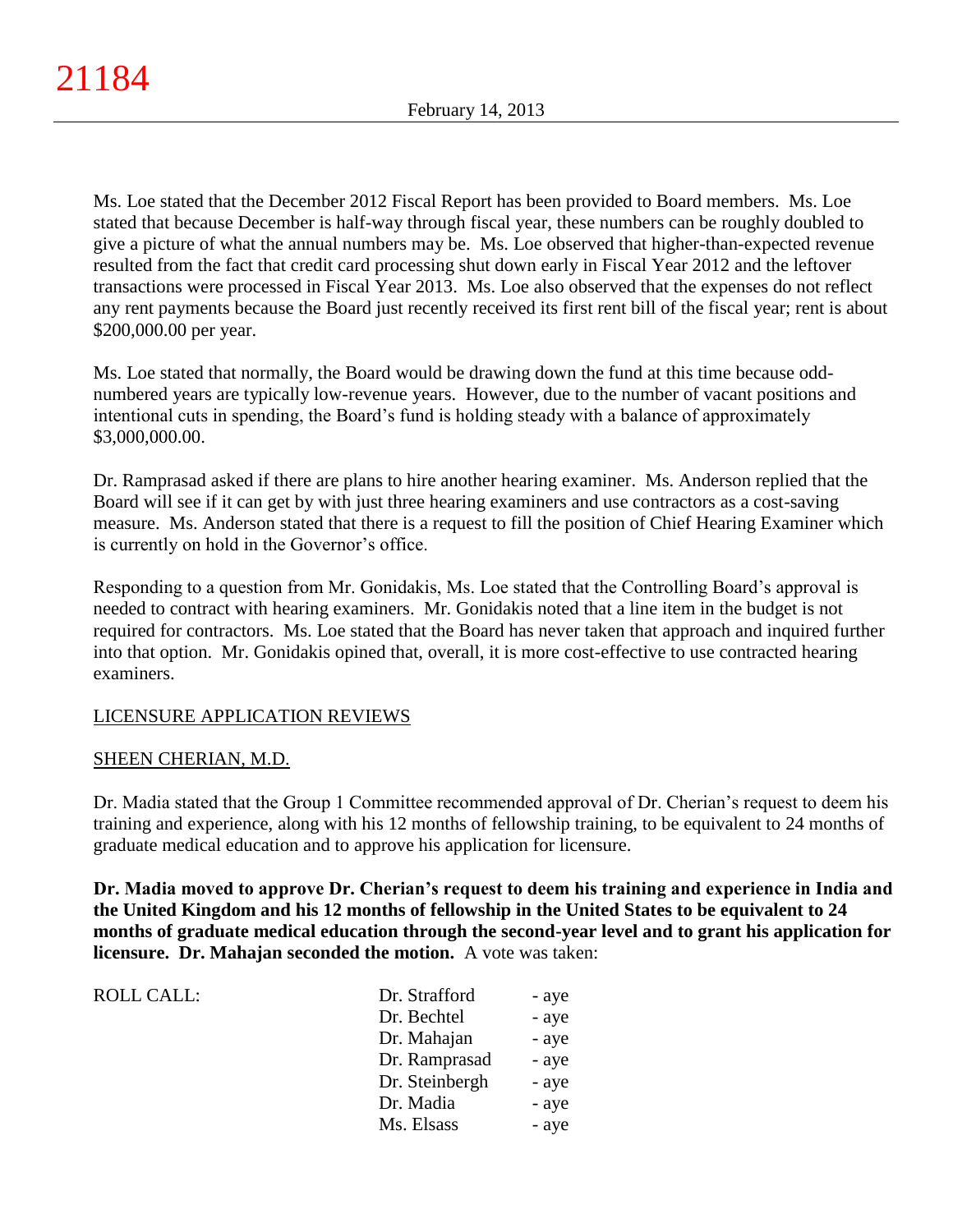| Mr. Kenney    | - aye |
|---------------|-------|
| Mr. Gonidakis | - aye |

The motion carried.

#### TASHA JENKINS, M.D.

Dr. Madia stated that Dr. Jenkins has requested a waiver of the United States Medical Licensing Examination (USMLE) ten-year rule on the basis of  $4731-6-14(C)(3)(c)(ii)$ , Ohio Administrative Code, which allows an applicant to "demonstrate good cause, as determined by the Board, for not having passed all three steps or levels within a ten year period…" Dr. Madia stated that the Group 1 Committee recommended that Dr. Jenkins' request be denied.

## **Dr. Madia moved to deny Dr. Jenkins' request for a good-cause exception of the 10-year rule as outlined in 4731-6-14(C)(3)(c)(ii), Ohio Administrative Code. Dr. Bechtel seconded the motion.**

Dr. Steinbergh stated that she would now entertain discussion in the above matter.

Dr. Steinbergh stated that Dr. Jenkins explained that an illness and an injury, as well as her role as a caretaker for her uncle, delayed her medical education. Dr. Steinbergh also noted that Dr. Jenkins went over the 10-year limit by only one year and eight months. Dr. Steinbergh opined that Dr. Jenkins should be granted a good-cause exception. Dr. Mahajan agreed with Dr. Steinbergh.

Dr. Ramprasad observed that 14 years elapsed between Dr. Jenkins' first attempt to pass USMLE Step I and her successful passage of USMLE Step III. Ms. Rieve stated that the 10-year period specified in the Board's rule begins upon passage of USMLE Step I, not on the first attempt. Ms. Rieve noted that Dr. Jenkins was not engaged in medical education between the completion of her residency in 2001 and her passage of USMLE Step III in 2009.

Dr. Mahajan noted that Dr. Jenkins holds a medical license in Michigan and asked if there have been any problems with her practice in that state. Ms. Rieve stated that she is unaware of any problems in Michigan.

A vote was taken on Dr. Madia's motion to deny:

ROLL CALL:

| Dr. Strafford  | - nay |
|----------------|-------|
| Dr. Bechtel    | - aye |
| Dr. Mahajan    | - nay |
| Dr. Ramprasad  | - aye |
| Dr. Steinbergh | - nay |
| Dr. Madia      | - aye |
| Ms. Elsass     | - aye |
| Mr. Kenney     | - aye |
| Mr. Gonidakis  | - nav |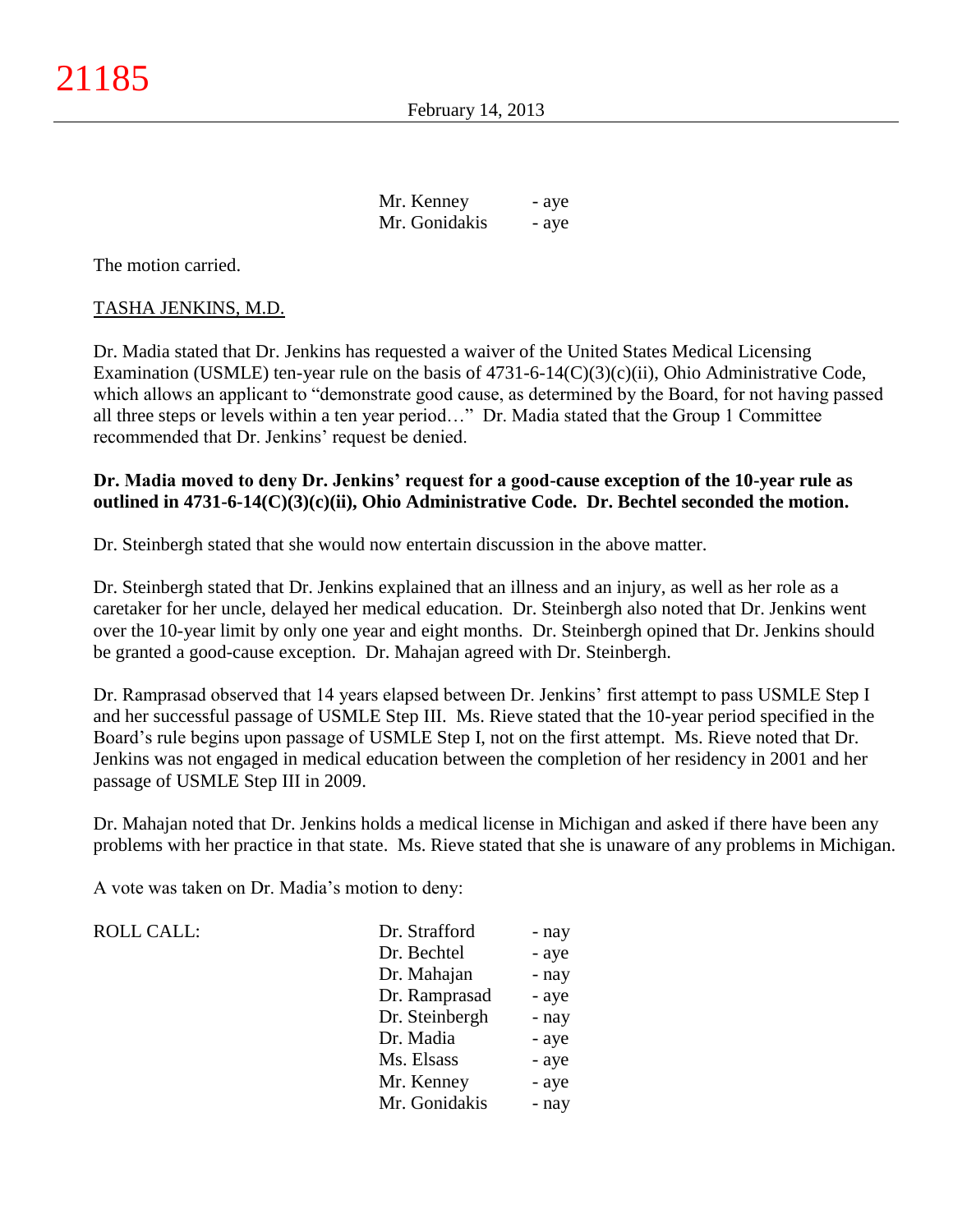The motion to deny carried.

# CLINICAL RESEARCH FACULTY CERTIFICATE APPLICATION REVIEW

#### HIBINO NARUTOSHI, M.D.

Dr. Madia stated that the Group 1 Committee recommended approval of Dr. Narutoshi's application for a Clinical Research Faculty Certificate.

**Dr. Madia moved to approve Dr. Natutoshi's application for a Clinical Research Faculty Certificate. Dr. Mahajan seconded the motion.** A vote was taken:

| <b>ROLL CALL:</b> | Dr. Strafford  | - aye     |
|-------------------|----------------|-----------|
|                   | Dr. Bechtel    | - abstain |
|                   | Dr. Mahajan    | - aye     |
|                   | Dr. Ramprasad  | - aye     |
|                   | Dr. Steinbergh | - aye     |
|                   | Dr. Madia      | - aye     |
|                   | Ms. Elsass     | - aye     |
|                   | Mr. Kenney     | - aye     |
|                   | Mr. Gonidakis  | - aye     |
|                   |                |           |

The motion carried.

#### PETER EMANUEL PETROS, M.D.

Ms. Rieve noted that the Group 1 Committee recommended approval of this application, pending correction of some information on the application. Dr. Ramprasad noted that the application stated that Dr. Petros will be teaching new procedures and diagnostic techniques, but did not specify the procedure. Dr. Madia stated that the matter could be tabled rather than approved with a contingency.

**Dr. Bechtel moved to table this topic. Dr. Mahajan seconded the motion.** All members voted aye. The motion carried.

## CERTIFICATE OF CONCEDED EMINENCE APPLICATION REVIEW

## MOHAMED NAGUIB ATTALA, M.D.

Dr. Madia stated that Dr. Attala has practiced in Egypt, the United Arab Emirates, and Saudi Arabia. If Dr. Attala's application for a Certificate of Conceded Eminence is approved, he will be practicing at the Cleveland Clinic. Dr. Madia stated that Dr. Attala meets the eligibility requirements, and therefore the Group 1 Committee recommended approval of Dr. Attala's application for a Certificate of Conceded Eminence.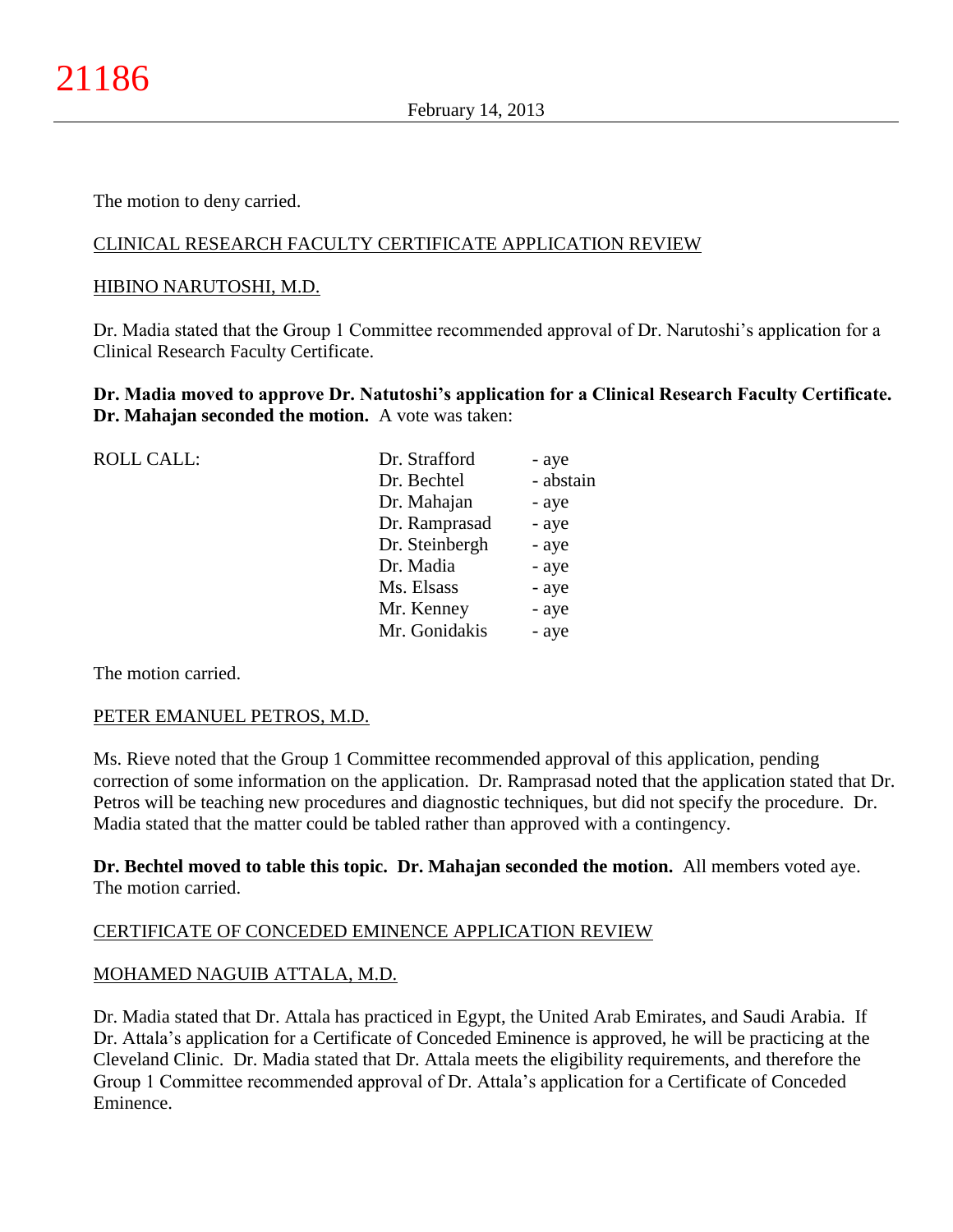# **Dr. Madia moved to approve Dr. Attala's application for a Certificate of Conceded Eminence. Dr. Mahajan seconded the motion.**

Dr. Steinbergh stated that she would now entertain discussion in the above matter.

Dr. Ramprasad opined that Dr. Attala's credentials are very borderline for a Certificate of Conceded Eminence, noting that the procedures he will be performing do not seem unduly challenging. Dr. Ramprasad also questioned the distinction of Dr. Attala's prizes and awards. Mr. Kenney asked if Ms. Rieve has enough information to feel comfortable that Dr. Attala is an extraordinary person. Ms. Rieve replied that Dr. Attala meets the criteria and the information has been verified. Dr. Madia commented that the term "extraordinary" has a very subjective meaning.

Mr. Kenney expressed misgivings, but stated that the Board is required to approve the application if Dr. Attala meets all the requirements. Dr. Steinbergh advised Mr. Kenney that he can vote to not approve a license on an individual basis if he feels uncomfortable with any applicant.

Dr. Steinbergh asked if Dr. Attala can ask for a hearing if his application is denied. Ms. Debolt replied that Dr. Attala would have the right to ask for a hearing, as can anyone who is denied licensure. Ms. Debolt advised the Board that it must have grounds to deny an application. Dr. Ramprasad expressed concern that the items on the application listed under "received nationally/internationally recognized prizes and awards of excellence" are arguably not international in nature.

A vote was taken on Dr. Madia's motion to approve:

| <b>ROLL CALL:</b> | Dr. Strafford  | - nay |
|-------------------|----------------|-------|
|                   | Dr. Bechtel    | - aye |
|                   | Dr. Mahajan    | - aye |
|                   | Dr. Ramprasad  | - aye |
|                   | Dr. Steinbergh | - aye |
|                   | Dr. Madia      | - aye |
|                   | Ms. Elsass     | - aye |
|                   | Mr. Kenney     | - nay |
|                   | Mr. Gonidakis  | - nay |

The motion carried.

Dr. Bechtel exited the meeting at this time.

Dr. Madia asked for clarification of whether Dr. Attala could request a hearing if his application is denied. Ms. Debolt replied that Dr. Attala could request a hearing if his application is denied.

**Dr. Madia moved to reconsider the application of Mohamed Naguib Attala, M.D., for a Certificate of Conceded Eminence. Dr. Ramprasad seconded the motion.** A vote was taken: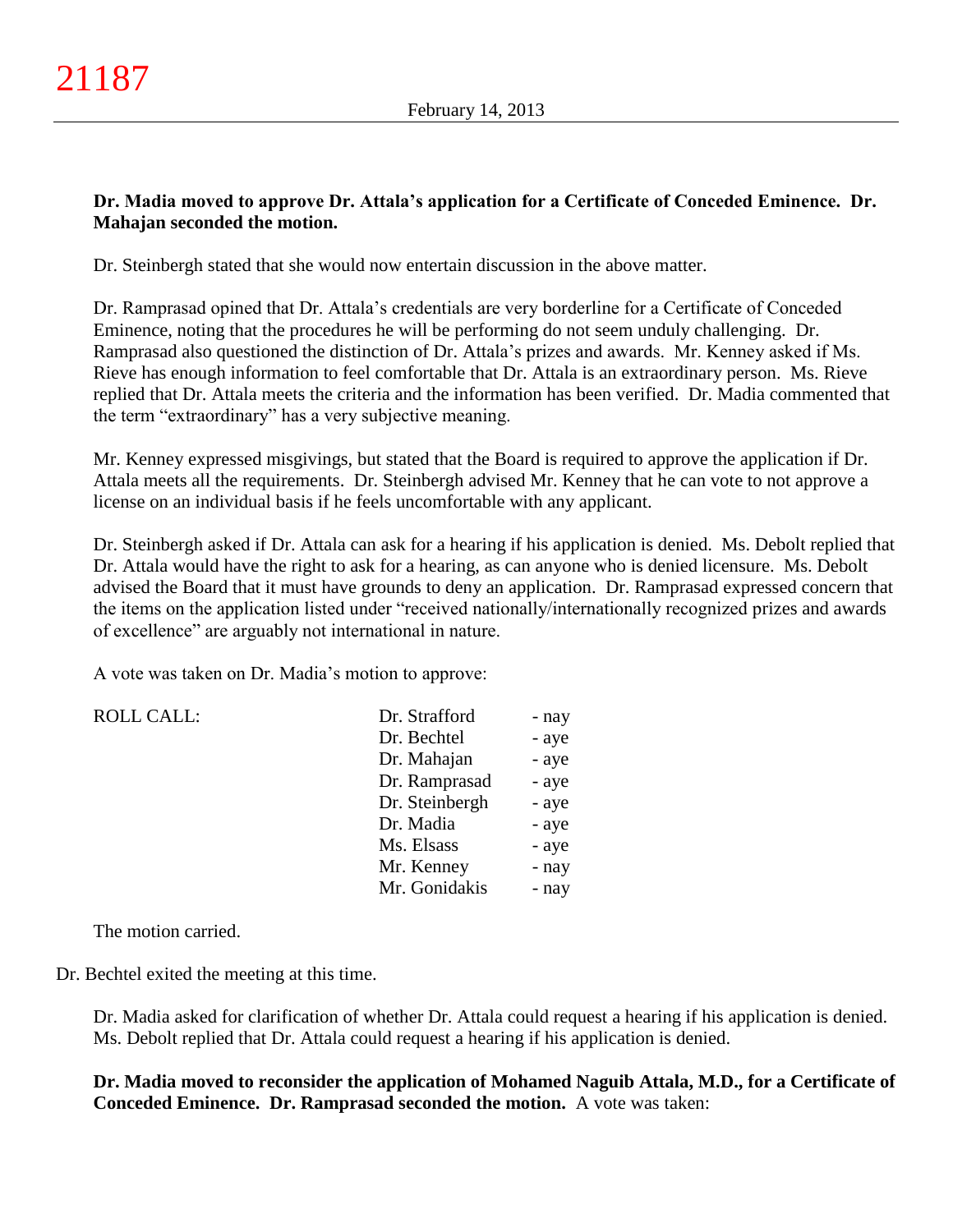#### ROLL CALL:

| Dr. Strafford  | - aye |
|----------------|-------|
| Dr. Mahajan    | - nay |
| Dr. Ramprasad  | - aye |
| Dr. Steinbergh | - aye |
| Dr. Madia      | - aye |
| Ms. Elsass     | - aye |
| Mr. Kenney     | - aye |
| Mr. Gonidakis  | - aye |

The motion to reconsider carried.

Dr. Steinbergh stated that she would now entertain further discussion in this matter.

Dr. Madia stated that he made the motion to reconsider because Dr. Attala has the right to a hearing if he is denied. Dr. Madia observed that many Board members are expressing concerns regarding this applicant. Dr. Madia opined that the application should be denied and that Dr. Attala can come to hearing to demonstrate why he meets the requirements for a Certificate of Conceded Eminence.

Mr. Miller commented that if the Board chooses to deny Dr. Attala's application, a basis of the denial is needed. Dr. Mahajan stated that Dr. Attala's application can be denied on the basis that the awards and prizes he has listed on his application do not have international recognition.

Dr. Ramprasad read the awards and prizes which Dr. Attala listed on his application:

- Cleveland Clinic Mason Sones award (a local award, as noted by Dr. Ramprasad)
- International Society of Anesthetic Pharmacology, Best Scientific Contribution
- Honorary Professor, FAcultad De Medicina, Fundacion Universitaria De Ciencias De La Salud, Bogota, Columbia
- Best of Show Honorable Mention,  $20<sup>th</sup>$  Annual Meeting of International Society of Anesthetic Pharmacology
- International Society of Anesthetic Pharmacology Elmer Zsigmund Award for Best Scientific Contribution
- Best Teacher of the Year, Department of Anesthesia, College of Medicine, King Saud University, 1998
- Best Teacher of the Year, Department of Anesthesia, College of Medicine, King Saud University, 1997
- Best Teacher of the Year, Department of Anesthesia, College of Medicine, King Saud University 1996
- Best Teacher of the Year, Department of Anesthesia, College of Medicine, King Saud University, 1990
- Congress Medal of 5<sup>th</sup> Pan Arab Congress on Anesthesia, Intensive Care and Pain Relief, Cairo, Egypt, 1997
- Abdel Hameed Shooman Foundation Aware in Clinical Medical Sciences; "this award may well be the  $\bullet$ equivalent of the Pulitzer Prize in the Arab World," according to the application
- Cairo University College of Medicine Scholarship award.

Dr. Ramprasad opined that these prizes and awards do not seem to rise to the level of nationally or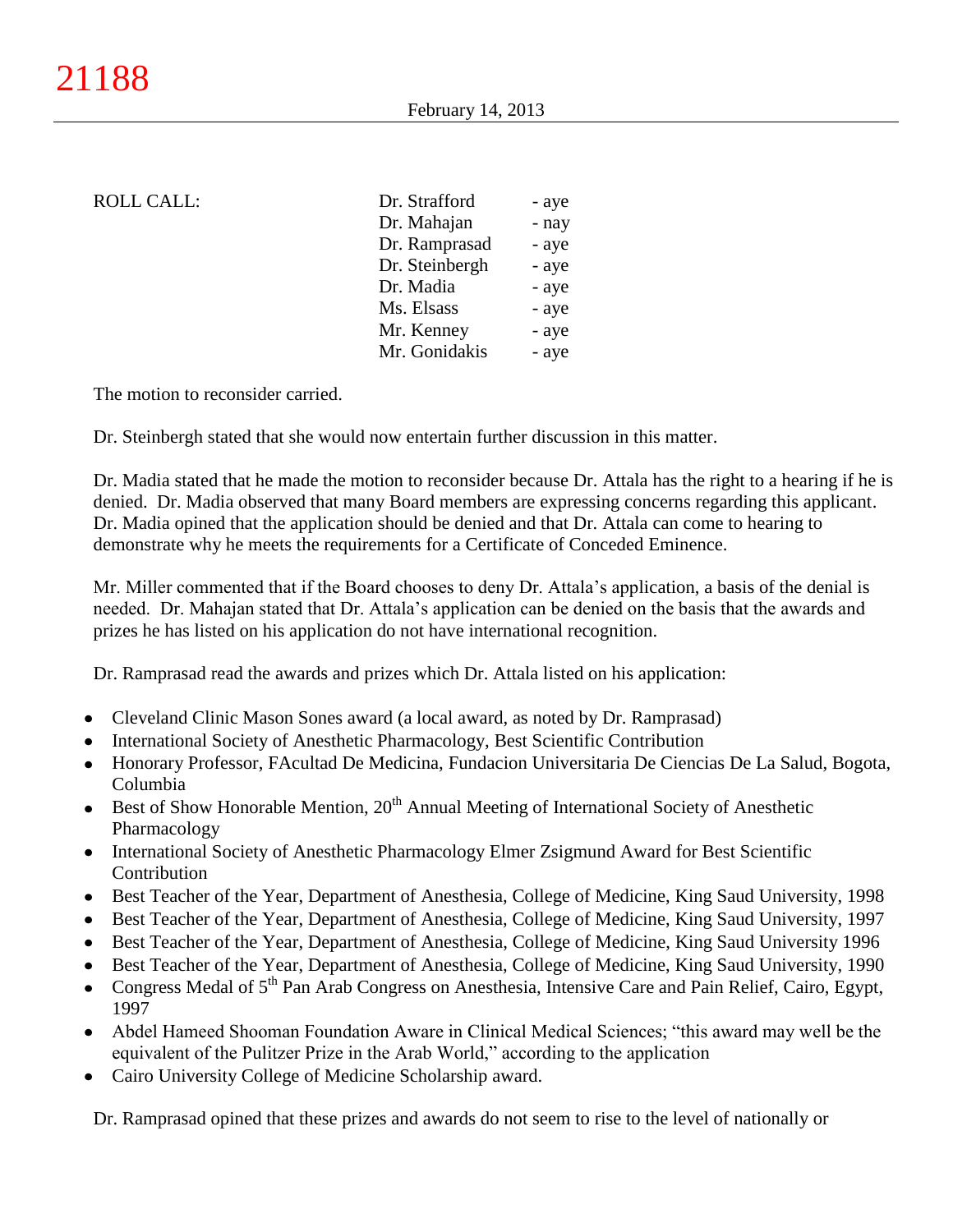internationally-recognized prizes or awards. Dr. Ramprasad stated that this is the reason he will vote to deny Dr. Attala's application.

**Dr. Madia moved to deny Dr. Attala's application for a Certificate of Conceded Eminence. Dr. Ramprasad seconded the motion.** A vote was taken:

| <b>ROLL CALL:</b> | Dr. Strafford  | - aye |
|-------------------|----------------|-------|
|                   | Dr. Mahajan    | - aye |
|                   | Dr. Ramprasad  | - aye |
|                   | Dr. Steinbergh | - aye |
|                   | Dr. Madia      | - aye |
|                   | Ms. Elsass     | - aye |
|                   | Mr. Kenney     | - aye |
|                   | Mr. Gonidakis  | - aye |

The motion to deny carried.

# CLINICAL RESEARCH FACULTY CERTIFICATE APPLICATION REVIEW

#### HERMANN KESSLER, M.D.

Ms. Rieve stated that there is an issue with Dr. Kessler's German medical license, in that the license did not technically put an expiration date on it. However, Ms. Rieve stated that Dr. Kessler does hold the right to practice medicine in Germany

**Dr. Madia moved to grant Dr. Kessler's application for a Clinical Research Faculty Certificate. Dr. Mahajan seconded the motion.** A vote was taken:

| <b>ROLL CALL:</b> | Dr. Strafford  | - aye |
|-------------------|----------------|-------|
|                   | Dr. Mahajan    | - aye |
|                   | Dr. Ramprasad  | - aye |
|                   | Dr. Steinbergh | - aye |
|                   | Dr. Madia      | - aye |
|                   | Ms. Elsass     | - aye |
|                   | Mr. Kenney     | - aye |
|                   | Mr. Gonidakis  | - aye |

The motion carried.

Dr. Ramprasad noted that Dr. Kessler will be performing laparoscopic colorectal surgery at the Cleveland Clinic, according to the application. Dr. Ramprasad stated that this procedure is very common and the Cleveland Clinic has been ranked #1 in colorectal surgery for many years. Dr. Ramprasad opined that it is very specious to have someone come from Germany to teach laparoscopic colorectal surgery at the Cleveland Clinic.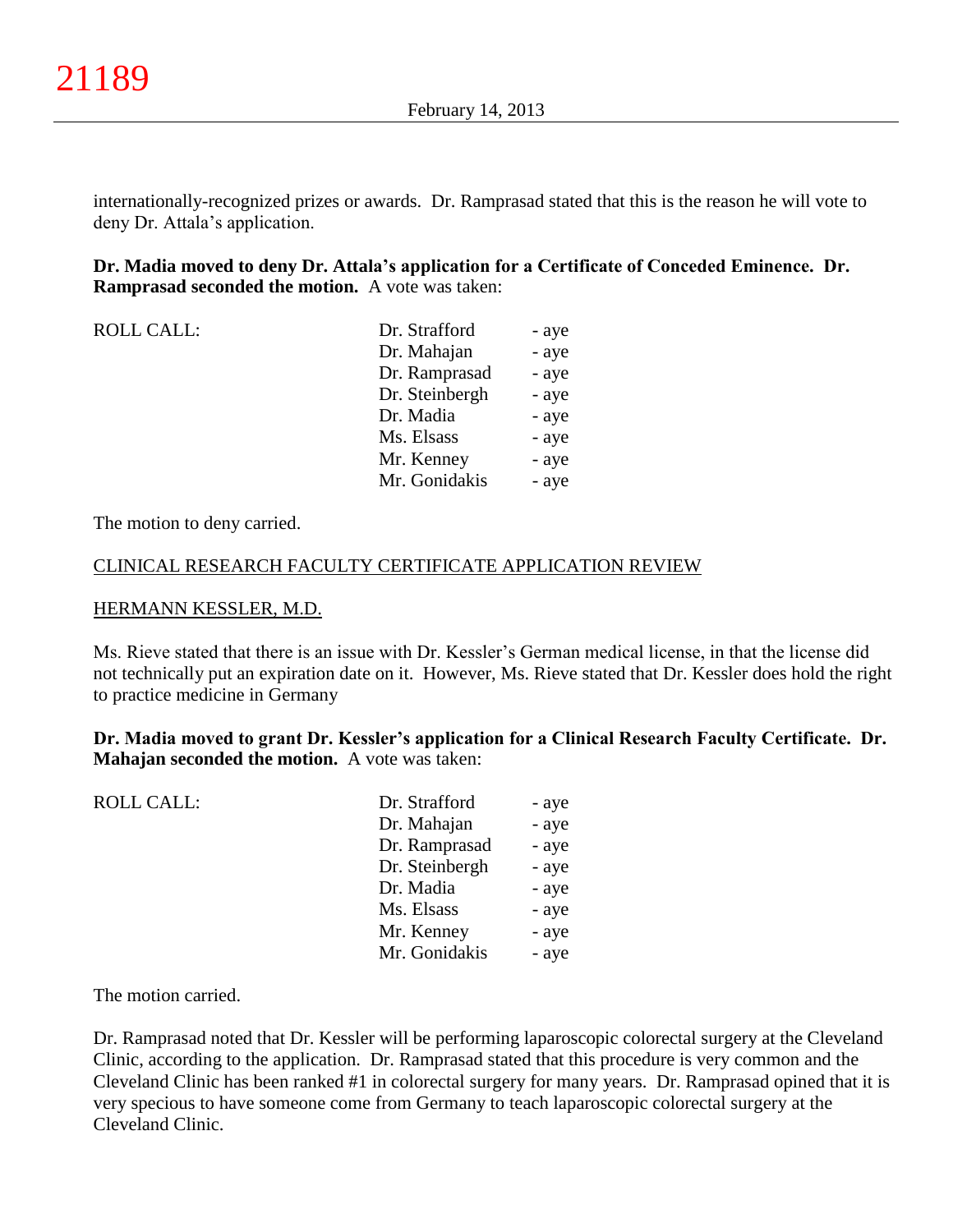# TREATMENT PROVIDER APPLICATION REVIEWS

#### CENTER FOR CHEMICAL ADDICTIONS TREATMENT

**Dr. Madia moved to approve the renewal application for the Certificate of Good Standing as a Treatment Provider for Impaired Practitioners from the Center for Chemical Addictions Treatment. Dr. Strafford seconded the motion.** A vote was taken:

| - aye |
|-------|
| - aye |
| - aye |
| - aye |
| - aye |
| - aye |
| - aye |
| - aye |
|       |

The motion carried.

## DUBLIN SPRINGS, LLC

**Dr. Madia moved to approve the application for a Certificate of Good Standing as a Treatment Provider for Impaired Practitioners from Dublin Springs, LLC. Dr. Mahajan seconded the motion.** A vote was taken:

| <b>ROLL CALL:</b> | Dr. Strafford  | - aye |
|-------------------|----------------|-------|
|                   | Dr. Mahajan    | - aye |
|                   | Dr. Ramprasad  | - aye |
|                   | Dr. Steinbergh | - aye |
|                   | Dr. Madia      | - aye |
|                   | Ms. Elsass     | - aye |
|                   | Mr. Kenney     | - aye |
|                   | Mr. Gonidakis  | - aye |

The motion carried.

## RULE 4731-6-14, ELIGIBILITY FOR LICENSURE BY EXAMINATION

Mr. Miller stated that the Group 1 Committee has had discussions for a few months concerning this rule. Mr. Miller provided a draft of proposed legislation to address this issue which reflects the nature of the Committee's conversations. The draft proposed legislation will change the number of acceptable failures for any part of the United States Medical Licensing Examination (USMLE) or the Comprehensive Osteopathic Medical Licensing Examination (COMLEX) from three failures to five failures. Mr. Miller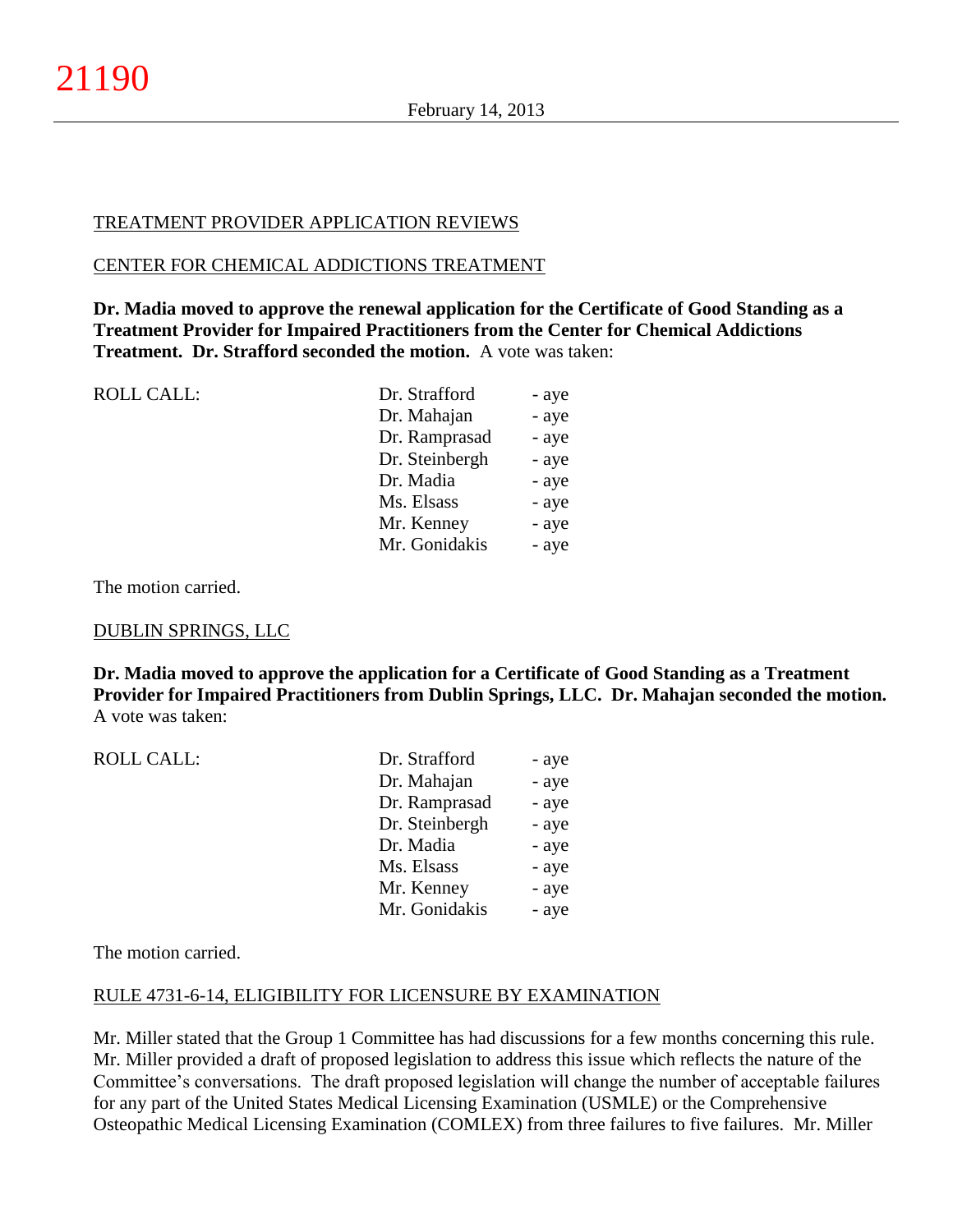stated that this change is reflective of USMLE and COMLEX policy recommendations.

Mr. Miller also stated that in the current rule, any individual who failed a step more than three times could complete an additional year of graduate medical education and retake the sequence. Mr. Miller stated that this provision has been removed because no individual taking that route has come before the Board.

Mr. Miller stated that the final change in the draft would allow the Board to grant a good cause exception on the attempt limit based upon the applicant holding specialty board certification or recertification from the American Board of Medical Specialties (ABMS) or the American Osteopathic Association (AOA)

Dr. Steinbergh expressed concern regarding approving licensure for physicians who need six attempts to pass a step of the USMLE or COMLEX. Dr. Steinbergh stated that she opposes this provision and opined that Ohio should have a high standard for its physicians. Dr. Steinbergh stated that medical students who have that much trouble passing these examinations will have a very difficult time getting into a residency. Dr. Steinbergh stated that she opposes the concept that it takes that long for a physician to pass the examinations.

Dr. Mahajan stated that he supports the ability to grant good cause exceptions based on specialty certification. Dr. Mahajan noted some recent cases in which well-qualified board-certified physicians were denied licensure due to the attempt limit. Dr. Mahajan stated that physicians who have advanced in their careers are very unlikely to go back and retake the entire testing sequence, as the Board has seen. Dr. Madia agreed, but cautioned that increased discretion can also lead to inconsistency.

Dr. Steinbergh noted that the Ohio University Heritage College of Osteopathic Medicine, which she serves as an assistant dean, is moving in the direction of not allowing students to move into the clinical years if they have not passed the first step of the COMLEX. Currently, students who have not passed the second step of the COMLEX are not allowed to graduate. Dr. Steinbergh opined that there are some medical students who ought not move forward and practice medicine. Dr. Steinbergh stated that the Board's mission is public protection and opined that to allow an individual five failures before passing an examination is very dubious. Dr. Steinbergh agreed with Dr. Mahajan regarding requirements to re-take the testing sequence.

Dr. Steinbergh asked why USMLE and COMLEX have decided to allow students to take their examinations so many times. Mr. Miller replied that the rationale he has seen is that if people have taken the test more than six times without passing, they are unlikely to ever pass it. Dr. Steinbergh commented that "unlikely to ever pass it" is different from "being competent."

Dr. Ramprasad stated that there is no data suggesting that someone who passes in three attempts is a better physician than someone who passes in six attempts. Dr. Ramprasad stated that if the USMLE and COMLEX allow six attempts, he does not see why the State Medical Board of Ohio should set a different standard in the absence of data showing that that standard is not good. Dr. Ramprasad further opined that if the Board does not approve, other interested organizations will lobby the legislature to adopt that standard anyway. Dr. Ramprasad also noted that the current draft to authorize expedited licensure makes no reference to the number of attempts to pass the examinations.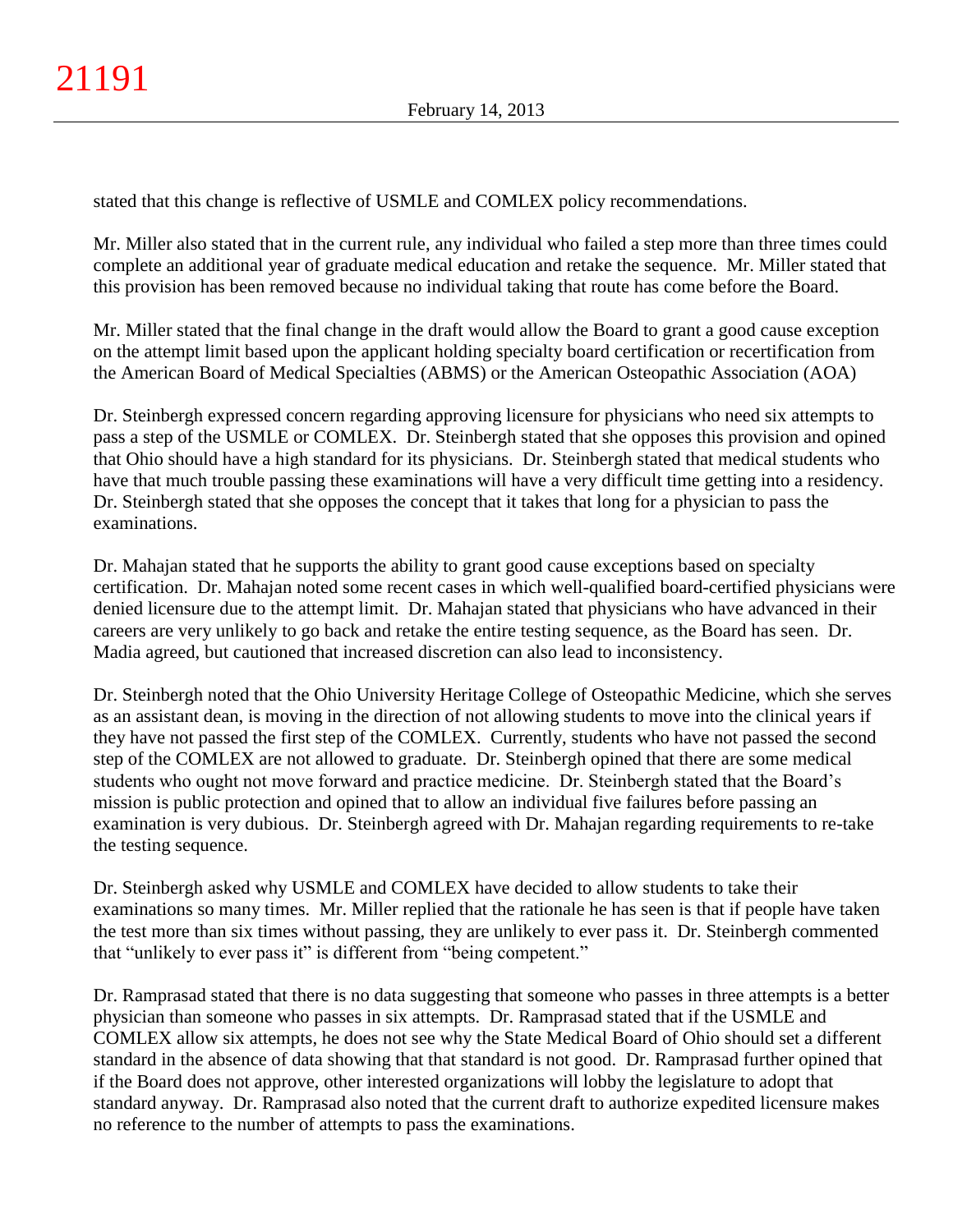Dr. Madia stated that the Group 1 Committee reviewed all of these issues and recommended approval of the draft.

# **Dr. Madia moved to approve the draft proposed legislation as presented. Dr. Mahajan seconded the motion.**

Dr. Steinbergh stated that she would now entertain discussion in the above matter.

Mr. Miller stated that he has provided some comments from interested parties to the Board members. One comment from the American Osteopathic Association regards a suggestion to recognize some older examination sequences for osteopathic physicians to be parallel with that of allopathic physicians. Mr. Miller stated that he can work on including that in the draft and present it to the Board in March.

# **Dr. Madia moved to table this topic. Dr. Ramprasad seconded the motion.** All members voted aye. The motion carried.

# IMPLEMENTATION OF ORIENTAL MEDICINE LICENSURE

Mr. Miller stated that last month, the Board approved an application for practitioners of Oriental medicine. Some updates to the application are now required due to new things in the law. One requirement is that Oriental medicine practitioners, as well as acupuncturists, are required to demonstrate proficiency in spoken English as part of the licensure process. Mr. Miller stated that the current rule for physicians requires them to obtain a total score of 90, a score of 26 in the listening component, and a score of 26 in the speaking component. Mr. Miller stated that he examined the standards used by other allied practitioners, such as physical therapists and chiropractors, and the most common requirement was a total score of 80, a score of 23 in the listening component, and a score of 23 in the speaking component. Mr. Miller noted that the statute does not specify a score, and therefore it is left to the Board to decide.

Dr. Madia stated that the Group 1 Committee recommends that the same standards as those for physicians should be used for Oriental medicine practitioners. Mr. Miller stated that the Committee based this recommendation on the fact the Oriental medicine practitioners will have the ability to practice herbal medicine, which brings them on par with prescriptive authority.

Dr. Steinbergh asked how the examination for proficiency in English is administered. Ms. Rieve stated that it is a recorded internet-based examination with four parts: Listening, speaking, writing, and reading. The Board places greater emphasis on the listening and speaking components. Ms. Rieve stated that it is an all-day examination. Dr. Steinbergh asked if the Board has ever had any concerns with the test regarding physicians. Ms. Rieve replied that few physicians still take the examination because they can use the United Stated Foreign Medical Graduate testing and social skills assessment as a waiver. However, Ms. Rieve stated that the test is not simple and some individuals need two or three times to pass it.

Mr. Gonidakis asked who will take the examination. Mr. Miller stated that all Oriental medicine applicants are required to take it, including those who currently hold licensure as an acupuncturist. Mr.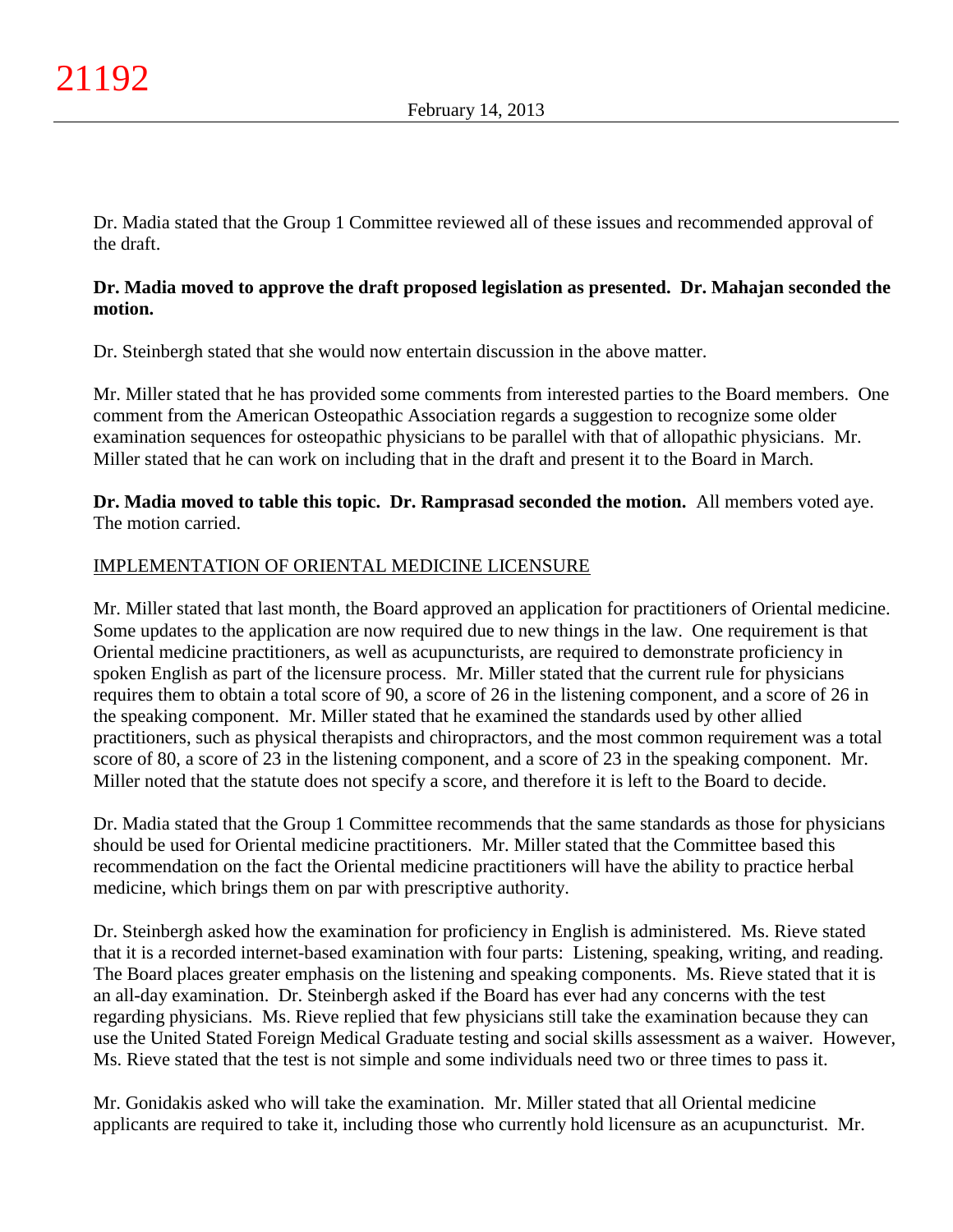Miller stated that there are currently about 150 licensed acupuncturists in Ohio and many of them are expected to apply for the Oriental medicine license. Mr. Miller noted that, as currently written, the statute requires all applicants to take the examination, even those who have lived in the United States their entire lives. Mr. Miller opined that that provision of the statute may be altered in the future.

**Dr. Madia moved to require applicants for licensure as an Oriental medicine practitioner or acupuncturist be required to obtain a passing total score of 90 on the Test of English as a Foreign Language (TOEFL), a passing score of 26 on the listening component, and a passing score of 26 on the speaking component. Ms. Elsass seconded the motion.** All members voted aye. The motion carried.

Mr. Miller stated that Oriental medicine practitioners are required to take a course in Food and Drug Administration (FDA) dispensary and compounding guidelines and procedures. Mr. Miller stated that the National Certification Commission for Acupuncture and Oriental Medicine (NCCAOM) offers these courses. Mr. Miller asked the Board to amend the application to indicate that the NCCAOM must send the Board certification that the applicant has completed the appropriate course.

# **Dr. Strafford moved to amend the application for Oriental medicine to specify that the NCCAOM must provide the Board with certification that the applicant has completed the appropriate course. Dr. Mahajan seconded the motion.** All members voted aye. The motion carried.

Mr. Miller stated that newly-licensed acupuncturists are required to undergo a supervisory period with a physician or chiropractor. Mr. Miller stated that this requirement also applies to Oriental medicine practitioners. The Group 1 Committee recommends that all Oriental medicine practitioners be required to undergo the supervisory period, even if they underwent such a period as an acupuncturist. The Committee felt that this is appropriate because the Oriental medicine practitioners will be potentially utilizing herbal medication.

# **Dr. Madia moved to require newly-licensed Oriental medicine practitioners to undergo a supervisory period with a physician or chiropractor, regardless of whether the individual underwent a similar supervisory period as an acupuncturist. Dr. Mahajan seconded the motion.** All members voted aye. The motion carried.

Dr. Steinbergh commented that the public will expect that the Medical Board will be experts at Oriental medicine since the Board is licensing them and has responsibility over them. Because of this, Dr. Steinbergh favors a strong supervisory period for newly-licensed Oriental medicine practitioners. Dr. Mahajan asked if Oriental medicine practitioners and acupuncturists can be invited to present to the Board regarding their practices. Ms. Anderson replied that that can be arranged.

Dr. Steinbergh asked for clarification that out-of-state applicants for an Oriental medicine license will also be required to undergo a supervisory period. Mr. Miller confirmed that that is the case.

# INQUIRY REGARDING MINIMAL STANDARDS OF CARE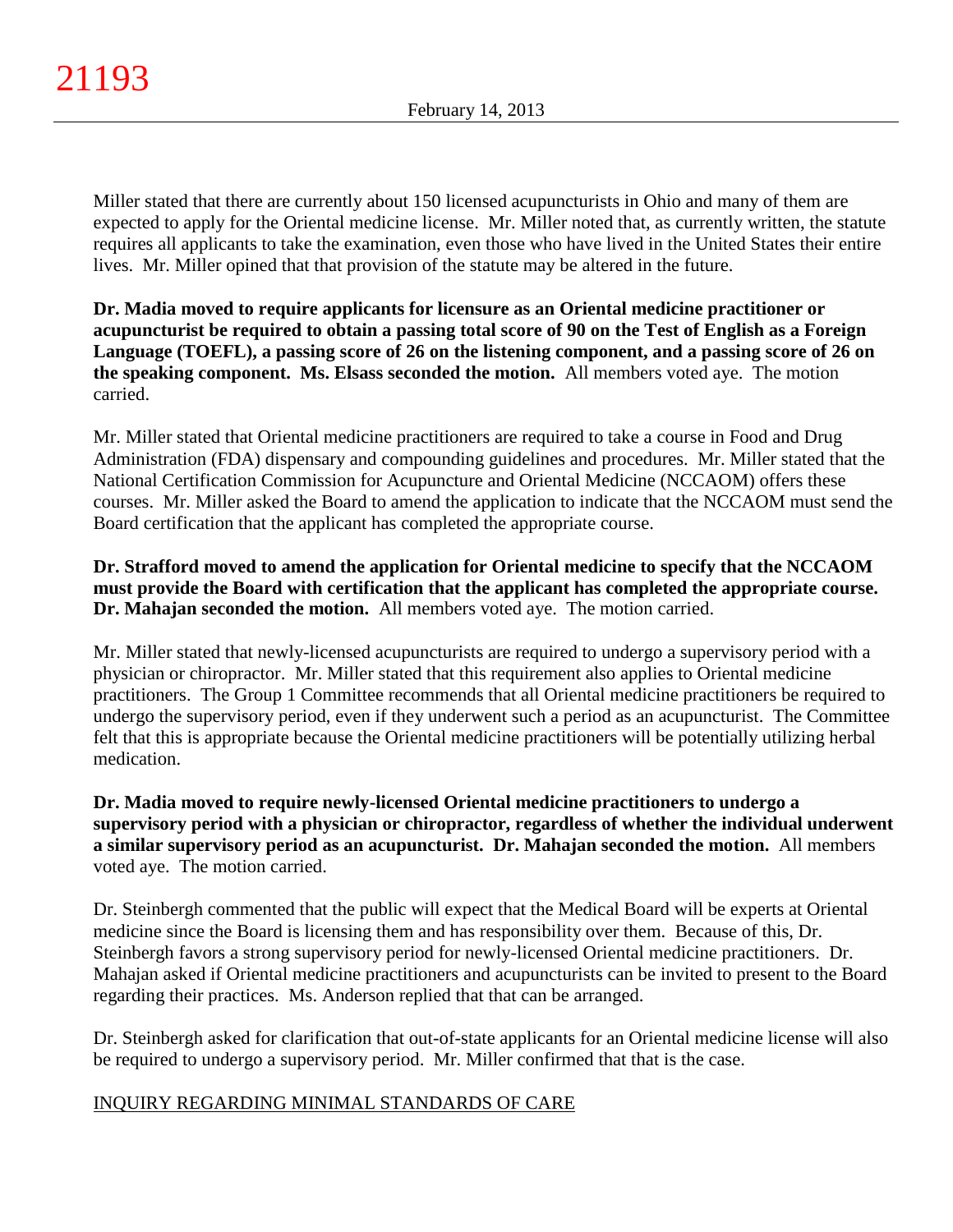Dr. Steinbergh stated that this inquiry regarding a specialty physician's responsibility relative to the receipt of testing results ordered by a primary care physician has been discussed by the Board at previous meetings. Dr. Steinbergh stated that the Group 2 Committee has approved a draft response to the inquiry which reads, in part, "It is recommended that the policy should identify the ordering physician, no matter the specialty or routine relationship to the patient, as the person responsible for initiating follow-up abnormal results. At the same time, it is recognized that your policy might incorporate other process that reflects the make-up and needs of the practitioners who participate in your EHR system. It is imperative that each provider who participates in the system should be expected to comply with that particular policy, i.e. the policy of your system."

Dr. Mahajan exited the meeting at this time.

Dr. Steinbergh stated that this response places the onus on the ordering physician to respond to abnormal lab values. Dr. Steinbergh stated that Ms. Debolt found the rationale for this position as a recommendation from the Joint Commission Journal on Quality and Patient Safety (Joint Commission). The Group 2 Committee felt it would be appropriate to attach the Joint Committee's recommendations to the response.

# **Dr. Madia moved to approve the draft response. Dr. Ramprasad seconded the motion.**

Dr. Steinbergh stated that she would now entertain discussion in the above matter.

Dr. Madia stated that in making this response, the Board is making a policy. Dr. Madia asked if the Board can send this policy as an e-Blast to its licensees. Ms. Debolt agreed that the response, if approved, does become a policy and would be appropriate to send in an e-Blast to licensees.

**A vote was taken on Dr. Madia's motion to approve.** All members voted aye. The motion carried.

Dr. Mahajan returned to the meeting at this time.

# PHYSICIAN ASSISTANT MATTERS

## SPECIAL SERVICES PLAN

## DERMATOLOGY ASSOCIATES

Dr. Steinbergh stated that this topic was tabled in the Group 2 Committee.

## ORTHOPAEDIC FOOT AND ANKLE

Dr. Steinbergh stated that last month, the Board tabled the special service plan applications of Orthopaedic Foot and Ankle for ultrasound guidance of various joint injections. Dr. Steinbergh stated that Orthopaedic Foot and Ankle has addressed the Board's concerns and provided an algorithm for their decision-making regarding ultrasound guidance, as well as a number of articles in support of using ultrasound guidance.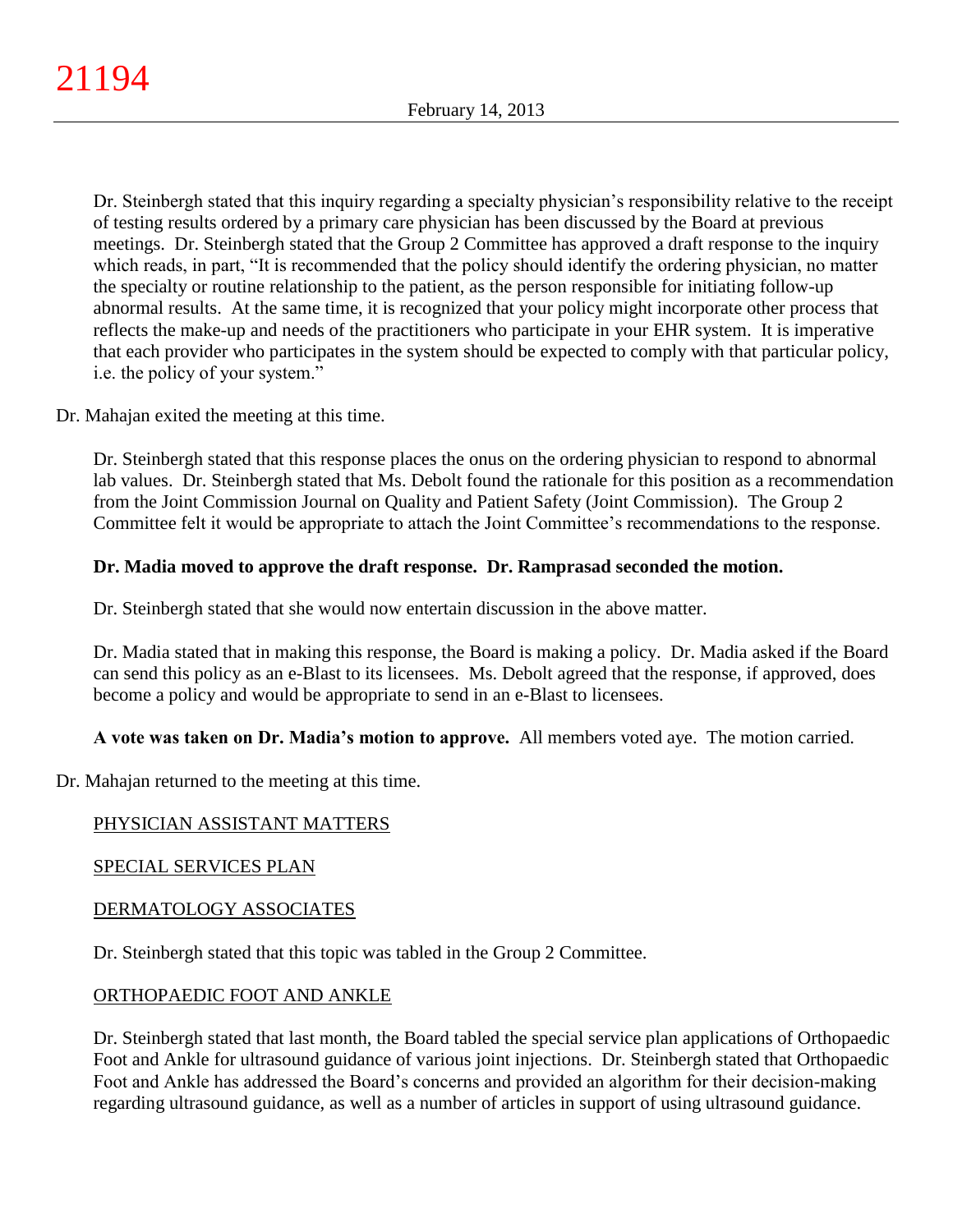Dr. Steinbergh stated that the Group 2 Committee recommends approval of the Special Service Plans, with added language indicating that the ultrasound would be used with the professional judgment of the clinician and that ultrasound guidance would not be necessary for all procedures. Dr. Mahajan stated that the added language was included because the Committee wanted to emphasize that ultrasound guidance is not being established as the standard of care for these injections.

**Dr. Mahajan moved to approve the Special Service Plan applications of Orthopaedic Foot and Ankle and to include language indicating that the use of ultrasound guidance will be used with the professional judgment of the clinician and that ultrasound guidance is not necessary for all procedures. Dr. Strafford seconded the motion.** All members voted aye. The motion carried.

# FORMULARY CHANGE

Dr. Steinbergh stated that the Physician Assistant Policy Committee (PAPC) is in the process of developing changes to the physician assistant formulary. When the formulary is complete and approved by the PAPC, it will come to the Group 2 Committee and the Board.

# CHANGES TO CERTIFICATE TO PRESCRIBE APPLICATION

Ms. Rieve asked the Board to approve an amendment to the application for a certificate to prescribe as a physician assistant. The amendment would add a place for the applicant to indicate if he or she has prescriptive authority in another state.

**Dr. Mahajan moved to approve the proposed amendment. Dr. Madia seconded the motion.** All members voted aye. The motion carried.

# *AD HOC* EXECUTIVE DIRECTOR SEARCH COMMITTEE

Dr. Steinbergh stated that the Executive Director Search Committee met yesterday afternoon and reviewed approximately 70 applicants for the position. The Committee identified a few applicants for interview. Dr. Steinbergh stated that the interview process will begin next month and will continue into April. Other Board members will be able to participate in interviewing those who are chosen for the second round of interviews. Dr. Steinbergh stated that the goal is to have an Executive Director in place by June. Dr. Steinbergh stated that the Board is fortunate to have a strong Interim Executive Director while the selection process continues.

## BUCKEYE OSTEOPATHIC PHYSICIAN MAGAZINE

Dr. Strafford noted that Dr. Steinbergh has been identified as one of seven Women Leaders in the current edition of *Buckeye Osteopathic Physician* magazine. The Board and staff applauded this recognition of Dr. Steinbergh's contributions to the profession.

## NEWSLETTER